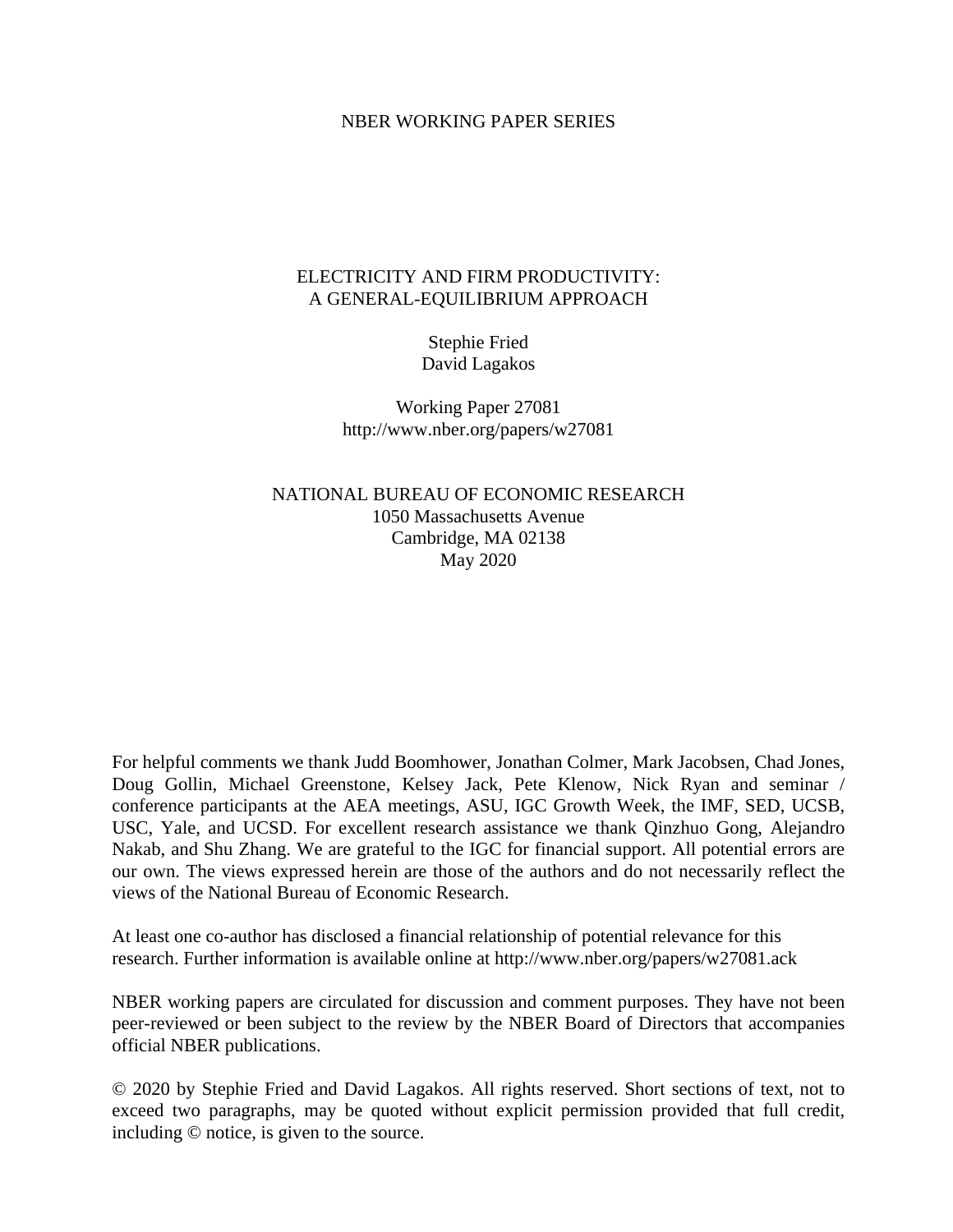Electricity and Firm Productivity: A General-Equilibrium Approach Stephie Fried and David Lagakos NBER Working Paper No. 27081 May 2020 JEL No. E13,E23,O11,O41,Q43

#### **ABSTRACT**

The lack of reliable electricity in the developing world is widely viewed by policymakers as a major constraint on firm productivity. Yet most empirical studies find modest short-run effects of power outages on firm performance. This paper builds a dynamic macroeconomic model to study the long-run general equilibrium effects of power outages on productivity. The model captures the key features of how firms acquire electricity in the developing world, in particular the rationing of grid electricity and the possibility of self-generated electricity at higher cost. Power outages lower productivity in the model by creating idle resources, by depressing the scale of incumbent firms and by reducing entry of new firms. Consistent with the empirical literature, the model predicts that the short-run partial-equilibrium effects of eliminating outages are small. However, the long-run general-equilibrium effects are many times larger, supporting the view that eliminating outages is an important development objective.

Stephie Fried Arizona State University sdfried@asu.edu

David Lagakos Department of Economics, 0508 University of California, San Diego 9500 Gilman Drive La Jolla, CA 92093 and NBER lagakos@ucsd.edu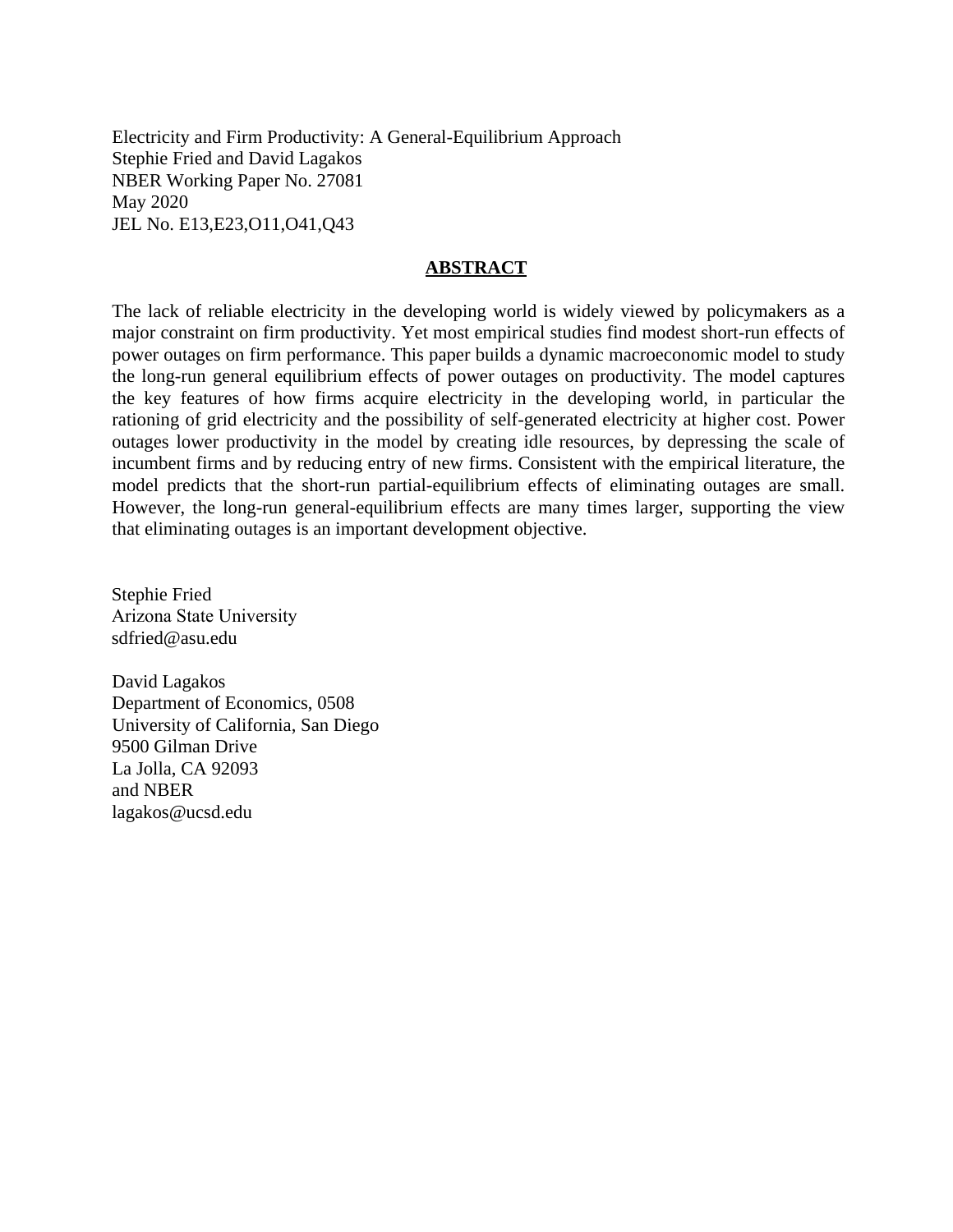## **1. Introduction**

Most firms in the developing world put inadequate electricity supply at or near the top of their list of constraints holding back their productivity [\(World Bank Group,](#page-46-0) [2017\)](#page-46-0). Not surprisingly then, improving electricity provision has emerged as a top policy priority for many developing countries to promote economic growth. Yet most existing empirical studies of the effects of power outages on firm productivity have found fairly modest impacts. For example, [All](#page-43-0)[cott, Collard-Wexler, and O'Connell](#page-43-0) [\(2016\)](#page-43-0) estimate that Indian manufacturing firms operate at a mere 1.5 percent lower productive level on average due to the (widespread) electricity outages they face. Similar studies also find that power outages lead to small declines in firm productivity across a broad set of developing countries.<sup>[1](#page-2-0)</sup> More generally, a growing micro literature on the effects on electrification has found small economic impacts, at least in rural areas [\(Dinkelman,](#page-44-0) [2011;](#page-44-0) [Burlig and Preonas,](#page-44-1) [2016;](#page-44-1) [Lee, Miguel, and Wolfram,](#page-46-1) [Forthcoming\)](#page-46-1). Given the massive differences in aggregate output per capita across countries [\(Hall and Jones,](#page-45-0) [1999;](#page-45-0) [Caselli,](#page-44-2) [2005\)](#page-44-2), these modest estimated effects of electricity suggest that policy makers could be overemphasizing its importance in their development strategy.

One important limitation of most of the existing empirical studies of electricity and firm productivity is that they are restricted to studying the short-run partial-equilibrium effects of power outages. The goal of this paper is to understand the general-equilibrium effects of unreliable electricity on firm and aggregate productivity in the long run. To do so, we build a dynamic macroeconomic model that incorporates several key aspects of how electricity is provided in the developing world, and how firms respond to an unreliable electricity supply. First, electricity is a strong complement to capital in the production function and other inputs cannot be easily be substituted for electricity [\(Atkeson and Kehoe,](#page-43-1) [1999;](#page-43-1) [Hassler, Krusell, and Olovsson,](#page-45-1) [2015;](#page-45-1) [Casey,](#page-44-3) [2018\)](#page-44-3). Second, electricity is provided through the grid at a low price but rationed, with unpredictable power outages occurring in equilibrium (see e.g. [Burgess, Greenstone, Ryan,](#page-44-4) [and Sudarshan,](#page-44-4) [2020\)](#page-44-4). Third, some firms self-produce electricity using generators, though at a higher cost than electricity purchased from the grid. Finally, firms can choose not to enter the "modern" electricity-using sector at all, and instead operate a low-productivity "traditional" technology (as in [Midrigan and Xu,](#page-46-2) [2014\)](#page-46-2) that doesn't require electricity.

<span id="page-2-0"></span> $1$ [Fisher-Vanden, Mansur, and Wang](#page-45-2) [\(2015\)](#page-45-2) find a statistically insignificant effect of power outages on firm productivity in a panel of Chinese manufacturing firms. [Abeberese, Ackah, and Asuming](#page-43-2) [\(2019\)](#page-43-2) estimate a 10 percent productivity decrease from outages among small Ghanaian firms. Similarly, [Hardy and McCasland](#page-45-3) [\(2019\)](#page-45-3) estimate that outages lead to a 13 percent decrease in productivity for Ghanaian enterprises with no workers, though they find no effect on productivity for all other firms. [Grainger and Zhang](#page-45-4) [\(2017\)](#page-45-4) estimate that outages lead to productivity decreases of less than one percent among Pakistani manufacturing firms. [Scott, Darko, Lemma,](#page-46-3) [and Rud](#page-46-3) [\(2014\)](#page-46-3) find small and generally insignificant correlations between the number of power outages a firm experiences and its labor productivity across a sample of six major developing economies.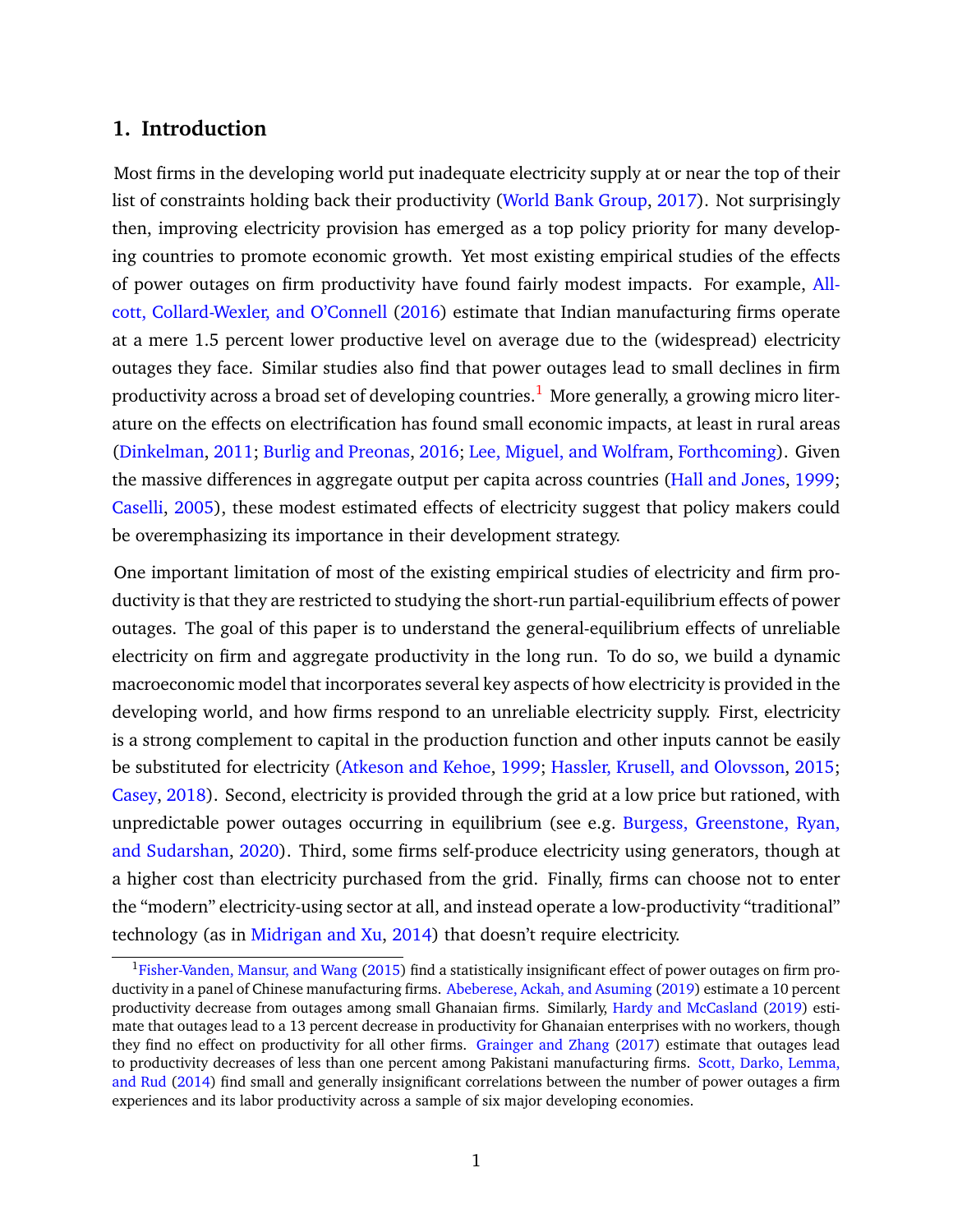To analytically illustrate how power outages affect firm productivity, we first present a simple version of the model in which the probability of a power outage is exogenous. Power outages are unpredictable in the sense that firms know the probability that the power will be on, but they do not know *when* it will be on. These unpredictable outages create idle resources in equilibrium. In particular, when the power is off, modern firms idle productive capital if they do not have enough generator capital. When the power is on, modern firms instead idle their generator capital, because the marginal cost of self-generated electricity is higher than the price of grid electricity. We measure the short-run partial-equilibrium effect of eliminating power outages by simulating a counterfactual scenario under which firms make entry and scale decisions assuming that the probability of grid power is less than one, but then experience no outages ex-post. This exercise captures the spirit of the empirical literature described above which focuses on *ceteris paribus* regression counterfactuals, assuming that firms face no power outages, but that all else is constant. We show that eliminating outages increases output per worker in the short-run partial equilibrium only because productive capital is no longer idled.

By contrast, we simulate the long-run general-equilibrium effect of eliminating outages by solving for a new steady state of the model in which firms get grid electricity with probability one. The long-run general-equilibrium effect includes the increases in output per worker from not idling productive capital, as in the short-run partial-equilibrium, plus two additional channels. First, the incumbent modern firms, who now expect never to idle capital in an outage again, demand more productive capital and zero generator capital. Since in steady state, the rental rate on capital is pinned down entirely by the household Euler equation, capital supply, rather than the price of capital, expands to meet the new demand from firms. Second, when there are no outages, more firms produce with the modern technology, which is more attractive now that grid electricity is reliably available.

To quantify the importance of eliminating power outages on firm and aggregate productivity, we extend the simple model to a richer quantitative version which endogenizes the probability of a power outage by adding a distorted electricity-production sector. We set the electricity price below its market-clearing value, as in the evidence of [Burgess et al.](#page-44-4) [\(2020\)](#page-44-4), which leads electricity producers to restrict supply. Thus, instead of the price clearing the electricity market, the extent of power outages is determined so that the rationed supply of grid electricity equals the demand at the regulated price. We calibrate the model to match the main features of electricity use in five large Sub-Saharan African countries. The key targets to inform our quantitative analysis are: the importance of electricity in production, the cost of generator electricity versus grid electricity and the overall prevalence of self-generated electricity, including both the number of firms that have generators and how much electricity those firms self-produce.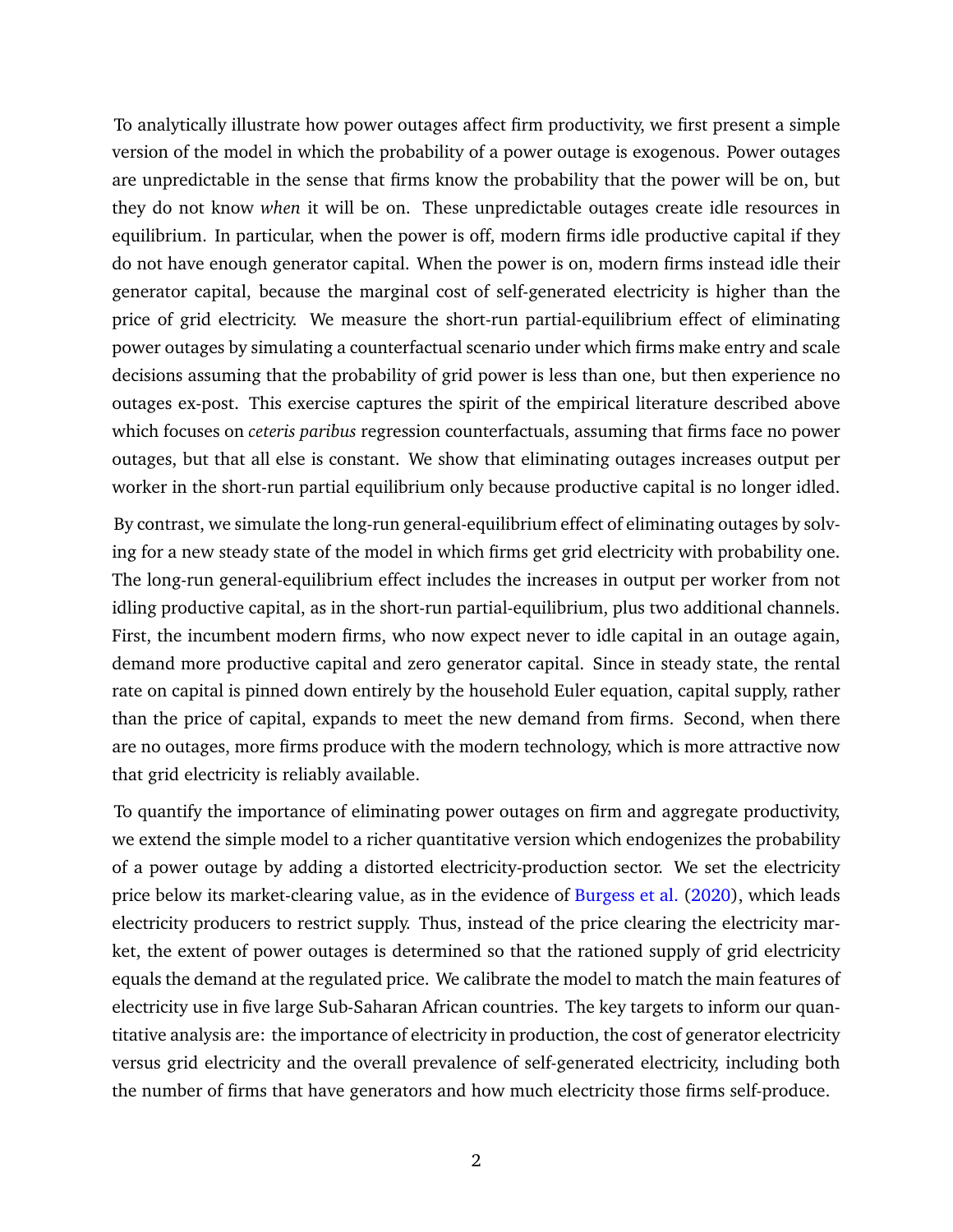We use the calibrated model to simulate the long-run general-equilibrium effects of eliminating power outages on the macroeconomy. In each country, we compare outcomes in an undistorted steady state with no power outages to their values in the initial calibrated steady state, which has widespread outages. To compute the undistorted steady state, we remove the electricity price regulations and allow the price to adjust freely to clear the electricity market. Our model predicts that the short-run partial-equilibrium effects are modest, on the order of a few percentage points. These small effects mirror the estimates from the microeconomic literature on electricity and firm productivity, lending credence to the model's short-run partial-equilibrium predictions. In contrast, the long-run general-equilibrium effects of eliminating power outages are around five times larger, averaging [2](#page-4-0)5 percent across our countries.<sup>2</sup> Through the lens of development accounting, eliminating power outages works through both higher aggregate capital per worker and higher measured TFP, as fewer resources are idled and production moves into the modern sector.

We conclude by providing new evidence that helps validate the model's long-run aggregate predictions, which are harder to test in practice. In particular, we conduct new surveys of firms in Nigeria and Ghana about the expected effects of permanently eliminating power outages. The majority of Ghanaian and Nigerian firms report that eliminating outages would be likely or very likely to expand their own investment and hiring, consistent with the model's firmexpansion channel. An even larger fraction of firms in both countries expect that permanently eliminating power outages would lead to entry of new firms into their industry, just as the model's firm-entry channel predicts. As a frame of reference, we also surveyed firms from the same population about the likely effects of a placebo "treatment" in which the national airports convert to solar power, on the exact same outcomes. Across both countries and all questions, the expected effects of eliminating power outages are economically and statistically larger than the effects of the placebo, suggesting that our results are unlikely to be artifacts of misreporting by survey respondents.

Our paper builds on two distinct literatures in macroeconomics. The first is the growing macro development literature that draws on dynamic general equilibrium models to understand how the partial equilibrium effects of development policies– informed by reduced-form empirical evidence– compare to the long-run general equilibrium effects. Our quantitative exercises are particularly related to those of [Buera, Kaboski, and Shin](#page-44-5) [\(2019\)](#page-44-5), who use a macroeconomic

<span id="page-4-0"></span> $2$ These larger longer-run effects are similar in spirit to the literature on the long-run regional effects of electricity [\(Rud,](#page-46-4) [2012;](#page-46-4) [Lipscomb, Mobarak, and Barham,](#page-46-5) [2013\)](#page-46-5), who find large long-run differences in economic development across regions within countries with differing levels of electrification. [Rud](#page-46-4) [\(2012\)](#page-46-4) studies a panel of Indian states between 1965 and 1984, while [Lipscomb et al.](#page-46-5) [\(2013\)](#page-46-5) consider a panel of Brazilian states from 1960 to 2000.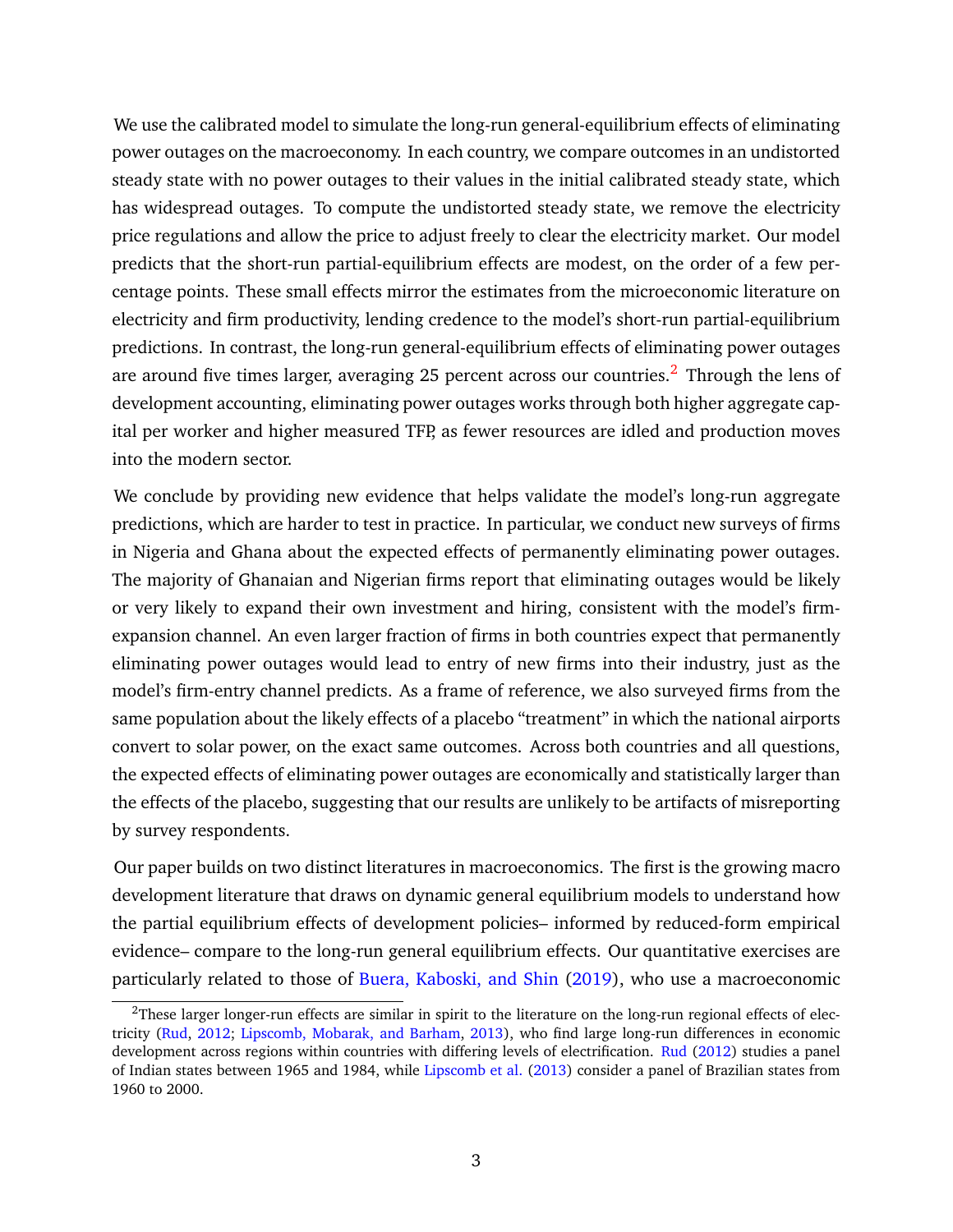model of credit constrained firms to infer how the general equilibrium effects of microfinance lending differ from the partial equilibrium effects estimated in the empirical literature on micro finance. Also in this vein, [Brooks and Donovan](#page-44-6) [\(Forthcoming\)](#page-44-6) flush out the general-equilibrium effects of improved transportation infrastructure on rural farmers starting with reduced-form evidence on the effects of rural bridge building. Using a similar methodology, [Lagakos, Mo](#page-46-6)[barak, and Waugh](#page-46-6) [\(2020\)](#page-46-6) quantify the aggregate effects of subsides to rural-urban migration, and [Akcigit, Alp, and Peters](#page-43-3) [\(Forthcoming\)](#page-43-3) infer the general equilibrium effects of improving managerial capabilities.

The second literature on which we build is the recent literature on sector linkages and development, which studies how low productivity in one intermediate sector – especially one that exhibits a high degree of complementarity with other sectors– can have a disproportionate effect on aggregate output per worker [\(Jones,](#page-45-5) [2011;](#page-45-5) [Bartelme and Gorodnichenko,](#page-44-7) [2015;](#page-44-7) [Baqaee](#page-43-4) [and Farhi,](#page-43-4) [2019\)](#page-43-4).<sup>[3](#page-5-0)</sup> Electricity is a classic example of such an input, and our paper is the first to study the general equilibrium implications of distortions in the electricity sector. We illustrate how the distortions in the electricity sector lead to larger aggregate gains than the general distortions analyzed by most studies in this literature because the artificially low electricity price depresses electricity supply relative to a competitive economy. [Boehm and Oberfield](#page-44-8) [\(2018\)](#page-44-8) focus on a different type of distortion stemming from a government inability to enforce contracts between firms, and study how that propagates through linked sectors. [Liu](#page-46-7) [\(2019\)](#page-46-7) builds a model in which distortions at the sector level accumulate through backward demand linkages, and that the most upstream sectors become the "sink" for market imperfections, which may well apply to electricity production, though this channel is not present in the current model. [Baqaee and Farhi](#page-43-5) [\(2020\)](#page-43-5) show that sectoral shocks in a distorted economy, such as ours, can be far more potent than in an efficient one, since moving resources out of a distorted sector can have first-order effects on output.<sup>[4](#page-5-1)</sup>

<span id="page-5-2"></span><span id="page-5-0"></span><sup>&</sup>lt;sup>3</sup>Most of this literature has focused on business cycle fluctuations, rather than long-run outcomes, and has largely concluded that input-output linkages play an important role in amplifying short-run microeconomic shocks; see [Carvalho](#page-44-9) [\(2014\)](#page-44-9) for an insightful overview of the literature. Empirically, [di Giovanni, Levchenko,](#page-44-10) [and Méjean](#page-44-10) [\(2014\)](#page-44-10) draw on rich firm-level data to document that firm-specific shocks contribute to aggregate fluctuations mainly through firm-to-firm linkages. Similarly, [Atalay](#page-43-6) [\(2017\)](#page-43-6) shows that outputs at the sector level are strong complements, implying that shocks to individual sectors have out sized aggregate impacts.

<span id="page-5-1"></span><sup>4</sup>Additionally, our paper relates to the literature that studies general equilibrium models of energy use and the macroeconomy (see e.g. [Hassler, Krusell, and Smith, Jr.,](#page-45-6) [2016,](#page-45-6) for an overview). Much of this literature focuses on the macroeconomic and environmental impacts of a carbon tax. Previous studies explore these impacts in a variety of different settings, including neoclassical growth frameworks, (e.g., [Golosov, Hassler, Krusell, and](#page-45-7) [Tsyvinski,](#page-45-7) [2014;](#page-45-7) [Barrage,](#page-44-11) [2019;](#page-44-11) [Fried, Novan, and Peterman,](#page-45-8) [2018\)](#page-45-8) and models of endogenous innovation (e.g., [Acemoglu, Aghion, Bursztyn, and Hémous,](#page-43-7) [2012;](#page-43-7) [Hémous,](#page-45-9) [2016;](#page-45-9) [Casey,](#page-44-3) [2018;](#page-44-3) [Fried,](#page-45-10) [2018;](#page-45-10) [Lemoine,](#page-46-8) [2018\)](#page-46-8). A common theme is that there is an important role for energy in the production function, though we abstract from environmental factors.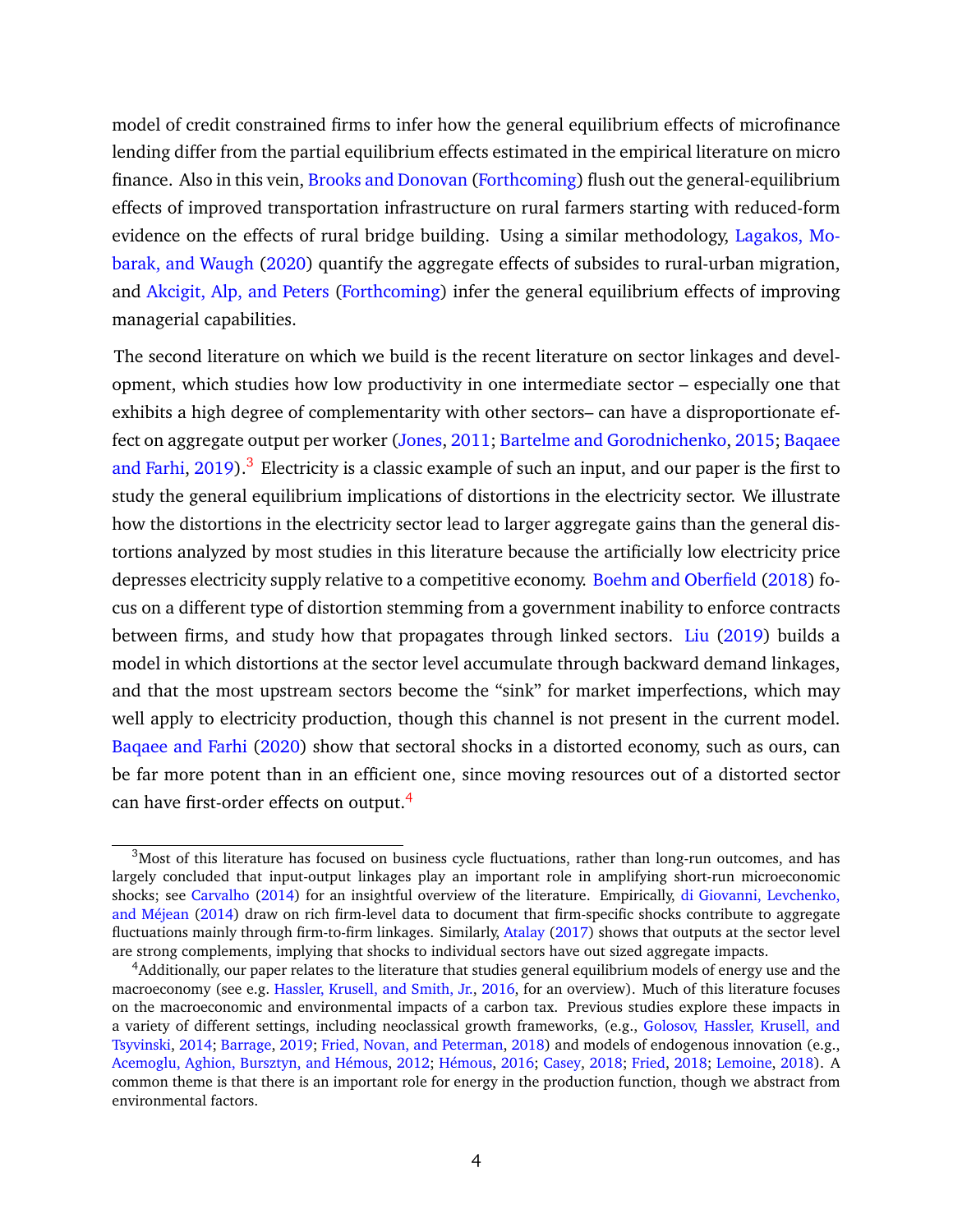## **2. Electricity and Firms in the Developing World: Stylized Facts**

To motivate our model of electricity and firm productivity, we begin by summarizing four key facts about electricity in developing countries. To be sure, these facts are known by those who study electricity in developing countries, though they are likely to be less well known by macroeconomists. First, grid electricity is rationed to firms through frequent and unpredictable power outages. Second, some firms use generators to produce their own electricity to insure themselves against grid electricity shortages. Third, the cost to firms of self-generated electricity is substantially higher than the cost of grid electricity. Fourth, the electricity sector itself is highly distorted, with prices held at below-market levels in most countries.

## **2.1. Firms Experience Frequent Unpredictable Power Outages**

Unlike in advanced economies, the electricity grid is highly unreliable in developing countries. Even firms with grid connections still experience frequent and unpredictable power outages (see e.g., [Eberhard, Rosnes, Shkaratan, and Vennemo 2011;](#page-44-12) [Scott et al. 2014\)](#page-46-3). To illustrate how frequent power outages are in the developing world, we draw on evidence from the World Bank's World Enterprise Surveys (WES), which cover random samples of medium and large firms from a large set of countries (though the richest countries are excluded).

Figure [1](#page-7-0) plots the percent of firms in the WES that report having experienced an electricity outage in the last month against GDP per capita. Each point on the graph represents the averages for all firms sampled in the WES by country in the most recent available year. The figure presents a very stark picture of how common electricity outages are in the developing world. In most of the word's poorest countries, more than eight out of ten firms experienced an outage in the last month. Across all countries in the data, the average percent of firms experiencing outages is 55 percent. There is also a clear negative relationship with outages and GDP per capita; nearly all the firms in the poorest countries experienced outages in the last month, but only one quarter of the firms experienced outages in the WES countries with the highest GDP per capita. The world's richest countries are not covered by the WES, but it is well-known that outages there are extremely infrequent. Power outages are, in other words, almost a defining feature of developing economies.

## **2.2. Some Firms Self-Generate Electricity to Insure Against Outages**

Since electricity outages are clearly undesirable for firms, many of them self-produce electricity using generators [\(Alby, Dethier, and Straub 2013;](#page-43-8) [Eberhard et al. 2011;](#page-44-12) [Foster and Steinbuks](#page-45-11) [2008\)](#page-45-11). The ability to self-produce electricity allows firms access to electricity during an outage,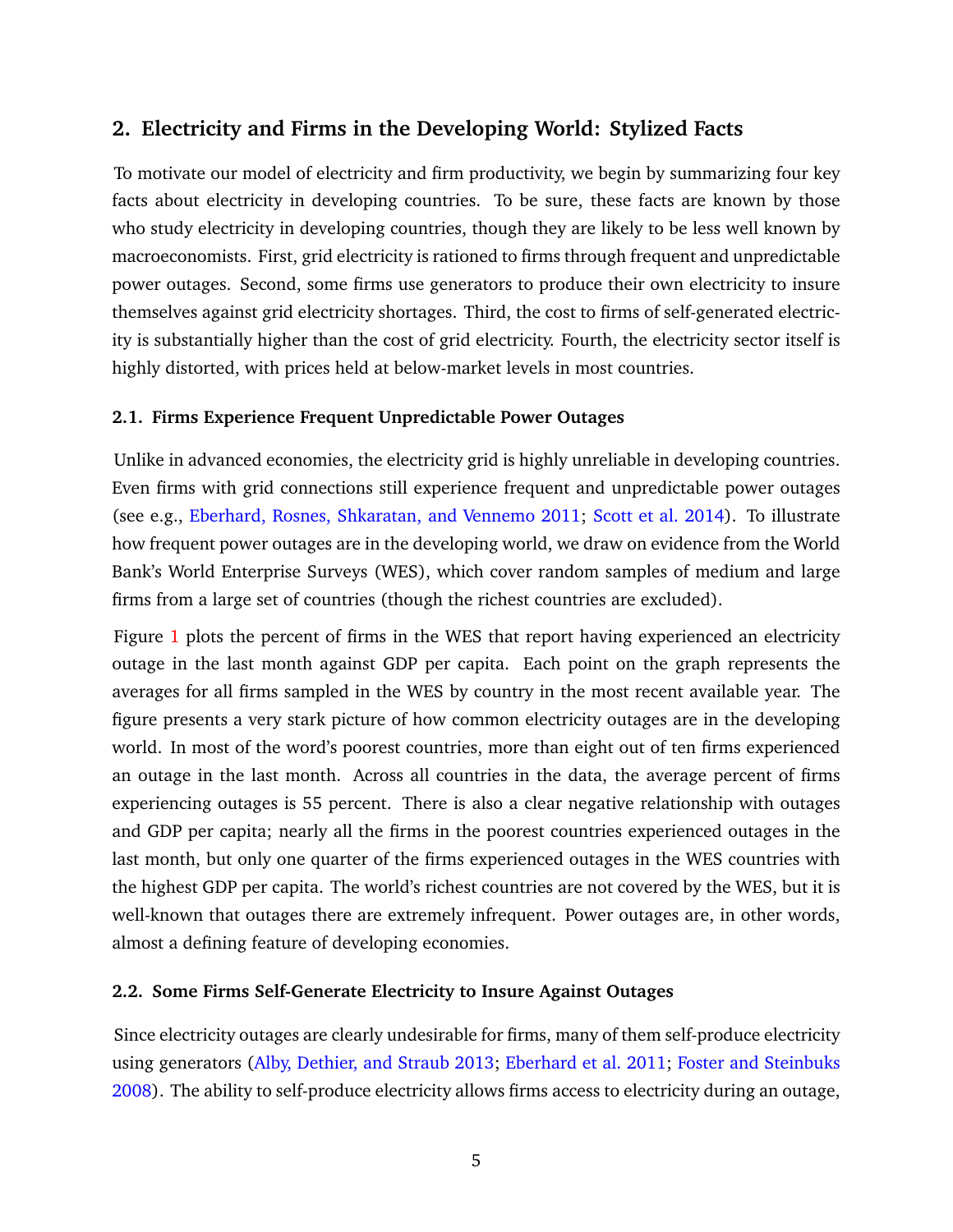<span id="page-7-0"></span>

Figure 1: Percent of Firms Experiencing Electricity Outages

Note: This figure plots the percent of firms in the World Bank's World Enterprise Surveys that experienced an electricity outage in the last month against 2013 GDP per capita. The figure includes all countries with a population greater than five million and a survey covering at least one hundred firms.

which must be valuable given the frequency of outages. To see how much self-generation goes on in practice in the developing world, we turn again to the WES, at least for evidence on self-generation among the relatively large firms that make up the WES sample. We focus on a set of ten large African countries for which we have comparable data on other dimensions, which we discuss below.

Figure [2](#page-8-0) plots the percent of firms in the WES that own or share a generator at the time of the survey in these ten countries. The generator ownership rate is 48 percent on average across these countries. Nigeria, which is Africa's largest economy, has the highest generator ownership rate, at 71 percent. Madagascar has the lowest rate at 19 percent. When looking across all countries in the WES, there is a strong negative correlation between generator ownership and GDP per capita, with less than 10 percent of firms in the richest WES countries owning generators. Thus, it is clear that many firms in the developing world use generators to insure themselves against outages, though far from all firms have access to generators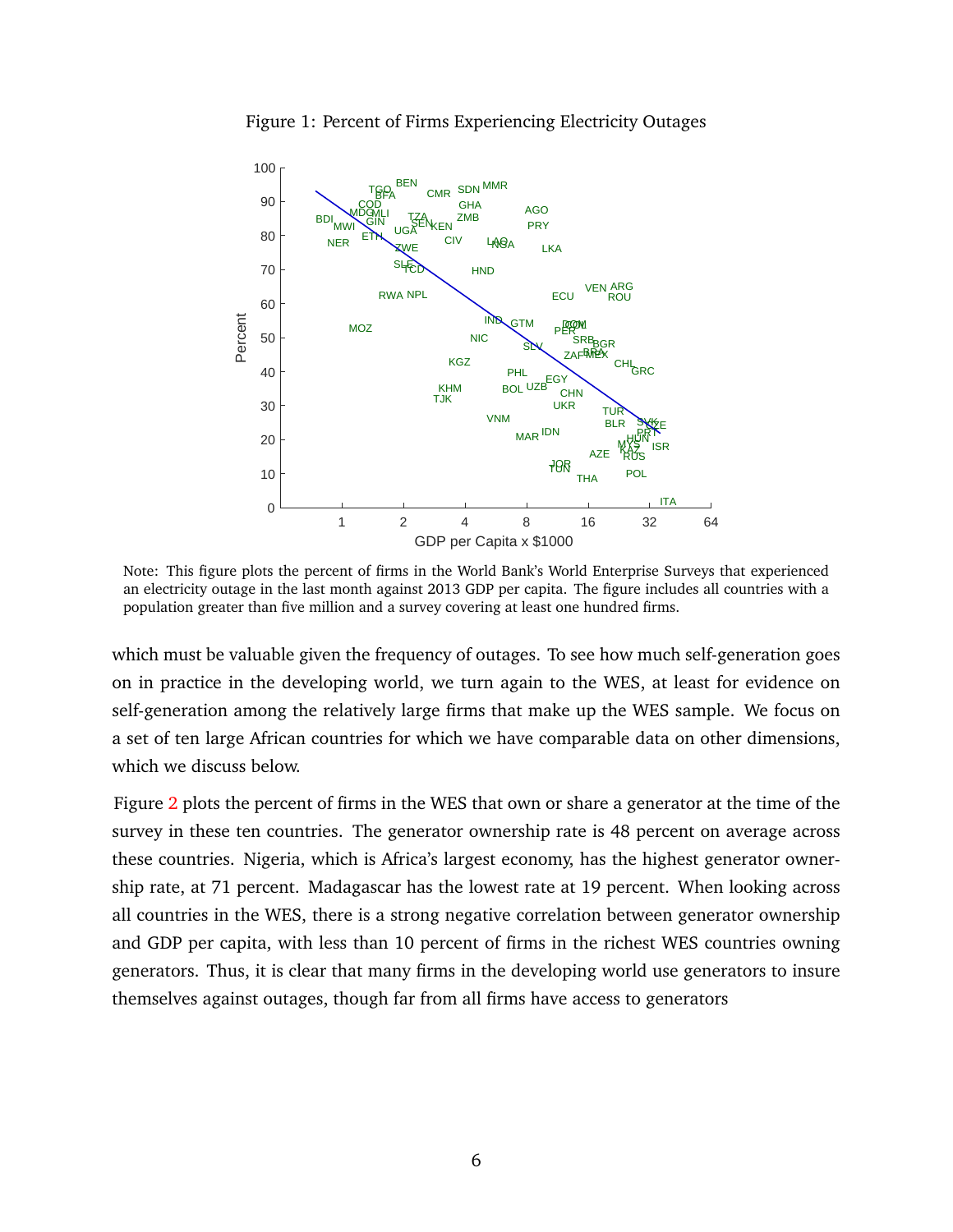<span id="page-8-0"></span>

Figure 2: Percent of Firms Owning or Sharing a Generator

Note: This figure plots the percent of firms that own or share a generator in the ten most populous countries in Sub-Saharan Africa that have the data required for both Figures 2 and 3. The data on generator access are from the World Bank's World Enterprise Surveys.

## **2.3. Self-Generated Electricity is More Expensive Than Grid Electricity**

Even though firms can produce their own electricity, this does not mean that firms are indifferent between getting their electricity from the grid or producing it themselves using generators. Evidence shows that self-generated electricity is substantially more costly for firms than grid electricity [\(Foster and Steinbuks,](#page-45-11) [2008\)](#page-45-11).

Figure [3](#page-9-0) plots estimates of the average cost of grid electricity and self-generated electricity in the ten largest Sub-Saharan African countries for which data are available. The average cost of self-generated electricity includes the capital costs of owning a generator, based on estimates in [World Bank](#page-46-9) [\(2007\)](#page-46-9), plus the cost of fuel for the generator (see Appendix [B.2](#page-50-0) for details on these calculations).

The average cost of self-generated electricity ranges from a low of \$0.34 per kWh in Ethiopia to a high of \$0.45 per kWh in Mozambique (reflecting differences in the price of fuel). Grid electricity prices range from \$0.04 per kWh in Ethiopia to \$0.17 per kWh in Uganda [\(Trimble,](#page-46-10) [Kojima, Arroyo, and Mohammadzadeh,](#page-46-10) [2016\)](#page-46-10). The variation in the grid electricity price likely reflects differences in official tariffs as well as differences in bill collection rates and theft. On average, self-generated electricity is approximately four times as expensive as grid electricity.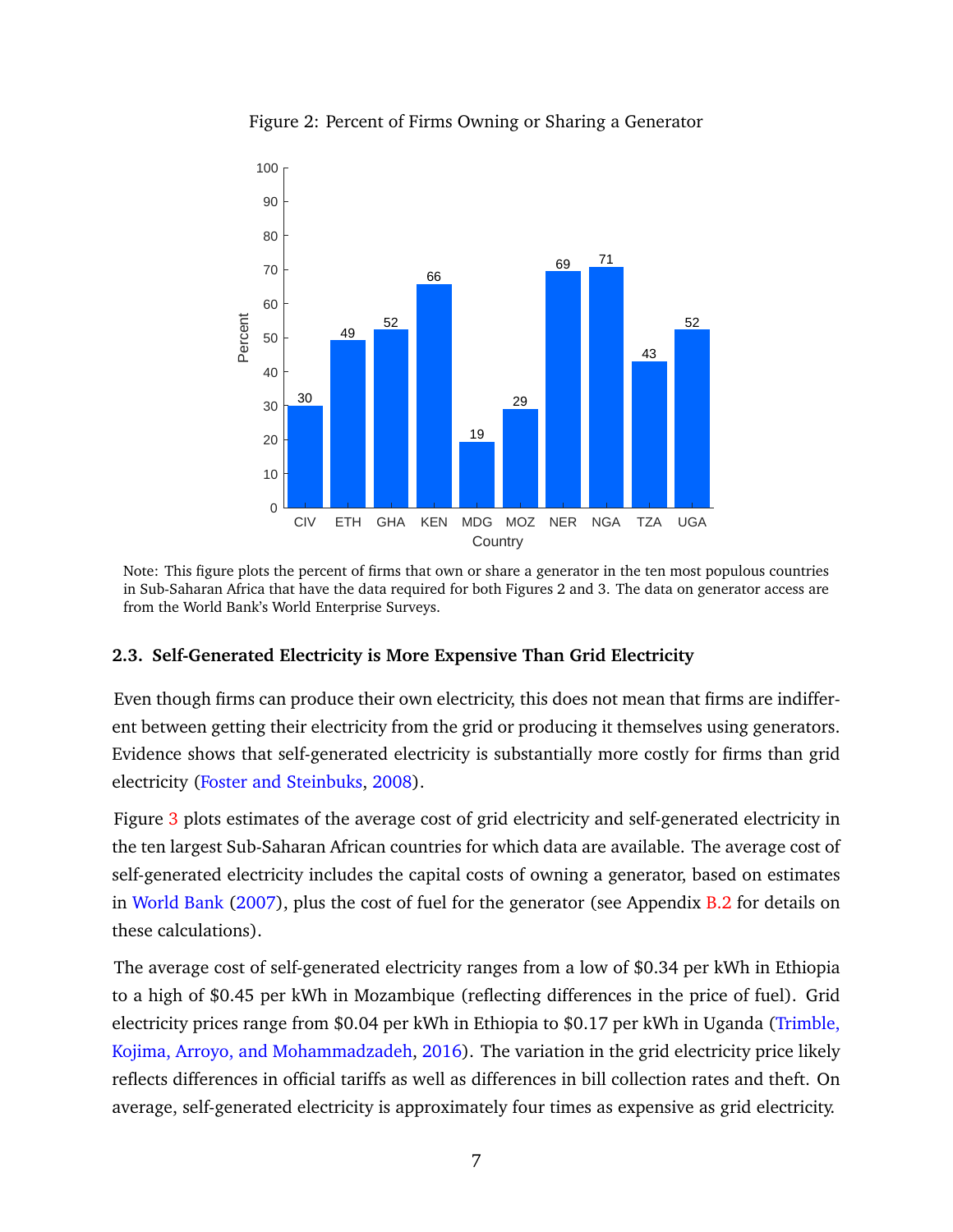<span id="page-9-0"></span>

Figure 3: Average Cost of Electricity: Grid vs. Generator

Note: This figure plots the effective price of grid electricity and the average cost of self-generated electricity in the ten most populous countries in Sub-Saharan Africa for which data are available. Data on the effective price of grid electricity, accounting for theft and lapses in bill collection, are from [Trimble et al.](#page-46-10) [\(2016\)](#page-46-10). We calculate the average cost of generator electricity from estimates of the capital cost of a typical diesel generator from [World Bank](#page-46-9) [\(2007\)](#page-46-9) and the price of diesel fuel. See Appendix [B.2](#page-50-0) for a full description.

Importantly, the high average cost of self-generated electricity results from both the high cost of the generator equipment and the high cost of the fuel necessary to run it. The marginal cost of self-generated electricity, which depends on the price of diesel fuel and the efficiency of the generator, is on average three times higher than the price of grid electricity. Thus, while firms with generators do have the ability to produce their own power during an outage, the cost of their electricity inputs are substantially higher when they self-produce, than when they directly purchase electricity from the grid.

## **2.4. Grid Electricity Provision is Highly Distorted**

It is well known that the public sector regulates electricity providers in most countries. The developing world provides few exceptions to this rule. Moreover, as [Trimble et al.](#page-46-10) [\(2016\)](#page-46-10) document, virtually none of the electricity sectors in Sub-Saharan Africa collect enough revenue to recover their costs. One reason for this is the low official tariffs for electricity. [Burgess et al.](#page-44-4) [\(2020\)](#page-44-4) argue that governments in developing countries present electricity as a basic right for their citizens, and, as a result, political incentives play a substantial role in keeping electricity prices regulated at levels that are unprofitable for power producers.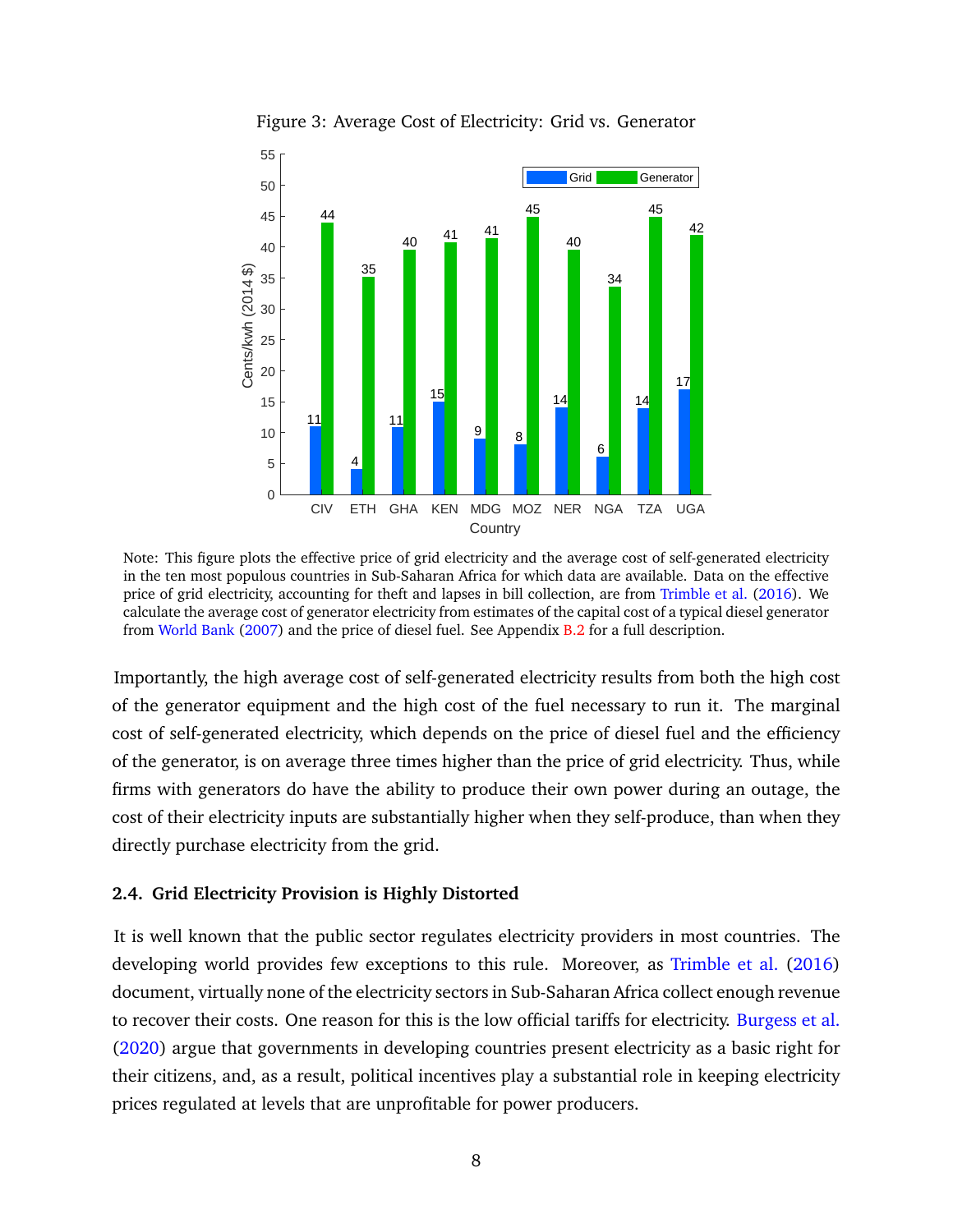A second, related, reason that electricity prices are so low is the rampant non-payment that prevails throughout the developing world (see [Jack and Smith,](#page-45-12) [2015\)](#page-45-12). As [Burgess et al.](#page-44-4) [\(2020\)](#page-44-4) colorfully illustrate, power producers in the power sectors of Bihar, India have an official rate of \$0.10 per kWh, which should, in principle, be enough to cover their production cost of about \$0.06 per kWh. Yet power producers collect only around \$0.01 per kWh after subsidies, technical losses, un-billed power and unpaid bills are taken into consideration! While the numbers differ in Africa, the problems are largely similar: technical losses, un-billed power and underpayment all cut into the effective prices of grid electricity [\(Eberhard et al. 2011;](#page-44-12) [Jack and Smith 2015;](#page-45-12) [Dzansi, Puller, Street, and Yebuah-Dwamena 2018\)](#page-44-13).

In sum, the price of grid electricity is regulated to be too low across the developing world, and this regulation is the proximate cause of the widespread power outages there [\(Burgess et al.,](#page-44-4) [2020;](#page-44-4) [Eberhard et al.,](#page-44-12) [2011\)](#page-44-12). Some firms can insure against these outages by producing their own electricity with generators. However, the self-generation of electricity is expensive because both the average and marginal cost of self-generated electricity are considerably higher than the effective price of grid electricity.

## <span id="page-10-1"></span>**3. Simple Model of Electricity and Firm Productivity**

We now build a simple, dynamic, general-equilibrium model that incorporates the key features of electricity supply in developing countries presented in the previous section. The model is intentionally stylized to provide an analytic characterization of how power outages impact firm productivity in general equilibrium. In particular, the model takes the probability of grid power as exogenous, abstracts from hired labor input and assumes that the price of grid electricity is zero. We relax all of these assumptions in Section [4](#page-23-0) to follow.

#### **3.1. Environment**

The economy is inhabited by a representative household that chooses consumption and saving each period to maximize:

<span id="page-10-0"></span>
$$
\sum_{t=0}^{\infty} \beta^t u(C_t), \tag{1}
$$

where  $\beta \in (0,1)$  is the discount factor,  $C_t$  is consumption, and  $u(\cdot)$  is a concave, strictly increasing and continuously differentiable period utility function. Households save in physical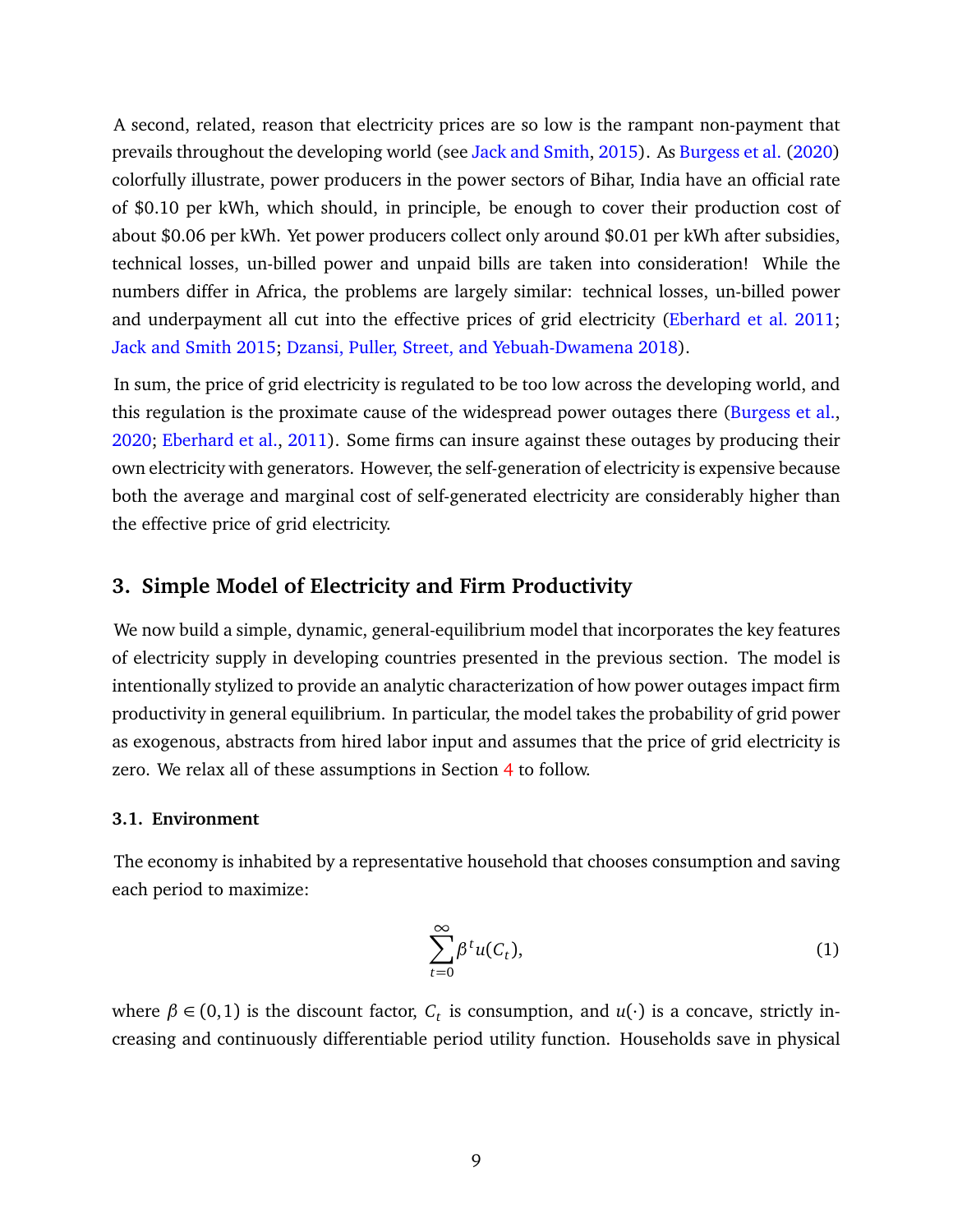capital. Capital accumulates according to the standard law of motion:

$$
K_{t+1} = (1 - \delta)K_t + I_t,
$$
\n(2)

where  $\delta \in [0,1]$  is the depreciation rate and  $I_t$  is the number of final goods saved as investment. Households rent capital to firms at rate  $R_t.$  Household income includes the payments to capital and profits from the firms (described below).

There is a unit measure of heterogeneous entrepreneurs that operate firms and produce a homogeneous final good using their managerial ability and capital input. Each entrepreneur draws her managerial ability, *z*, from distribution  $G(z)$  with support  $z \in [1, \infty]$ . Entrepreneurs can choose to operate either in the "traditional sector" or in the "modern sector". The sectors differ in terms of their production technologies and associated input requirements. If the entrepreneur chooses to operate in the modern sector, she must pay an entry cost, *Ω*.

The production function in the traditional sector is:

<span id="page-11-1"></span>
$$
y_t^T = z^{1-\eta} [k_t^T]^\eta,\tag{3}
$$

where  $y_t^T$  $_t^T$  is output of the final good,  $k_t^T$ *t* is the capital input and  $\eta \in [0,1]$  measures the entrepreneur's span of control. The traditional entrepreneur chooses capital to maximize profits,  $\pi^T$ , where profits are the difference between production and rental payments for capital.

The production technology in the modern sector differs from that of the traditional sector in two ways. First, it uses managerial and capital inputs more efficiently. Second, it requires electricity. As discussed in Section [2,](#page-5-2) the supply of grid electricity is rationed and unpredictable, meaning frequent power outages. To incorporate this unpredictable rationing into the model, we divide the time period into a continuum of measure one of "instants." We model the availability of grid power in each instant *i* of period *t* as the realization of an exogenous random variable: with probability *v*, grid power is available in instant *i* and with probability 1− *v*, grid power is not available. As such, *v* corresponds to the fraction of the period that the power is on and 1− *v* corresponds to the fraction of the period that the power is off.

Following [Hassler et al.](#page-45-1) [\(2015\)](#page-45-1), the modern firm's output in each instant  $i$ ,  $y_{it}^M$ , is a Leontief function between capital and electricity:

<span id="page-11-0"></span>
$$
y_{it}^M = A^M z^{1-\eta} \left[ \min(k_t^M, e_{it}) \right]^\eta,
$$
\n<sup>(4)</sup>

where  $e_{it}$  is the electricity that the firm uses during instant *i* to operate her capital input, and *A<sup>M</sup>* is the TFP in the modern sector. We require that  $A^M > [(1 - \gamma)v^{1/(1 - \eta)}]^{-1/(1 - \eta)}$ , which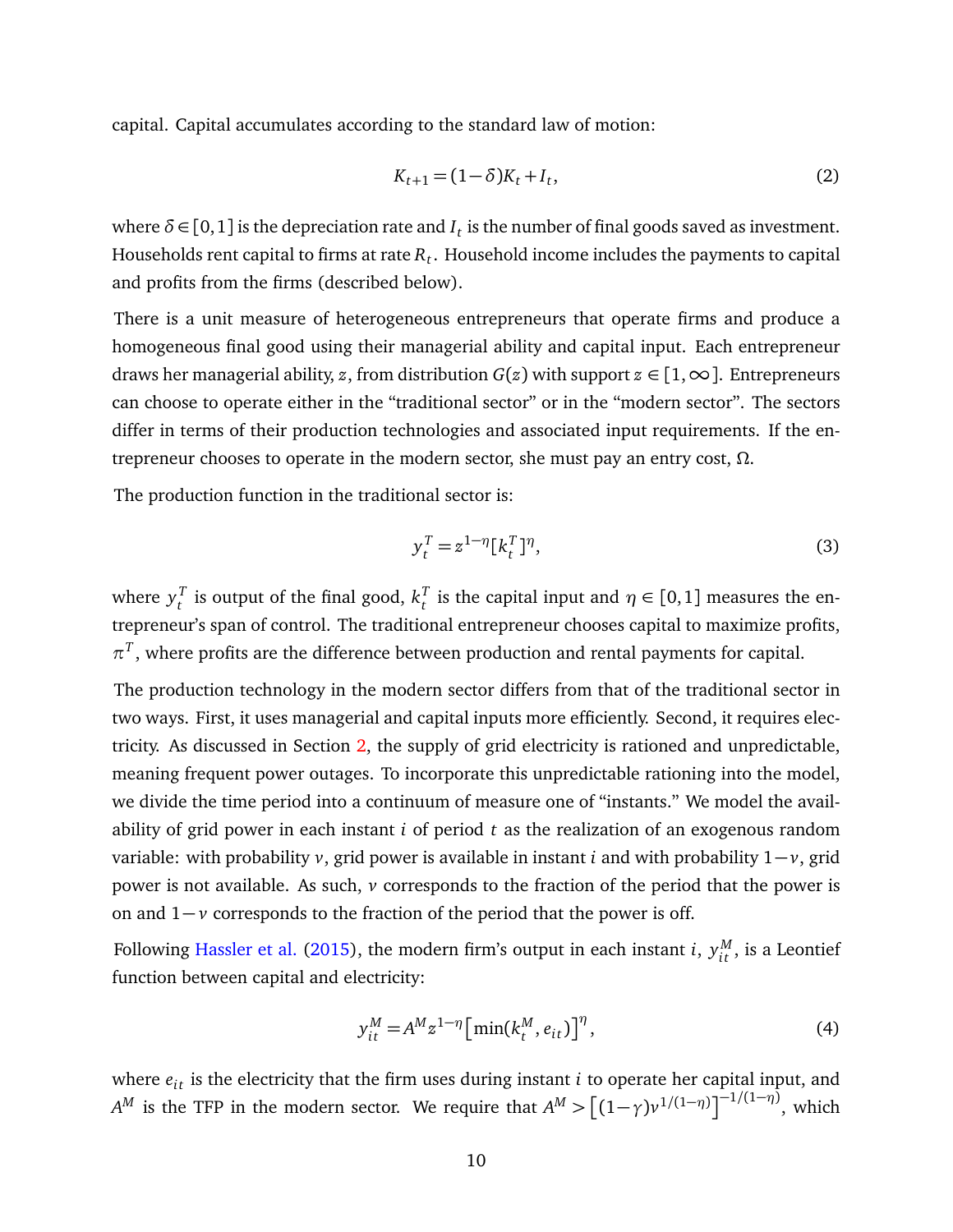ensures that entrepreneurs operate in both sectors in equilibrium. When capital and electricity inputs are equated, the production function equals  $A^M z^{1-\eta} [k^M_t$ *<sup>M</sup>*]<sup>*η*</sup>, mirroring the production function in the traditional sector, but with higher productivity.

All instants when grid power is on are symmetric and all instants when grid power is off are symmetric. Let  $y^M_{1t}$  $\frac{M}{1t}$  denote output during any instant when the power is on and  $y_{0t}^M$  $\frac{M}{0t}$  denote output during any instant when the power is off. The firm's total output in period  $t$  ,  $y_t^M$  $t^{M}$ , equals the sum of output during the instants when grid power is on and output during the instants when grid power is off:

$$
y_t^M = v y_{1t}^M + (1 - v) y_{0t}^M. \tag{5}
$$

There are two ways a modern firm can acquire electricity in each instant. First, if available, it can get it from the electricity grid,  $e_{it}^G$ , at a "below-market" price that we set to zero for simplicity. Second, a fraction of modern firms can produce their own electricity,  $e^S_{it}$ , at a higher cost. As discussed in Section 2, many, but not all, modern firms in low-income economies have access to generators. Some modern firms might not have generators because of financing constraints, lack of markets for generators, poor distribution networks for diesel fuel, or lack of parts or repair facilities [\(Scott et al.,](#page-46-3) [2014\)](#page-46-3). We do not take a stand on why some modern firms do not have generator access. Instead, we assume that a fraction *γ* of modern firms have access to generators and a fraction 1−*γ* do not. An entrepreneur learns if she has generator access after she enters the modern sector. Importantly, while generator access grants the firm the ability to rent a generator and produce its own electricity, it does not require the firm to do so. Firms with generator access endogenously decide how much electricity to self-produce, if any.

Grid and self-generated electricity are perfect substitutes in the production of the final good. For example, if a machine requires five kilowatt-hours of electricity to operate, it does not matter if those kilowatt-hours are produced by a diesel generator or by a coal-fired power plant. To generate its own electricity in instant  $i$ , the firm combines self-generation capital,  $k_{t}^S$ *t* , with fuel,  $f_{it}$  (denominated in units of final good), according to:

<span id="page-12-0"></span>
$$
e_{it}^S = \min[k_t^S, f_{it}].
$$
\n(6)

The marginal cost of a unit of grid electricity is one unit of the final good, which is used as fuel for the generator. Since all instants without power are symmetric, we use the notation  $f_{0t}$  to denote the firm's demand for fuel during any instant without power.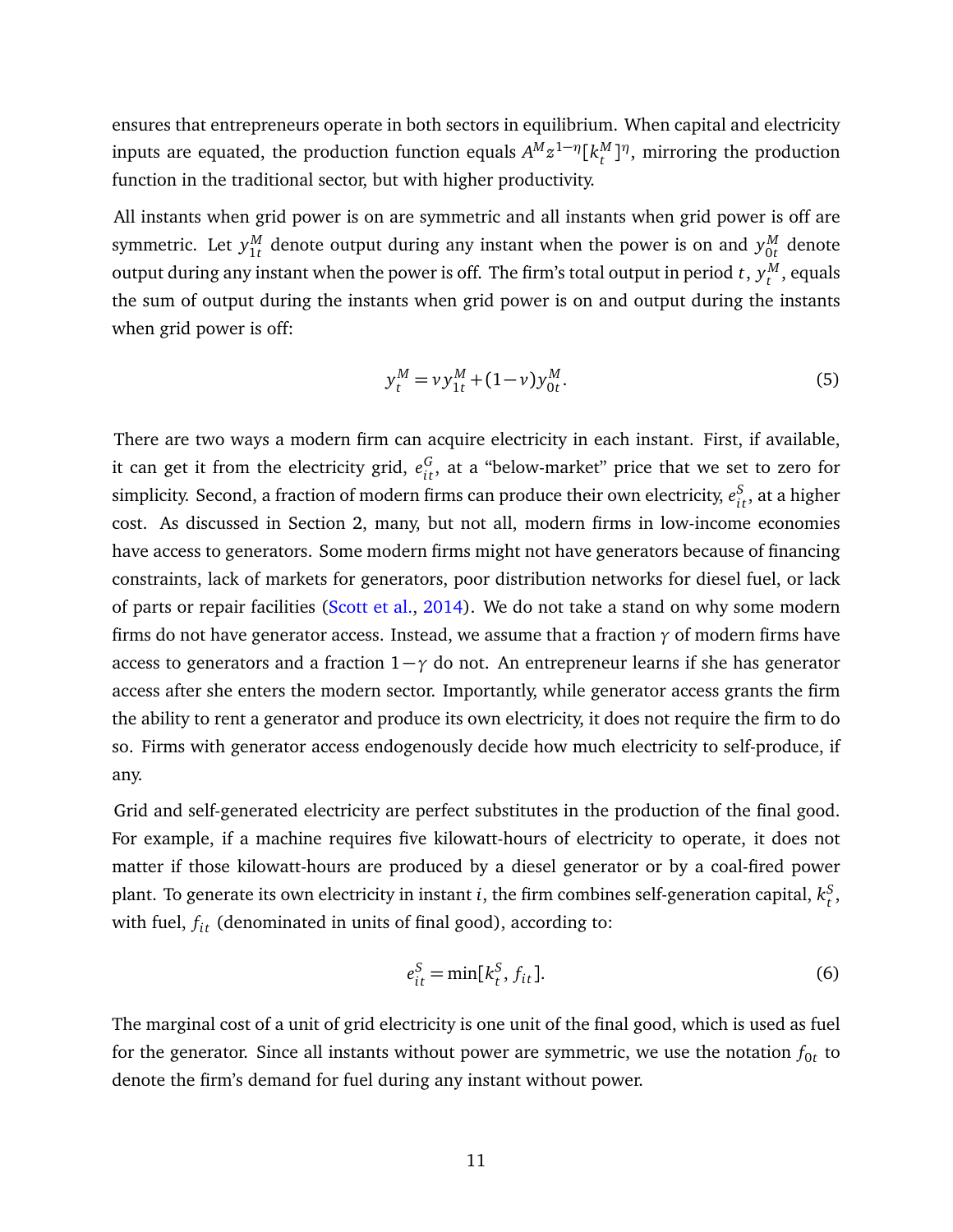Power outages in the model correspond to instants when the power is off and the firm produces  $y_{0t}.$  The direct effect of these outages for firms with generators is that they must self-produce all of their electricity inputs. If they do not have enough generator capital to operate their productive capital at full capacity, then they must idle some productive capital, partially halting production. The direct effect of outages for firms without generators is to halt all production. In practice, power outages often require halting production because they lead to assembly line disruptions, failure of electrically operated machines, and loss of lighting [\(Scott et al.,](#page-46-3) [2014\)](#page-46-3).

#### **3.2. Modern Firm's Problem**

We first describe the optimization problem for modern firms with generator access. At the start of period *t*, each modern firm chooses its capital input,  $k_t^M$  $_t^M$ , and generator capital,  $k_t^S$ *t* , both of which are then fixed for the entire period. During each instant, the firm chooses its electricity input. If the grid power is on, the firm gets electricity from the grid (since it has zero marginal cost). If the grid power is off, the firm either produces its own electricity or simply idles its capital input. The firm's profits are the difference between production and the costs of generator capital, productive capital and fuel:

<span id="page-13-0"></span>
$$
\pi_t^M = v y_{1t}^M + (1 - v) \left( y_{0t}^M - f_{0t} \right) - R_t (k_t^S + k_t^M). \tag{7}
$$

Importantly, the firm only pays for fuel during instants when the power is off. In contrast, the firm must rent the generator and productive capital for the entire period. Since power outages are unpredictable, as discussed in Section [2,](#page-5-2) firms cannot rent a generator only when the power is off, or productive capital only when the power is on.

Profit maximization in the presence of power outages presents firms with a dismal trade-off. A firm can purchase enough generator capital to operate its productive capital at full capacity when the power is off. But then it must idle generator capital when the power is on. Alternatively, the firm can purchase less generator capital, and thus reduce its idle generator capital when the power is on. But then it must idle some of its productive capital when the power is off.

Formally, the modern firm's problem is to choose  $k_\tau^M$  $_t^M$ ,  $k_t^S$  $^S_t$ ,  $e^G_{1s}$  $\frac{G}{1}$ , and  $f_{0t}$  to maximize profits, taking the probability of grid power, *v*, and the rental rate of capital, *R<sup>t</sup>* , as given. The Lagrangian for the firm's problem can be written as:

<span id="page-13-1"></span>
$$
\mathcal{L} = vA^{M}z^{1-\eta}(k_{t}^{M})^{\eta} + (1-v)\left(A^{M}z^{1-\eta}(k_{t}^{S})^{\eta} - k_{t}^{S}\right) -R_{t}(k_{t}^{S} + k_{t}^{M}) + \theta\left(k_{t}^{M} - k_{t}^{S}\right),
$$
\n(8)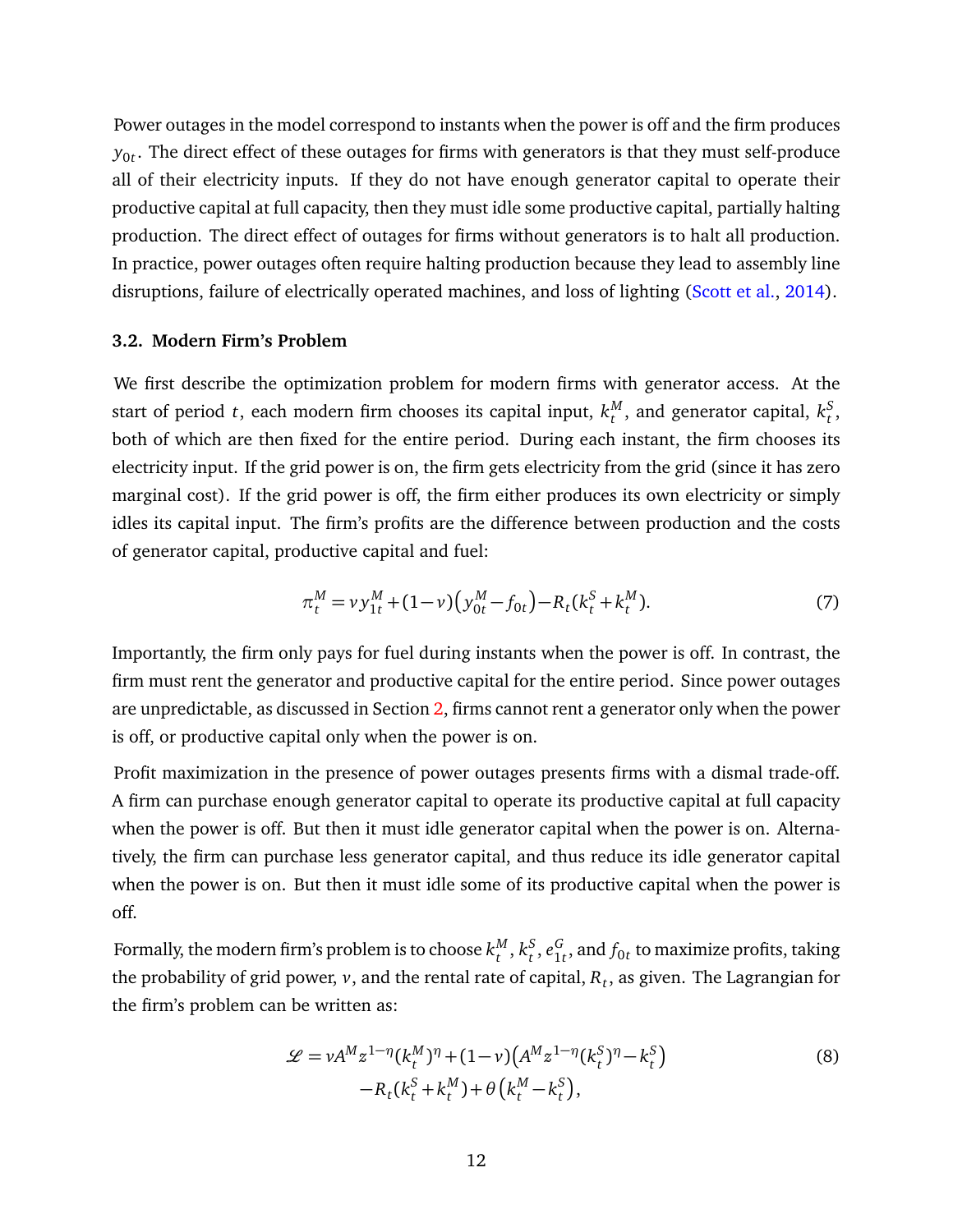where  $\theta$  represents the Lagrange multiplier on the inequality constraint that  $k^S_t \leq k^M_t$  $t^{M}$ . This inequality constraint arises from the firm's trade-off between idling productive capital and idling generator capital. In particular, it is never optimal to produce more self-generated electricity than is required to operate the productive capital, implying that generator capital will never exceed productive capital, i.e.  $k_t^S \leq k_t^M$ *t* . However, it could be optimal to hold *less* generator capital than is necessary to operate the productive capital at full capacity when the power is off, i.e.  $k_t^S < k_t^M$ *t* . [5](#page-14-0)

The optimization problem for modern firms without generator access is similar to the above discussion except that generator capital always equals zero. Hence, the firm must idle all of its productive capital input during an outage, implying that its profits equal equation [\(7\)](#page-13-0) with the self-generation terms set to zero:  $y_{0t} = f_{0t} = k_t^S = 0$ .

We now characterize how the availability of grid power, *v*, affects modern firms' optimal levels of productive capital and of generator capital (for those firms with generator access).

<span id="page-14-1"></span>**Proposition 1.** *The firm's productive capital input is increasing in the probability of grid electricity, v, for any R<sup>t</sup> . Firms with generator access idle generator capital when the power is on for any v* < 1. For these firms, there exists a cutoff  $v^*(R_t)$  ∈ (0,1) such that when  $v < v^*(R_t)$ , generator  $\epsilon$ capital is increasing in  $\nu$  and no productive capital is idled. When  $\nu \geq \nu^*(R_t)$ , generator capital *is decreasing in v and productive capital is idled when the power is off. Generator capital equals zero when*  $v = 1$ .

Figure [4](#page-15-0) illustrates the implications of Proposition [1](#page-14-1) for optimal production by modern firms with a given productivity, *z*. The green solid line and the green o's plot production by modern firms with generator access during instants when the power is on and off, respectively. Similarly, the blue dashed line and the blue x's plot production by modern firms without generator access during instants when the power is on and off. Moving from left to right on the x-axis increases the probability of grid power from zero (no grid power) to one (no outages). The value v<sup>\*</sup> corresponds to the threshold in Proposition [1,](#page-14-1) beyond which firms with generators choose to idle some productive capital during an outage.

We focus first on the production decisions by the firms with generator access (green solid line and o's). When  $v < v^*$ , firms operate their productive capital at full capacity when the power is off, implying that output is the same during instants with and without grid power. When

<span id="page-14-0"></span> $5$ By contrast, the other Leontief production functions – [\(4\)](#page-11-0) when the power is on, and [\(6\)](#page-12-0) when the power is off – both hold with equality. That is,  $f_{0t} = k_t^S$ , since it is never optimal to purchase more or less fuel than is necessary to operate the generator capital at full capacity when the power is out, and  $e_{0t}^G = k_t^M$ , since it is never optimal to use more or less grid electricity than is necessary to operate the productive capital when the power is on.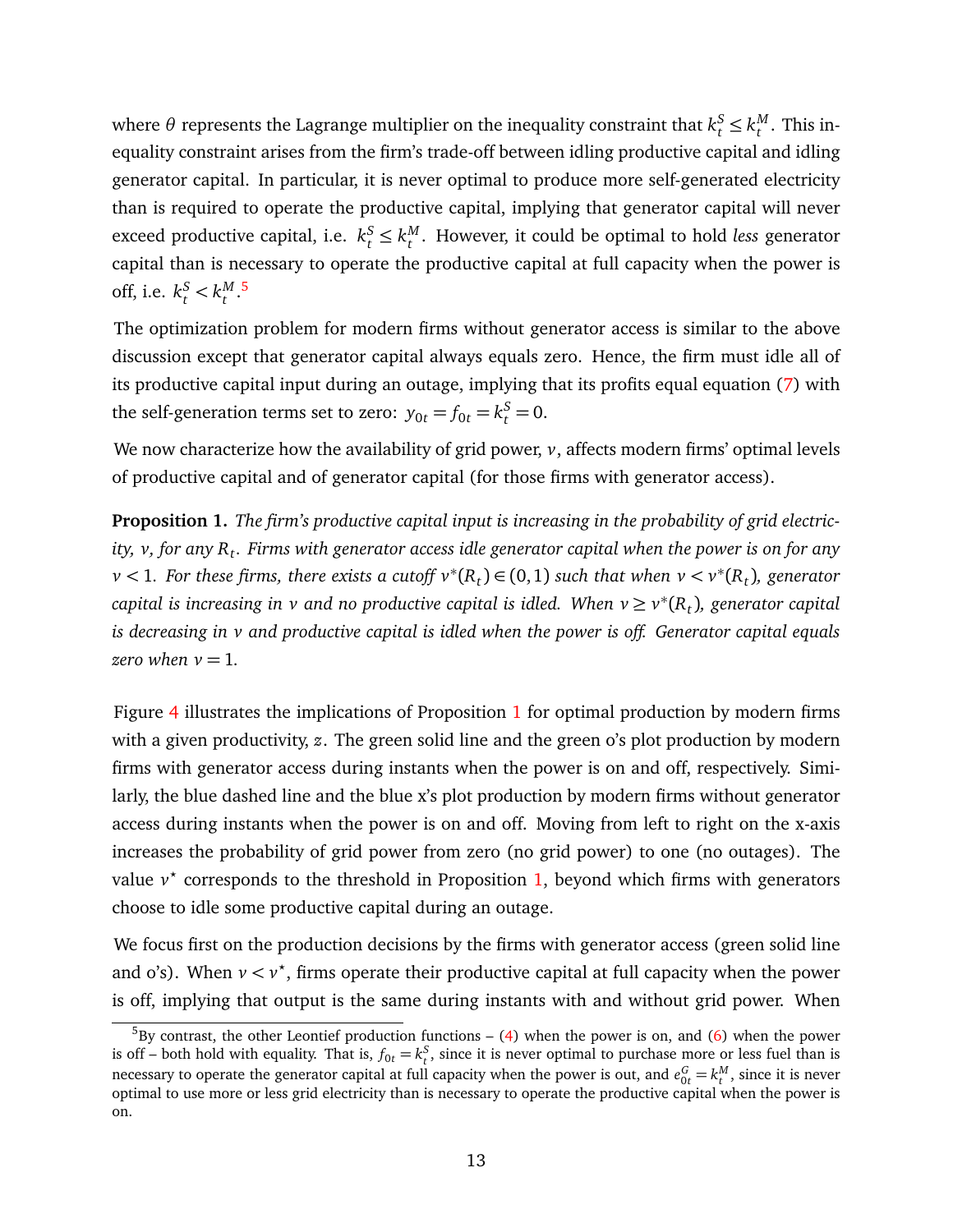

<span id="page-15-0"></span>

Note: The green solid line and o's plot production by a modern firm with generator access when the power is on and off, respectively. The blue dashed line and x's plot production by a modern firm without generator access when the power is on and off, respectively. Value  $v^*$  corresponds to the cutoff from Proposition [1.](#page-14-1)

 $\nu > \nu^*$ , firms idle some of their productive capital when the power is off. As a result, output is lower when the power is off than when the power is on. When  $v > v^*$ , output when the power is off decreases with *v* because firms rent less generator capital as the probability of grid power increases. The intuition is that when  $\nu$  is high, outages are sufficiently rare such that it is optimal for firms to idle some of their productive capital during the occasional outage.

We turn next to the firms without generator access. Regardless of the probability of grid power, these firms cannot produce when the power is off, hence the blue x's always equal zero. When the power is on and  $v < v^*$ , output produced by firms without generator access is less than output produced by firms with generator access (e.g. the dashed blue line is below the solid green line). The marginal product of productive capital is lower for firms without generator access because they must idle this capital for fraction 1− *v* of the period. As a result, they rent less productive capital and thus produce less output when the power is on. In contrast, when *v* ≥ *v*<sup>\*</sup>, output produced by firms with and without generator access is equal during instants with grid power. In this region, the marginal product of productive capital is the same for firms with and without generator access because both types of firms idle the marginal unit of productive capital when the power is off.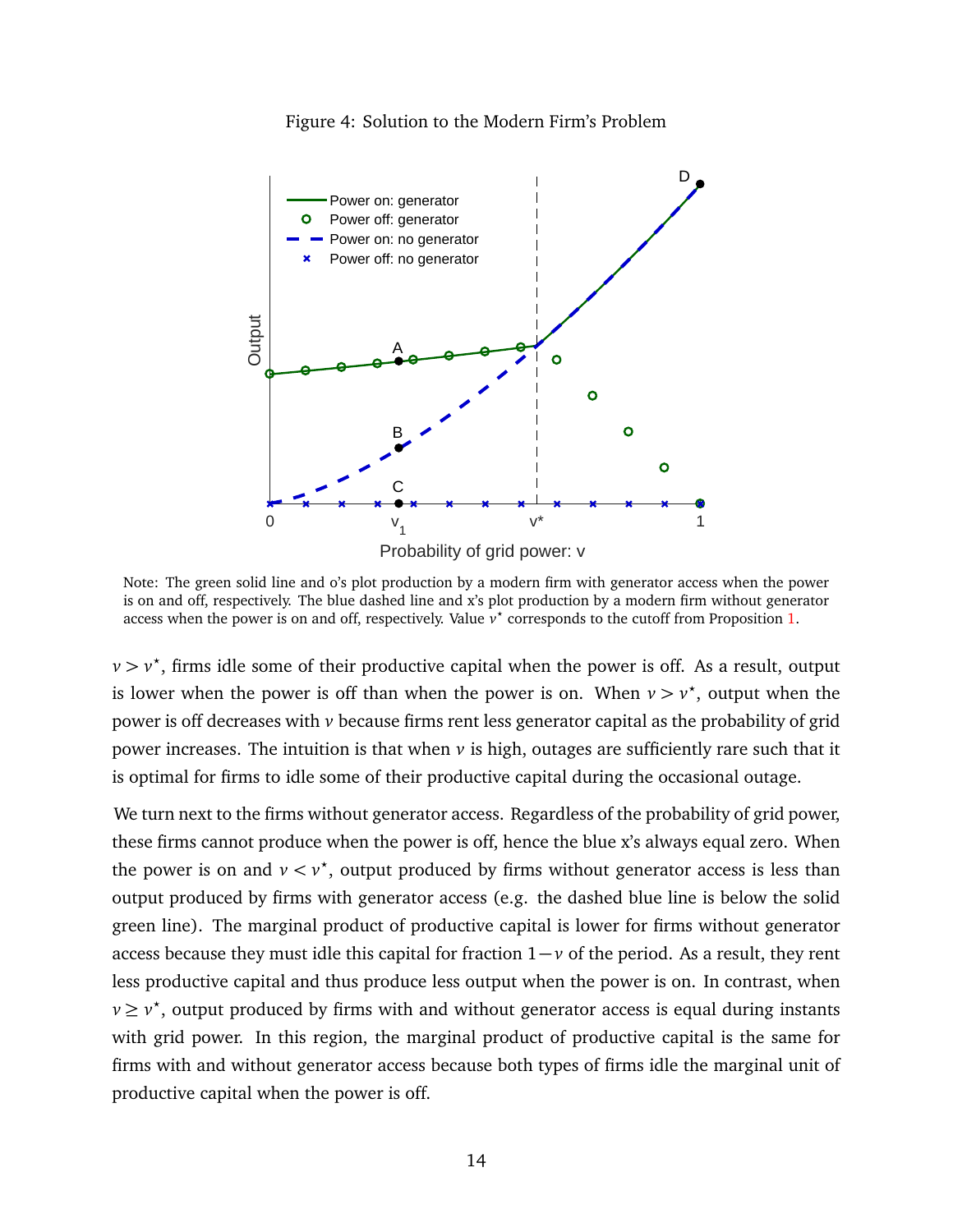Importantly, output when the power is on increases with the probability of grid power for all modern firms (e.g., the solid green and dashed blue lines are upward sloping). The reason is that increases in the probability of grid power increase the marginal product of productive capital because it is idled for a smaller fraction of the period (for modern firms without generators, and for all modern firms when  $v > v^*$ ) and because having access to grid power for a longer fraction of the period reduces the average cost of electricity over the period (for modern firms with generators). As a result, all modern firms scale up production by renting more productive capital. Additionally, note that among modern firms with generators, a marginal increase in the probability of grid power results in a larger increase in output when  $v > v^*$ , than when  $v < v^*$  (e.g., the slope of the solid green line is steeper when  $v > v^*$ ). When  $v < v^*$ , firms optimally choose to purchase enough generator capital to produce at full capacity when the power is off, implying that any increase in scale in response to an increase in *v* requires more productive capital and more generator capital. In contrast, when  $v > v^*$ , firms' optimal demand for generator capital falls with *v*. Thus, any increase in scale in response to an increase in *v* in this region requires an increase in productive capital but a decrease in generator capital.

We define the *short-run partial-equilibrium effect of eliminating outages* as the increase in the firm's output when it learns that there will be no outages ex-post, after it has already made its long-term input decisions. This definition captures the spirit of the microeconomic literature on power outages and firm productivity which considers the effect of eliminating outages on firms who have already made their entry and scale decisions. We can use Figure [4](#page-15-0) to understand the short-run partial-equilibrium effects of eliminating outages in the context of our model. For example, consider an economy with probability of grid power  $v_1$ . The short-run partialequilibrium effect of eliminating outages for firms without generator access is the increase in output when they produce at point B for the entire period, instead of switching between points B and C. The short-run partial-equilibrium effect of eliminating outages for firms with generator access is zero because they produce at point A for the entire period, regardless of whether the power is on or off. Hence, all of the short-run partial-equilibrium gains in output per worker arise because firms without generator access no longer idle productive capital. However, eliminating outages in the short-run partial-equilibrium does not remove idle resources from the economy altogether because firms with generator access still rent generators, which they now idle for the entire period.

In addition to firms' short-run partial-equilibrium response to outages, Proposition [1](#page-14-1) implies that eliminating outages causes existing modern firms to demand more productive capital and zero generator capital, all else constant. This increase in scale implies that not only do the firms produce on the power-on line for the entire period, but they also incorporate that  $v = 1$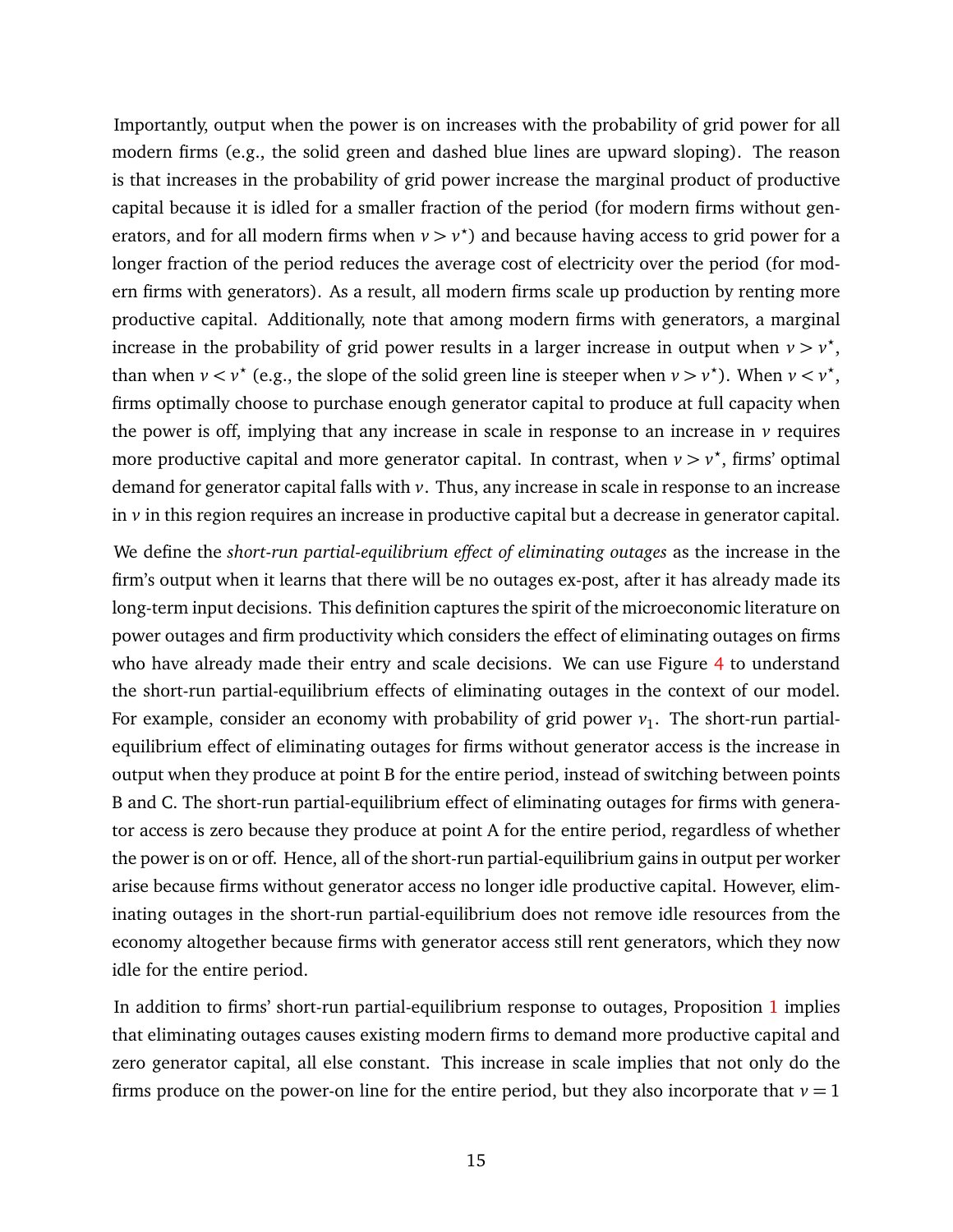into their optimal production decisions by moving all the way to the right along the x-axis in Figure [1.](#page-14-1) Consequently, eliminating outages (holding fixed *R<sup>t</sup>* ) increases output produced by modern firms with and without generator access to point D in the upper-right corner of Figure [4.](#page-15-0) Like the short-run partial-equilibrium effect, firms do not idle productive capital at point *D* because the power is on for the entire period. But unlike the short-run partial-equilibrium effect, firms also do not idle generator capital at point *D* because they know ex-ante that there will be no outages, and hence they do not rent any generator capital to begin with.

#### **3.3. Modern-Sector Entry**

Having characterized the optimal behavior of firms in the modern sector, we now turn to the decision of whether or not to enter the modern sector. The entrepreneur enters the modern sector if the expected value of profits in the modern sector minus the entry cost exceeds the value of profits in the traditional sector:

<span id="page-17-0"></span>
$$
E(\pi_t^M) - \Omega \ge \pi_t^T,\tag{9}
$$

where the expectation is taken over whether not the entrepreneur has generator access. We show in [A](#page-47-0)ppendix  $\bf{A}$  that as long as there exist entrepreneurs in both sectors, then the difference in expected profits,  $E(\pi^M_t)$  $_{t}^{M}$ )  $-\pi_{t}^{T}$  $\sum_{t}^{T}$ , is increasing in *z*. Thus all entrepreneurs with  $z > z_t^*$  $_t^\star$  enter the modern sector, where productivity cutoff  $z_t^*$ *t* is the value of *z* such that equation [\(9\)](#page-17-0) holds with equality. This result implies that lower productivity entrepreneurs operate in the traditional sector and higher productivity entrepreneurs operate in the modern sector. Firm size increases with the entrepreneur's productivity, thus the smallest firms are traditional and the largest firms are modern.

#### **3.4. Definition of a Competitive Equilibrium**

We define a sequence-of-markets equilibrium for this economy. We denote whether a modern firm has generator access with indicator variable  $x \in \{0,1\}$ , where  $x = 1$  denotes generator access and  $x = 0$  denotes no access. A *sequence-of-markets equilibrium* consists of: a sequence of rental rates of capital,  $\{R_t\}_{t=0}^{\infty}$ ; productivity cutoffs,  $\{z_t^\star\}$  $\left\langle t \right\rangle_{t=0}^{\infty}$ ; household allocations, { $C_t$ , $K_t$ }<sup>∞</sup><sub>*t*=0</sub>; and entrepreneurial allocations { $k_t^T$  $_t^T(z)$ ,  $k_t^S$  $_{t}^{S}(1,z)$ ,  $k_{t}^{M}$  $_{t}^{M}(x,z), e_{1}^{G}$  ${}_{1t}^G$ (*x*,*z*),  $f_{0t}$ (1,*z*)}<sup>∞</sup><sub>*t*=0</sub> for all  $x \in \{0,1\}$  and for all  $z \in [1,\infty]$  such that:

- 1. Given prices, allocations of entrepreneurs across the traditional and modern sectors are consistent with the modern-sector productivity cutoffs, {*z ?*  $\left(\begin{array}{c} \star \\ t \end{array}\right)$  <sup>∞</sup> defined in equation [\(9\)](#page-17-0).
- 2. Given prices, traditional-sector allocations solve the profit maximization problem for all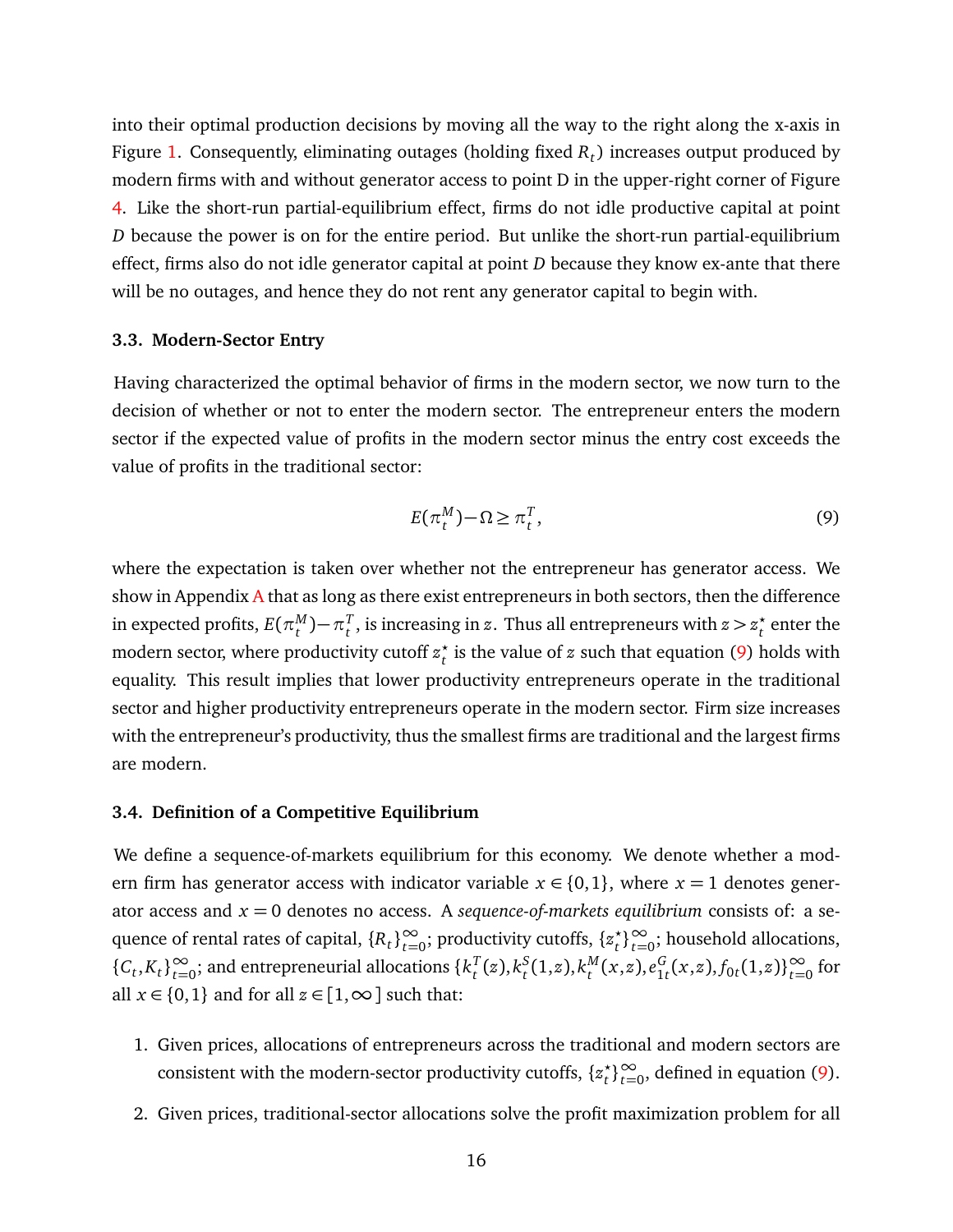firms in the traditional sector and modern-sector allocations solve the profit maximization problem for all firms in the modern sector.

3. Given prices and firm profits, household allocations maximize [\(1\)](#page-10-0) subject to the budget constraint:

$$
C_t + K_{t+1} = R_t K_t + (1 - \delta) K_t + \int_1^{z_t^{\star}} \pi_t^T(z) dG(z) + \int_{z_t^{\star}}^{\infty} (\gamma \pi_t^M(1, z) + (1 - \gamma) \pi_t^M(0, z) - \Omega) dG(z)
$$

and the non-negativity constraints,  $C_t \ge 0$ , and  $K_t \ge 0$ , where  $\pi_t^T$ *t* (*z*) are the profits of the traditional firms with productivity  $z, \, \pi^{M}_{t}$  $t_t^M(x,z)$  are the profits of the modern firms with generator access, *x*, and productivity *z*.

4. The market for capital clears:

$$
K_t = \int_1^{z_t^*} k_t^T(z) dG(z) + \int_{z_t^*}^{\infty} (\gamma k_t^M(1, z) + (1 - \gamma) k_t^M(0, z) + \gamma k_t^S(1, z)) dG(z).
$$
 (10)

We are interested primarily in how eliminating outages effects the economy in the long-run. For this it is useful to define a *steady state competitive equilibrium*, which consists of a constant rental rate, *R*; productivity cutoff  $z^*$ ; household allocations, {*C*,*K*}; and entrepreneurial allocations  $\{k^T(z), k^S(1,z), k^M(x,z), e_1^G\}$  $_{1}^{G}(x, z), f_{0}(1, z)$ } for all *x* ∈ {0, 1} and for all *z* ∈ [1, ∞] such that conditions (1)-(4) hold and all variables are constant from one period to the next.

#### **3.5. Long-Run General-Equilibrium Effects of Power Outages**

We define the *long-run general-equilibrium effect of eliminating outages* as the steady state increase in aggregate output (and other equilibrium variables) when we increase the probability of grid power from its existing value to one. We first characterize how the probability of grid power affects entry into the modern sector in the long-run general equilibrium.

<span id="page-18-0"></span>**Proposition 2.** *The steady-state productivity cutoff, z? , is decreasing in the probability of grid power, v.*

*Proof:* The household's first order condition for capital implies that the steady-state rental rate is:

$$
R = \frac{1}{\beta} + \delta - 1,\tag{11}
$$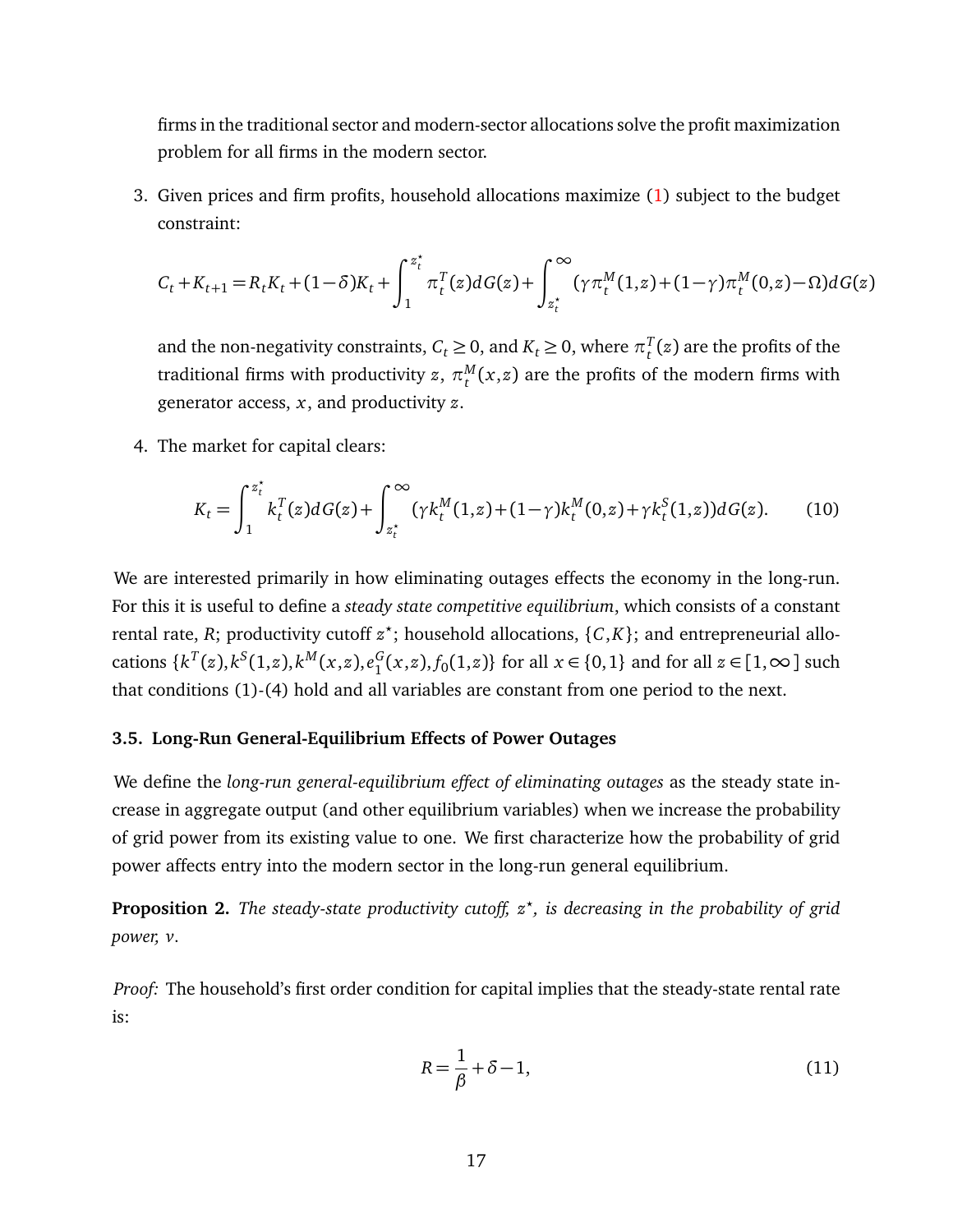and hence the steady-state price of capital does not depend on the probability of grid power. It follows that an increase in *v* does not affect profits for a traditional firm. Therefore, we only need to show that expected profits for a potential modern entrant with a given *z* are increasing in *v*. By the envelope theorem:

<span id="page-19-0"></span>
$$
\frac{\partial E(\pi^M(z))}{\partial v} = \gamma [y_1^M(1,z) - y_0^M(1,z) + f_0(1,z)] + (1-\gamma) y_1^M(0,z). \tag{12}
$$

Note that the expectation is taken over  $x$ , the indicator variable which determines if the firm has generator access. If  $v < v^*$ , then firms with generator access operate at full capacity when the power is off, implying that  $y_0^M$  $y_0^M(1,z) = y_1^M$  $_{1}^{M}(1,z)$ . When  $v > v^*$ ,  $y_1^M$  $y_1^M(1,z) > y_0^M$  $\int_0^M(1,z)$ . In either case, equation [\(12\)](#page-19-0) is positive, implying that  $E(\pi^M(z))$  is increasing in  $\nu$ .  $\Box$ 

Our analytic model allows us to compare the short-run partial-equilibrium effect of eliminating outages with the long-run general-equilibrium effect. The short-run partial-equilibrium effect corresponds to the increase in aggregate output when power outages are eliminated expost. The long-run general-equilibrium effect incorporates the effects of two additional channels. First, since the steady-state rental rate is pinned down by the household Euler equation, Proposition [1](#page-14-1) implies that all existing modern firms scale up their production by demanding more productive capital and reducing their demand for generator capital to zero. We call this the *firm-expansion channel*. Second, Proposition [2](#page-18-0) implies that more entrepreneurs enter the modern sector, increasing modern output and decreasing traditional output. We call this the *firm-entry channel*. A key difference between the short-run partial-equilibrium and the longrun general-equilibrium effects is that the long-run general-equilibrium effect accounts for the fact that permanently eliminating outages changes firms' expectations and hence their behavior with regards to entry and their scale of operation, represented by their choices of productive and generator capital.

<span id="page-19-2"></span>**Proposition 3.** *For any v <* 1*, the long-run general-equilibrium effect of eliminating outages is larger than the short-run partial-equilibrium effect.*

*Proof:* We define steady state A to be the steady state of the economy when the probability of grid power is  $v_a < 1$ . We use this steady state as a baseline from which to calculate the short-run partial-equilibrium and long-run general-equilibrium effects of eliminating outages. The first order conditions from the traditional firm's profit maximization problem imply that capital demand for a traditional firm with productivity, *z* in steady state A equals:

<span id="page-19-1"></span>
$$
k_a^T(z) = z \left(\frac{\eta}{R}\right)^{\frac{1}{1-\eta}}.
$$
\n(13)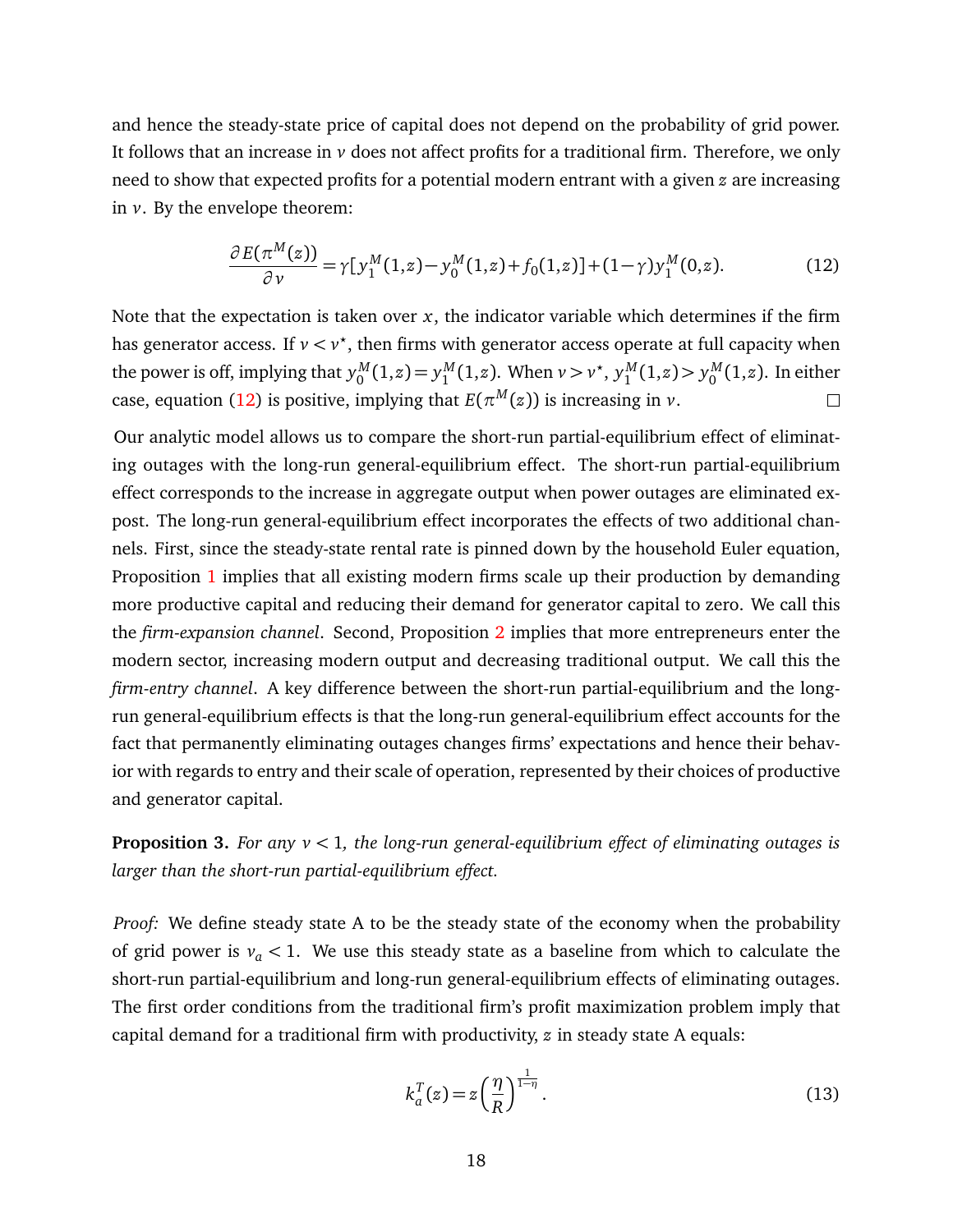Similarly, the first order conditions from the modern firm's profit maximization problem imply that productive capital demand for a modern firm with generator access  $x \in \{0,1\}$  and productivity *z* in steady state A equals:

$$
k_a^M(0,z) = z \left(\frac{v_a \eta A^M}{R}\right)^{\frac{1}{1-\eta}} \quad \text{and} \quad k_a^M(1,z) = \begin{cases} z \left(\frac{\eta A^M}{2R+1-v_a}\right)^{\frac{1}{1-\eta}} & : v_a \le v^*(R) \\ z \left(\frac{v_a \eta A^M}{R}\right)^{\frac{1}{1-\eta}} & : v_a > v^*(R). \end{cases}
$$
(14)

Demand for generator capital by a modern firm with generator access and productivity *z* equals:

<span id="page-20-0"></span>
$$
k_a^S(1,z) = \begin{cases} z \left( \frac{\eta A^M}{2R + 1 - v_a} \right)^{\frac{1}{1 - \eta}} & : v_a \le v^*(R) \\ z \left( \frac{(1 - v_a)\eta A^M}{R + 1 - v_a} \right)^{\frac{1}{1 - \eta}} & : v_a > v^*(R). \end{cases}
$$
(15)

Let  $z^{\star}_{a}$ *a* denote the equilibrium productivity cutoff in steady state A. To calculate aggregate output, we substitute the above expressions for capital demand in each sector into the respective production functions (equations [\(3\)](#page-11-1) and [\(4\)](#page-11-0)) and integrate over the distribution of entrepreneurs. Aggregate output in the traditional,  $Y_q^T$  $\chi^T_a$ , and modern,  $Y^M_a$ *a* , sectors equals:

$$
Y_a^T = \left(\frac{\eta}{R}\right)^{\frac{\eta}{1-\eta}} \int_1^{z_a^*} z dG(z) \quad \text{and} \tag{16}
$$

$$
Y_a^M = \begin{cases} \left[ \gamma A^M \left( \frac{A^M \eta}{2R + 1 - v_a} \right)^{\frac{\eta}{1 - \eta}} + (1 - \gamma) v_a A^M \left( \frac{v_a \eta A^M}{R} \right)^{\frac{\eta}{1 - \eta}} \right] \int_{z_a^*}^{\infty} z dG(z) & : v_a \le v^*(R) \\ \left[ v_a A^M \left( \frac{v_a A^M \eta}{R} \right)^{\frac{\eta}{1 - \eta}} + \gamma (1 - v_a) A^M \left( \frac{(1 - v_a) \eta A^M}{R + 1 - v_a} \right)^{\frac{\eta}{1 - \eta}} \right] \int_{z_a^*}^{\infty} z dG(z) & : v_a > v^*(R). \end{cases} \tag{17}
$$

Aggregate output,  $Y_a$ , equals the sum of aggregate output in the traditional and modern sectors:  $Y_a = Y_a^T + Y_a^M$ *a* .

We compute the short-run partial-equilibrium effect of eliminating outages. Define  $\tilde{Y}$  to equal aggregate output when  $v = 1$ , but the productivity cutoff equals its value when  $v = v_a$  ( $z_a^*$ *a* ) and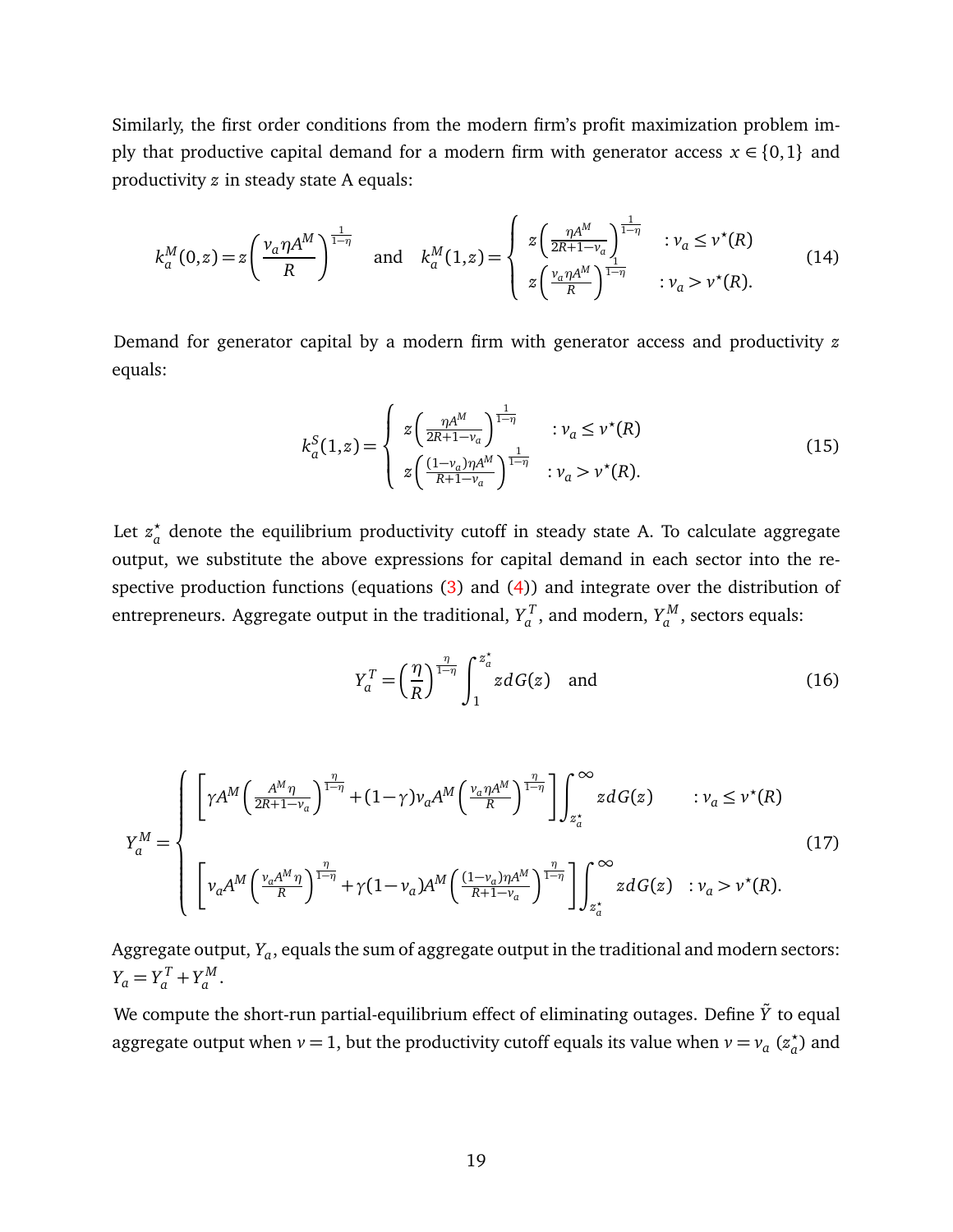the demands for capital equal their values when  $v = v_a$  (equations  $(13)$  -  $(15)$ ):

<span id="page-21-1"></span>
$$
\tilde{Y} = Y_a^T + \begin{cases}\n\left[\gamma A^M \left(\frac{A^M \eta}{2R + 1 - \nu_a}\right)^{\frac{\eta}{1 - \eta}} + (1 - \gamma) A^M \left(\frac{\nu_a \eta A^M}{R}\right)^{\frac{\eta}{1 - \eta}}\right] \int_{z_a^*}^{\infty} z dG(z) & : \nu_a \le \nu^*(R) \\
\left[A^M \left(\frac{\nu_a A^M \eta}{R}\right)^{\frac{\eta}{1 - \eta}}\right] \int_{z_a^*}^{\infty} z dG(z) & : \nu_a > \nu^*(R).\n\end{cases} (18)
$$

The short-run partial-equilibrium effect of eliminating outages equals  $\tilde{Y}\!-\!Y_a.$  This represents the difference between output when firms choose their scale and sector but experience no outages ex-post and actual output.

To compute the long-run general-equilibrium effect of eliminating outages, we define steady state B to be the steady state of the economy when  $v = 1$ . Let  $z_b^*$  $_{b}^{\star}$  be the equilibrium productivity cutoff in steady state B. Aggregate output in the traditional and modern sectors in steady state B equals:

$$
Y_b^T = \left(\frac{\eta}{R}\right)^{\frac{\eta}{1-\eta}} \int_1^{z_b^*} z dG(z) \quad \text{and} \quad Y_b^M = A^M \left(\frac{A^M \eta}{R}\right)^{\frac{\eta}{1-\eta}} \int_{z_b^*}^{\infty} z dG(z).
$$

Aggregate output in steady state B equals  $Y_b = Y_b^T$  $y_b^T + Y_b^M$  $\delta_b^{M}$ . The long-run general-equilibrium effect of eliminating outages equals  $Y_b - Y_a$ . This represents the difference between output in the steady state with no outages and output in the steady state with outages when the probability of grid power equals *v<sup>a</sup>* .

To demonstrate that the long-run general-equilibrium effect of eliminating outages exceeds the short-run partial-equilibrium effect, we must show that  $Y_b-Y_a > \tilde{Y}-Y_a$ . First, note that by Proposition [2,](#page-18-0) the productivity cutoff in steady state B is less than the productivity cutoff in steady state A:  $z_b^* < z_a^*$  $\int_{a}^{x}$ . Then, since  $A^{M} > [(1-\gamma)v^{1/(1-\eta)}]^{-1/(1-\eta)} > 1$ , it follows that:

<span id="page-21-0"></span>
$$
Y_b > \left(\frac{\eta}{R}\right)^{\frac{\eta}{1-\eta}} \int_1^{z_a^*} z dG(z) + A^M \left(\frac{A^M \eta}{R}\right)^{\frac{\eta}{1-\eta}} \int_{z_a^*}^{\infty} z dG(z).
$$
 (19)

We show that the right-hand-side of equation  $(19)$  is larger than the value of  $\tilde{Y}$  defined in equation [\(18\)](#page-21-1). First, observe that the first term on the right-hand-side of equation [\(19\)](#page-21-0) equals  $Y_a^T$  $a^{\prime}$ . Second, one can show that the second term on the right-hand-side of equation [\(19\)](#page-21-0) always exceeds the second term in equation [\(18\)](#page-21-1). Therefore, it follows that  $Y_b > \tilde{Y}$  which implies that  $Y_b - Y_a > \tilde{Y} - Y_a.$  $\Box$ 

Figure [5](#page-22-0) illustrates the implications of Proposition [3](#page-19-2) for aggregate modern output, which is at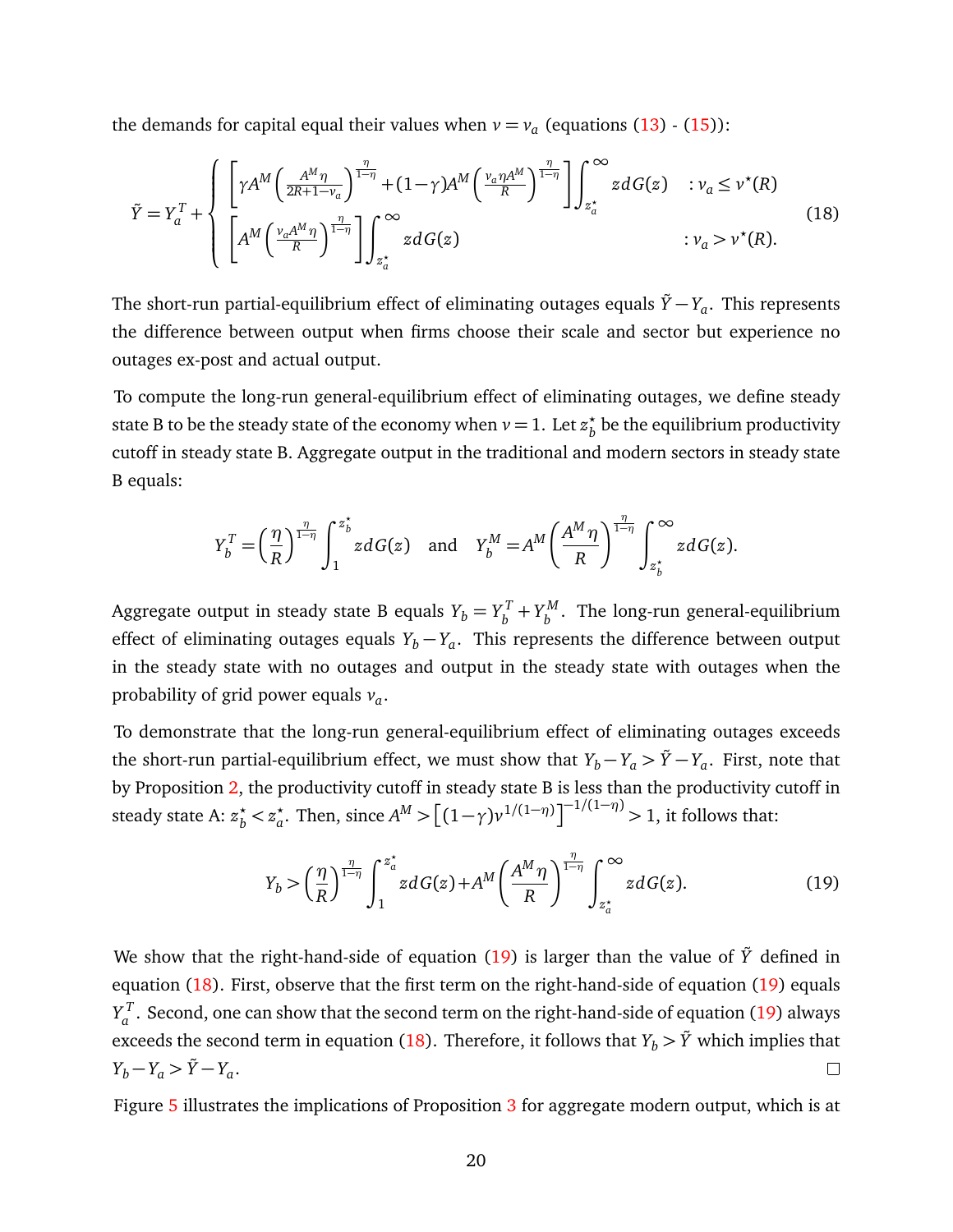<span id="page-22-0"></span>



Note: The dashed blue line plots aggregate modern-sector output. The solid green line plots aggregate modern output when firms make their entry and scale decisions assuming the probability of grid power equals the value of *v* on the x-axis but the actual probability equals one. The short-run partial-equilibrium increase in aggregate modern output equals the vertical distance from A to C and the long-run general-equilibrium increase equals the vertical distance from A to B.

the heart of the proposition's result. The dashed blue line plots aggregate modern output as a function of the probability of grid power. Increases in the probability of grid power increase aggregate modern output through both the firm-expansion and the firm-entry channels. The solid green line plots aggregate modern output when outages are eliminated after firms have already made their capital and entry decisions.

To compare the short-run partial-equilibrium increase in aggregate modern output with the long-run general-equilibrium increase, consider an economy with probability of grid power, *v*1 . The short-run partial-equilibrium increase in aggregate modern output from eliminating outages is the increase from point A to point C. Point A corresponds to aggregate modern output when the probability of grid power equals  $v_1$  and firms internalize this probability into their entry and capital decisions. Point C corresponds to aggregate modern output when firms make their entry and capital decisions assuming that the probability of grid power equals  $v_1$ , but the actual probability equals 1. Aggregate modern output at point C is higher than at point A because firms produce on their power-on lines in Figure [4](#page-15-0) for the entire period. In context of the proof of Proposition [3,](#page-19-2) moving from point A to point C is analogous to moving from *Y<sup>a</sup>* in steady state A to  $\tilde{Y}$ .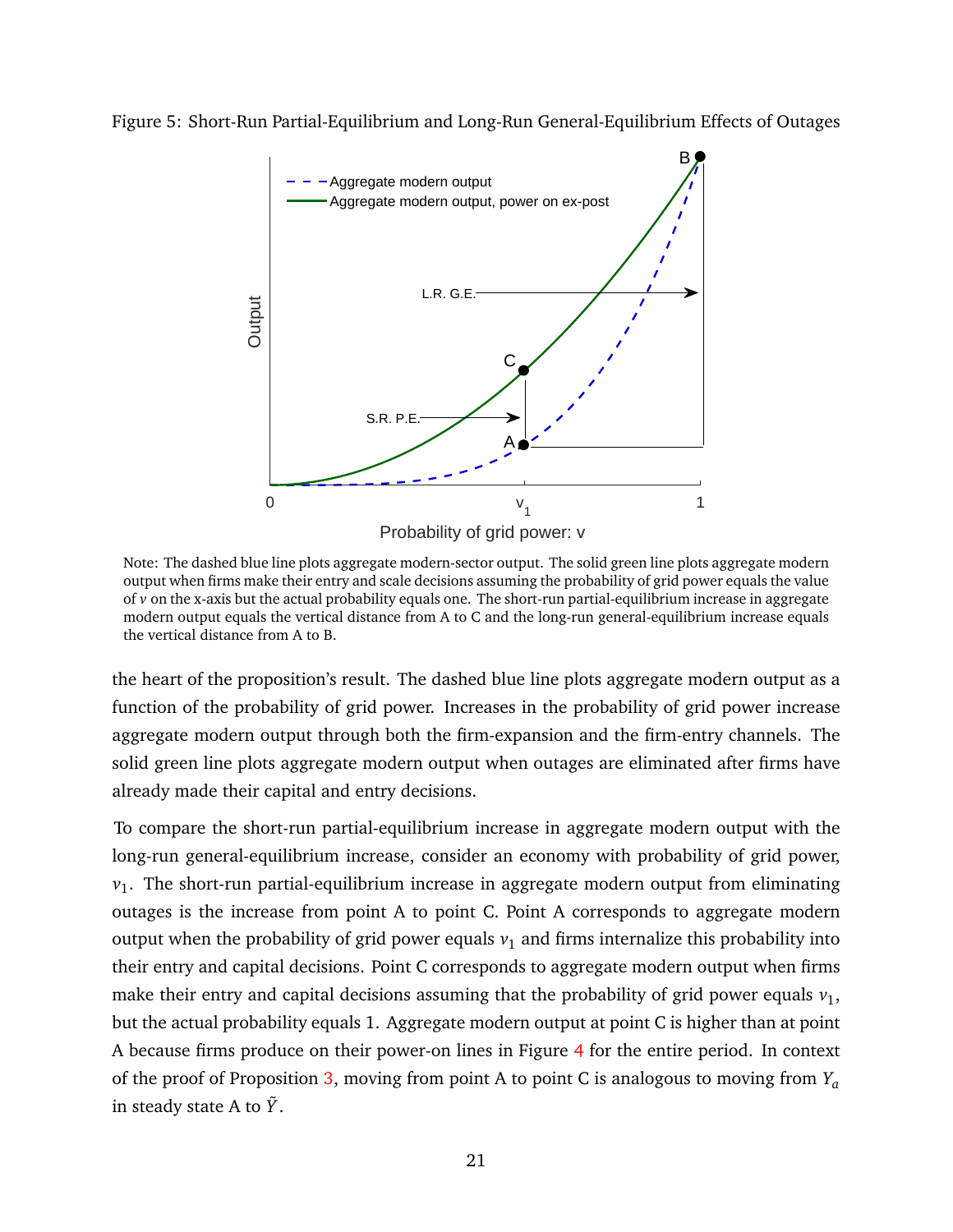The long-run general-equilibrium increase accounts for the effects of the firm-expansion and firm-entry channels by moving all the way to the right on the x-axis, increasing aggregate modern output from point A to point B. Graphically, the increase in aggregate modern output from A to B will always exceed the increase from A to C because the firm-expansion and firmentry channels imply that both lines must be upward sloping and they must be equal when  $v = 1$ . Referring back to the proof of Proposition [3,](#page-19-2) moving from point A to point B parallels the move from  $Y_a$  in steady state A to  $Y_b$  in steady state B.

The overall lesson from the model is that looking only at the short-run effect of eliminating outages on firm productivity paints an incomplete picture of the total effect. In the longer run, firms anticipate that there will be no outages. As a result, they demand more productive capital and zero generator capital, scaling up their operations. New firms choose to operate with better, electricity-using, technologies. Combined, these two channels cause output per worker to rise more in the long-run than in the short-run.

## <span id="page-23-0"></span>**4. Quantitative Model and Calibration**

To quantify the long-run general-equilibrium effect of eliminating outages, we extend the model from Section [3](#page-10-1) in ways that are useful for the numerical analysis, but leave the fundamental intuition unchanged. Most importantly, we model power outages as the economy's endogenous response to a regulated electricity price that the government fixes below the marketclearing level. As a result, the supply of grid electricity is less than the demand. The amount of rationing, and hence the probability of grid power, is determined so that the rationed demand for grid power equals the amount supplied at the regulated price.

Additionally, the quantitative model includes hired labor as a production input in the traditional and modern sectors. It also adds additional parameters in the Leontief production functions to allow them to better match the data and specifies the distribution of entrepreneur productivity. We describe the main features of the quantitative model below. We relegate the definition of an equilibrium to Appendix [B.](#page-47-0)

## **4.1. Grid Electricity Production**

We design a simple model of grid electricity production that captures the key features of electricity markets in developing countries discussed in Section [2,](#page-5-2) specifically the low electricity prices and frequent outages. We abstract from other aspects of electricity production, such as the degree of market power, different sources of electricity, and distinctions between generation, transmission, and distribution. These are important issues for some questions, but are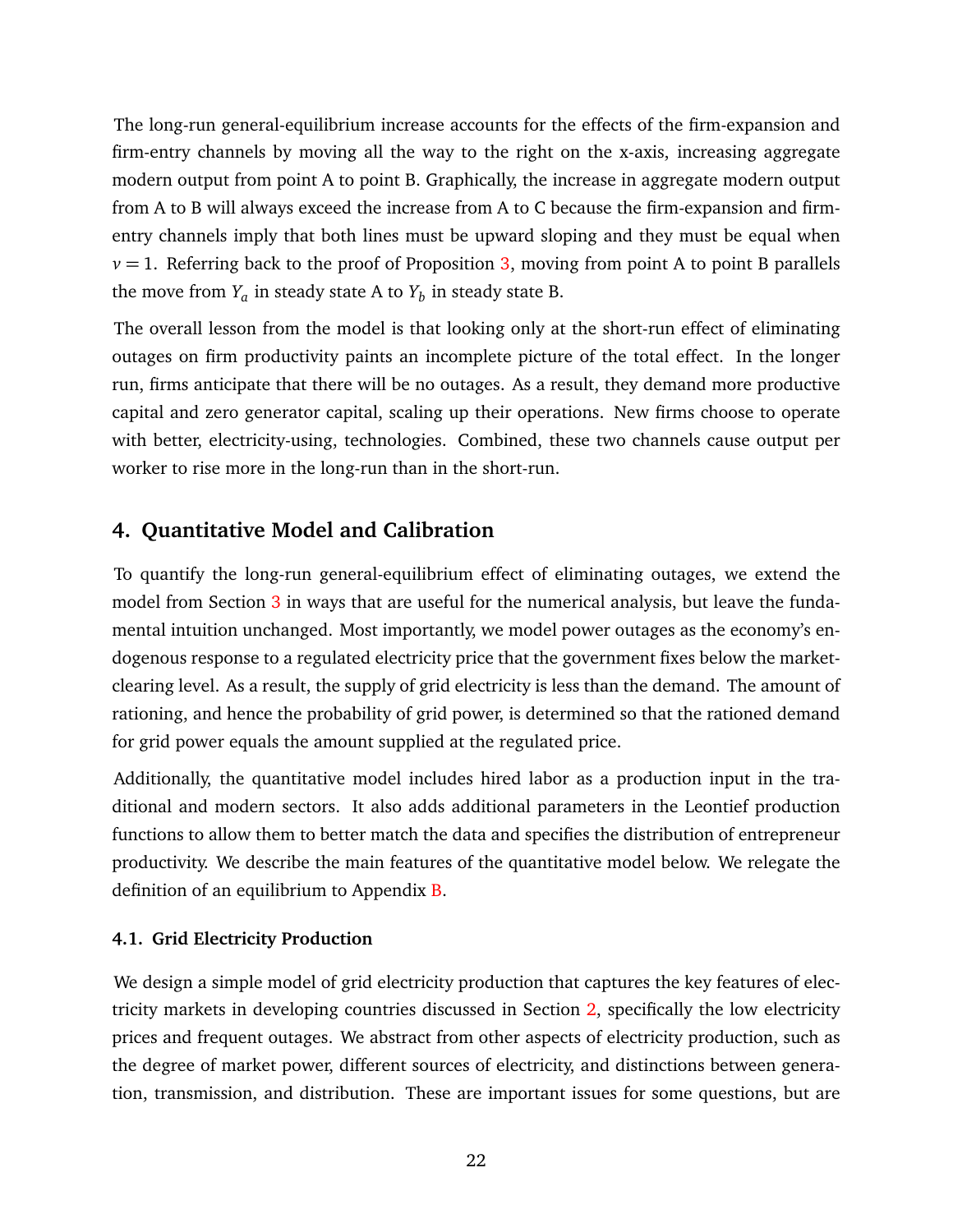not first order for our analysis.

There are measure one of electricity producers. Each electricity producer produces electricity from land,  $b_t$ , and grid capital,  $k_t^G$  $t<sub>t</sub><sup>G</sup>$ , according to the production function:

$$
e_t^G = A^G (k_t^G)^\psi b_t^{1-\psi}.
$$
\n(20)

Parameter  $\psi$  denotes capital's share in grid-electricity production. The supply of land useful for electricity (e.g., hydro dam sites) is fixed and owned by the government. The electricity producers pay a licensing fee, *Q<sup>t</sup>* , for each unit of land.

The electricity producer chooses grid capital,  $k_t^G$  $_t^G$ , and land,  $b_t$ , to maximize profits, taking as given the grid electricity price, the licensing fee, and the rental rate for grid capital. Profits for each grid-electricity producer are:

<span id="page-24-0"></span>
$$
\pi_t^G = P^G A^G (k_t^G)^\psi x^{1-\psi} - R_t k_t^G - Q_t b_t.
$$
\n(21)

We assume that in equilibrium, the government sets the licensing fee,  $\boldsymbol{Q}_t$ , so that the fixed supply of land is used at full capacity and all electricity producers earn zero profits (though this assumption is not central to our results). We normalize the supply of land to unity. The electricity producer's demand for grid capital and supply of grid electricity equal:

$$
k_t^G = \left(\frac{\psi P^G A^G}{R_t}\right)^{\frac{1}{1-\psi}} \quad \text{and} \quad e_t^G = (A^G)^{\frac{1}{1-\psi}} \left(\frac{\psi P^G}{R_t}\right)^{\frac{\psi}{1-\psi}}.
$$
 (22)

Note that the key implication of equation [\(22\)](#page-24-0) is that electricity producers respond to an increase in  $P^G$  by raising their supply of electricity. The aggregate demand for grid capital and the aggregate supply of grid electricity equal the respective sums of capital demand and supply by each identical electricity producer:  $K_t^G \equiv \int_0^1 k_t^G = k_t^G$  $E_t^G \equiv \int_0^1 e_t^G = e_t^G$ *t* .

In line with the evidence discussed in Section [2,](#page-5-2) the government sets the grid-electricity price,  $P^G,$  at a value below that which would clear the grid-electricity market. Therefore, the price,  $P^G,$  does not clear the electricity market as it would in a standard competitive model. Instead, we assume that the probability that the power is on,  $v_t$ , adjusts endogenously to ensure that the total supply of grid electricity equals the total rationed demand for grid electricity. In particular, *vt* solves:

<span id="page-24-1"></span>
$$
E_t^G = v_t \int_{z_t^*}^{\infty} (1 - \gamma) e_t^G(0, z) + \gamma e_t^G(1, z) \, dG(z). \tag{23}
$$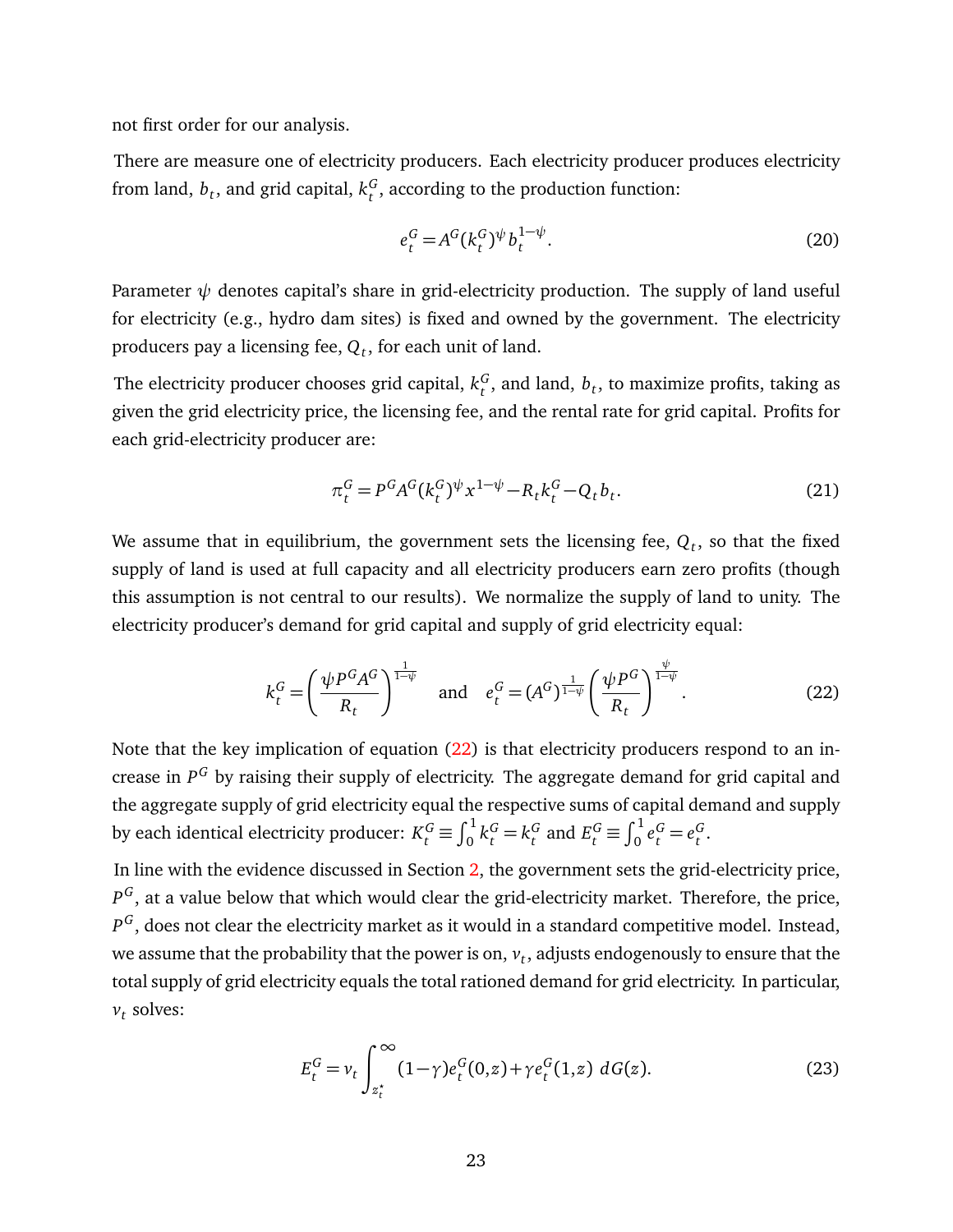If the government raises the grid-electricity price, then equation [\(22\)](#page-24-0) implies that electricity producers increase production, raising the supply of grid electricity. Holding demand constant, the increase in electricity supply raises the probability of grid power,  $v_t$ , that solves equation [\(23\)](#page-24-1). On the demand side, the increase in the price of grid electricity reduces grid-electricity demand, while the increase in the probability of grid power operates though the firm-expansion and firm-entry channels to increase grid-electricity demand. In general equilibrium, the probability of grid power that solves equation [\(23\)](#page-24-1) for each grid-electricity price depends on both the supply- and demand-side factors.

#### **4.2. Labor, Self-Generation, and Managerial Productivity**

The household is endowed with one unit of labor which she supplies inelastically to the labor market. She earns labor income *W<sup>t</sup>* in each period *t*. Both traditional and modern firms use labor, in addition to capital, in the production process. The traditional and modern production functions for a firm with productivity *z* are:

$$
y_t^T = A^T z^{1-\eta} [(k_t^T)^{\alpha} (n_t^T)^{1-\alpha}]^{\eta} \quad \text{and} \quad y_{it}^M = A^M z^{1-\eta} [\min((k_t^M)^{\alpha} (n_t^M)^{1-\alpha}, \mu e_{it})]^{\eta}. \tag{24}
$$

Parameter  $\alpha$  denotes capital's share in the capital-labor composite and parameter  $\mu$  controls how much electricity is required to operate the capital-labor composite. Parameter  $A^T$  denotes the TFP of the traditional sector. We define parameter  $\phi > 1$  to be the TFP boost from the modern production technology:  $A^M \equiv \phi A^T$ .

The production function for self-generated electricity is:

$$
e_{it}^{S} = A^{S} \min[k_{t}^{S}, \chi f_{it}], \qquad (25)
$$

where parameter  $A^S$  is TFP in the production of self-generated electricity and parameter  $χ$ controls how much fuel is required to operate the self-generation capital.

Each entrepreneur draws her level of managerial productivity, *z*, from the Pareto distribution:

$$
G(z) = 1 - \left(\frac{1}{z}\right)^{\lambda} \quad \text{where} \quad \lambda > 1 \quad \text{and} \quad z \in [1, \infty]. \tag{26}
$$

The equilibrium is defined as in Section [3,](#page-10-1) but now the probability of grid power,  $v_t$ , adjusts to clear the grid-electricity market and the wage, *W<sup>t</sup>* , adjusts to clear the labor market. The formal definition of the equilibrium is in Appendix [B.](#page-47-0)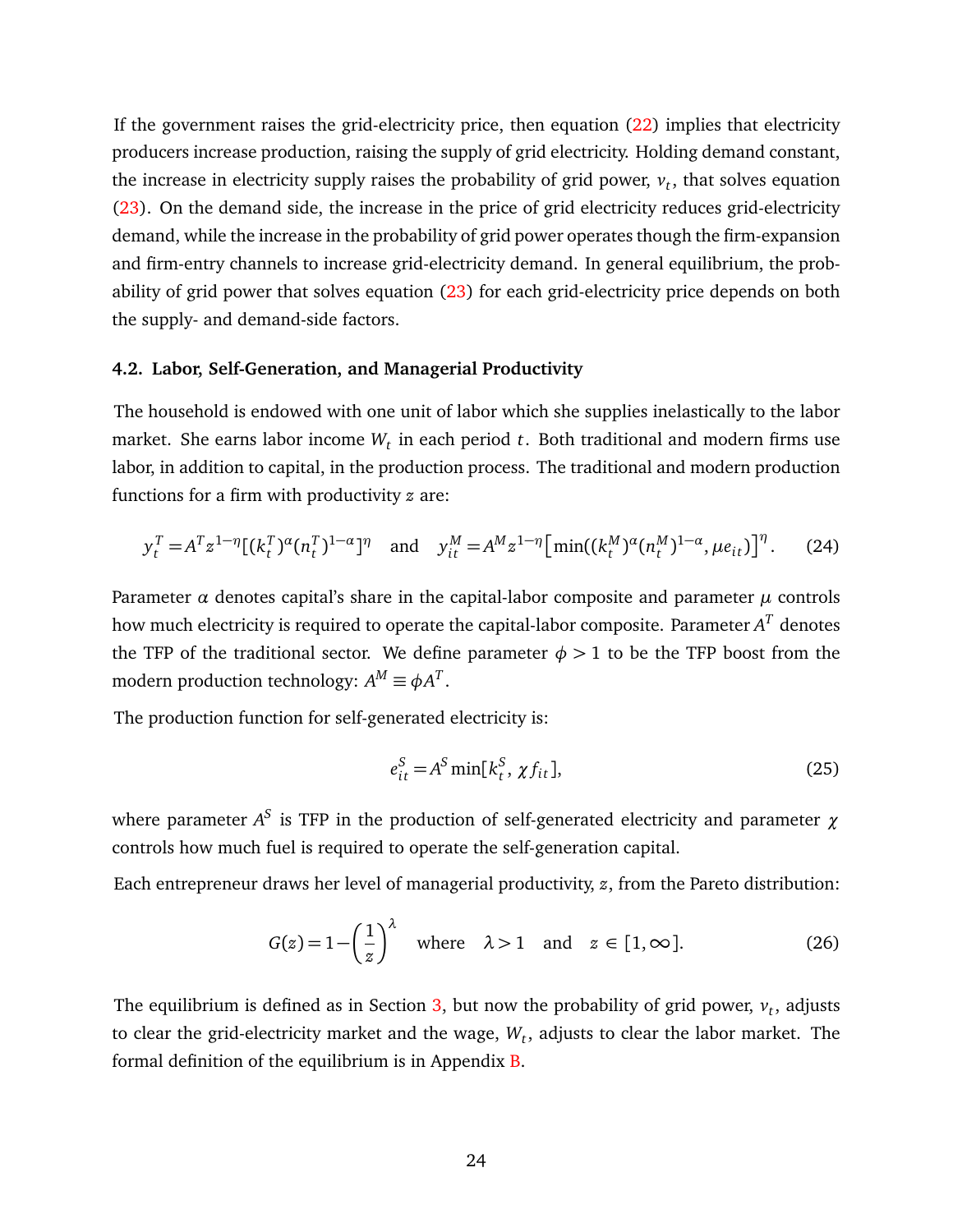#### **4.3. Calibration**

We calibrate the model to provide quantitative estimates of the effects of power outages on output per worker and the contribution of the different general equilibrium channels. We focus on five major Sub-Saharan African economies: Ethiopia, Ghana, Nigeria, Tanzania, and Uganda. We first compute a baseline calibration using data from the Nigerian economy. We then recalibrate TFP and the key electricity-related parameters to match targets specific to each country in our study. The time period in the model is one year. We report all monetary values in year 2014 US dollars. We relegate the description of the data sources to Appendix [B.2.](#page-50-0)

#### **4.3.1. Baseline Calibration: Nigerian Economy**

The calibration has two steps. First, we choose some parameters directly from the data and existing literature. Given these directly calibrated parameters, we choose a second set of parameters such that moments in the model match their empirical targets. Table [1](#page-27-0) reports the values of the directly calibrated parameters.

We set the span-of-control parameter, *η*, equal to 0.85, as in [Midrigan and Xu](#page-46-2) [\(2014\)](#page-46-2). We use one third for capital's share in the capital-labor composite,  $\alpha = 0.33$ . We set the depreciation rate, the CRRA coefficient and the discount rate equal to standard values of 0.06, 2 and 0.96, respectively. Parameter  $\gamma$  equals the fraction of modern entrepreneurs that have access to generators. Viewing the World Enterprise Surveys as a survey of modern firms, parameter *γ* corresponds to the fraction of firms that report access to generators (Figure [2\)](#page-8-0), adjusted for the fact that not all firms in the World Enterprise Surveys experience outages (Figure [1\)](#page-7-0). In Nigeria, 77.6 percent of firms experience outages and 70.7 percent of firms have access to generators. Thus, *γ* equals the fraction of firms that experience outages that have access to generators,  $\gamma = 70.7/77.6 = 0.91$ .

We are not aware of any direct empirical estimates of the price elasticity grid electricity, which would help pin down the value of  $\psi$ . Instead, we choose  $\psi = 0.7$  to reflect the relatively high capital share in electricity in the data. Section [5.2](#page-34-0) reports the sensitivity of the main results to alternative values of this parameter.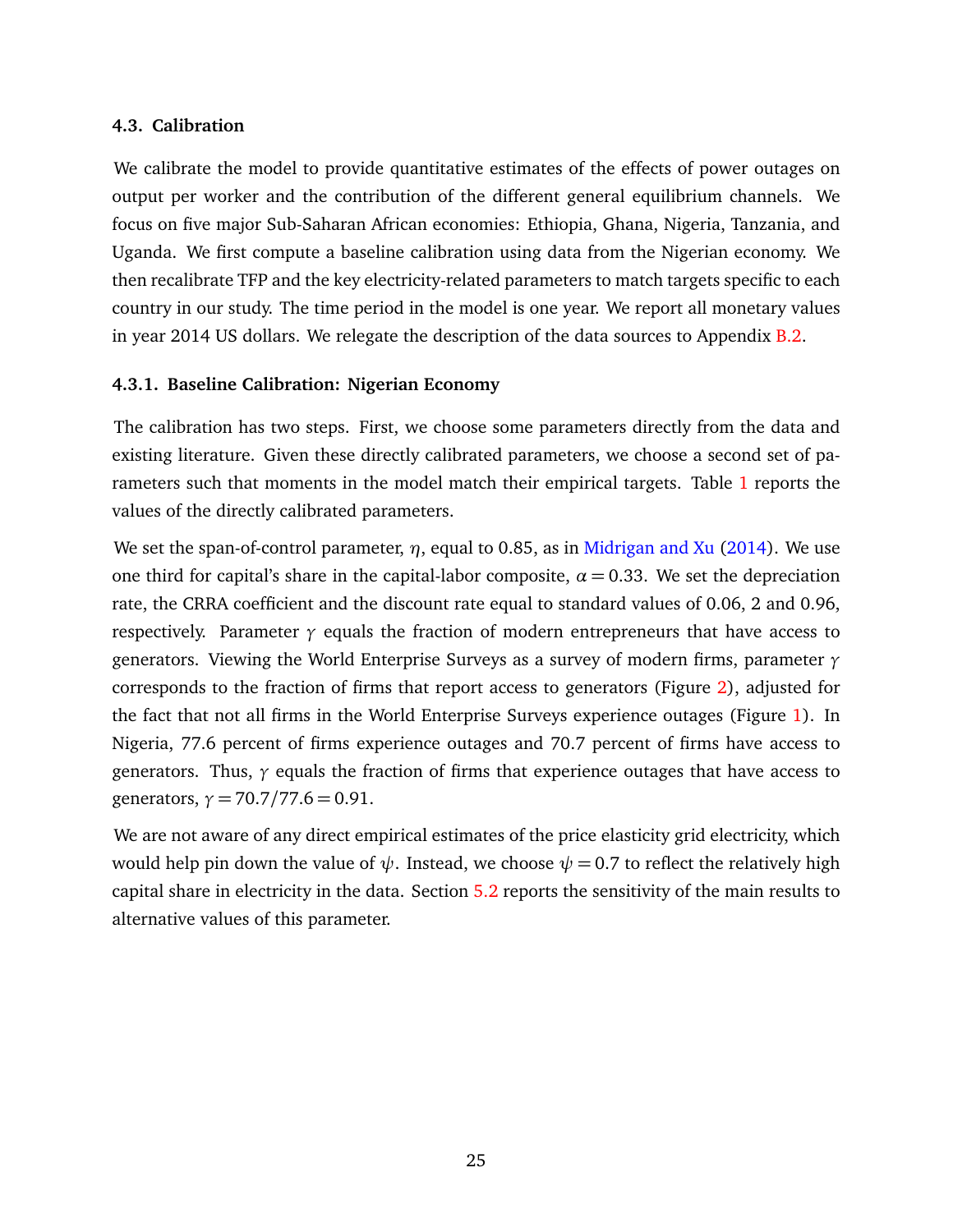<span id="page-27-0"></span>

| Parameter                                                        | Value          |
|------------------------------------------------------------------|----------------|
| Span of control: $\eta$                                          | 0.85           |
| Capital share: $\alpha$                                          | 0.33           |
| Traditional productivity: $AT$                                   | 1              |
| Modern productivity boost: $\phi$                                | 1.43           |
| Fraction of modern entrepreneurs with generator access: $\gamma$ | 0.91           |
| Depreciation rate: $\delta$                                      | 0.06           |
| Grid electricity productivity: $A^G$                             | 1              |
| Grid capital share: $\psi$                                       | 0.7            |
| CRRA coefficient: $\sigma$                                       | $\mathfrak{D}$ |
| Discount rate: $\beta$                                           | 0.96           |

Table 1: Parameter Values: Direct Calibration

Note: This table reports the baseline parameter values that we take from existing estimates.

We normalize grid-productivity,  $A^G$ , and traditional productivity,  $A^T$  , both to unity. Modern productivity parameter,  $\phi$ , determines the productivity boost an entrepreneur receives by switching to the modern production technology. Using data from six lower income economies, [La](#page-45-13)[gakos](#page-45-13) [\(2016\)](#page-45-13) finds that the productivity of the large modern segment of the retail sector is 1.43 times larger than the productivity of the smaller traditional segment. Based on this evidence, we set  $\phi = 1.43$ . Section [5.2](#page-34-0) explores the sensitivity of the main results to alternative values of  $\phi$ , and shows that the results are not as sensitive to this parameter as one might think.

We jointly calibrate the remaining parameters,  $\{A^S, \chi, P^G, \lambda, \mu, \Omega\}$  so that moments in the model match their empirical targets. Table [2](#page-28-0) reports the resulting parameter values. Table [3](#page-29-0) reports the values of the moments we target in the model and in the data. We discuss each parameter and its primary target in turn.

The grid-electricity price,  $P^G$ , largely determines the level of grid capital,  $K^G$ , which in turn controls the supply of grid electricity. All else constant, the supply of grid electricity governs how much electricity firms can purchase from the grid and how much they must self-produce from generators. The World Enterprise Survey reports that Nigerian firms self-generate 58.8 percent of their total electricity consumption. We choose the regulated level of the grid-electricity price,  $P^G$ , to match this target.

The ratio of the average cost of self-generated electricity (green columns of Figure [3\)](#page-9-0) to the average cost of grid electricity (blue columns of Figure [3\)](#page-9-0) pins down self-generation productivity,  $A^S$ . For grid electricity, the firm's average cost equals the marginal cost,  $P^G$ . However, for self-generated electricity, the average cost differs from the marginal cost because the firm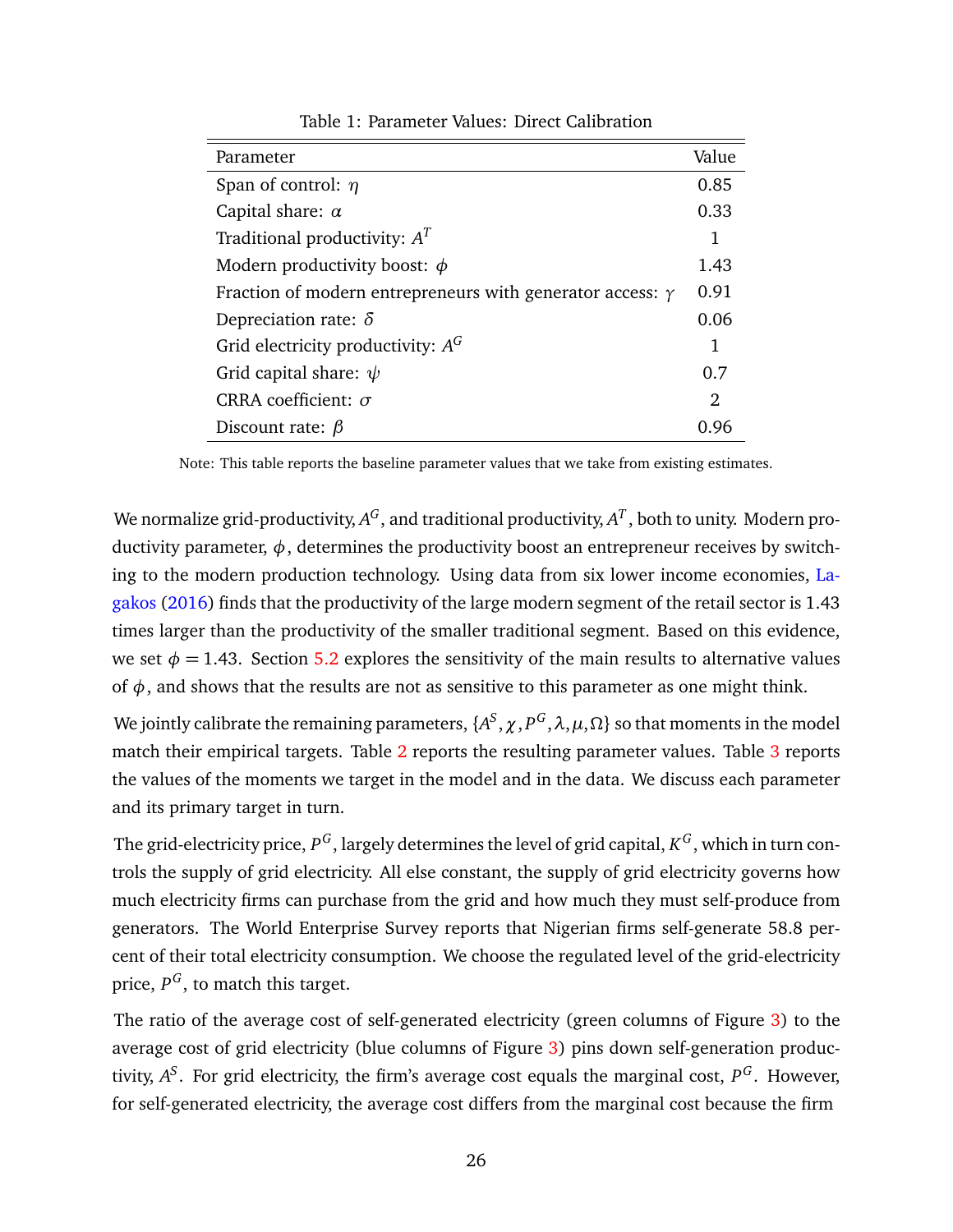<span id="page-28-0"></span>

| Parameter                                                           | Value |
|---------------------------------------------------------------------|-------|
| Leontief parameter in final good production: $\mu$                  | 1.59  |
| Leontief parameter in self-generated electricity production: $\chi$ | 2.14  |
| Self-generation productivity: $A^S$                                 | 1.30  |
| Grid-electricity price: $p^G$                                       | 0.08  |
| Entry cost: $Ω$                                                     | 0.32  |
| Pareto tail: $\lambda$                                              | 3.97  |

Table 2: Parameter Values: Method of Moments

Note: This table reports the baseline parameter values that we choose to match the empirical targets in Table [3.](#page-29-0)

must incur the fixed cost of renting the generator. To calculate the average cost of self-generated electricity, we add the variable cost calculated above to estimates of the capital and mainte-nance costs of a typical diesel generator (see Appendix [B.2\)](#page-50-0). The average cost of self-generated electricity equals 34 cents per kWh, 5.51 times larger than the average cost of grid electricity.

Parameters *Ω* and *λ* affect the number and size of modern firms. Using data from the Nigerian Survey of Micro, Small, and Medium Enterprises, we find that the modern sector employs 63 percent of workers and includes 30 percent of firms. We choose *Ω* and *λ* to match these two targets.

Finally, the Leontief parameter in final goods production,  $\mu$ , determines electricity's share of modern production. [Allcott et al.](#page-43-0) [\(2016\)](#page-43-0) estimate that electricity share equals 7.4 percent of value added among Indian manufacturing firms.<sup>[6](#page-28-1)</sup> Since, electricity expenditures include expenditures on both grid and self-generated electricity, the probability of grid power could affect the electricity share. Furthermore, the probability of grid power in the Nigerian economy likely differs from [Allcott et al.](#page-43-0) [\(2016\)](#page-43-0)'s reported probability of 0.93 for Indian manufacturing firms. To align our model as closely as possible with the empirical target, we choose  $\mu$  so that modern electricity share equals 7.4 percent in a counterfactual steady state in which the probability of grid power in Nigeria equals 0.9[3](#page-29-0). Table 3 reports the values of the moments in the model and the data. The model matches the targeted moments out to four decimal places.

<span id="page-28-1"></span><sup>&</sup>lt;sup>6</sup>Similarly, [Fisher-Vanden et al.](#page-45-2) [\(2015\)](#page-45-2) find that the electricity share of value added equals 6 percent among Chinese manufacturing firms.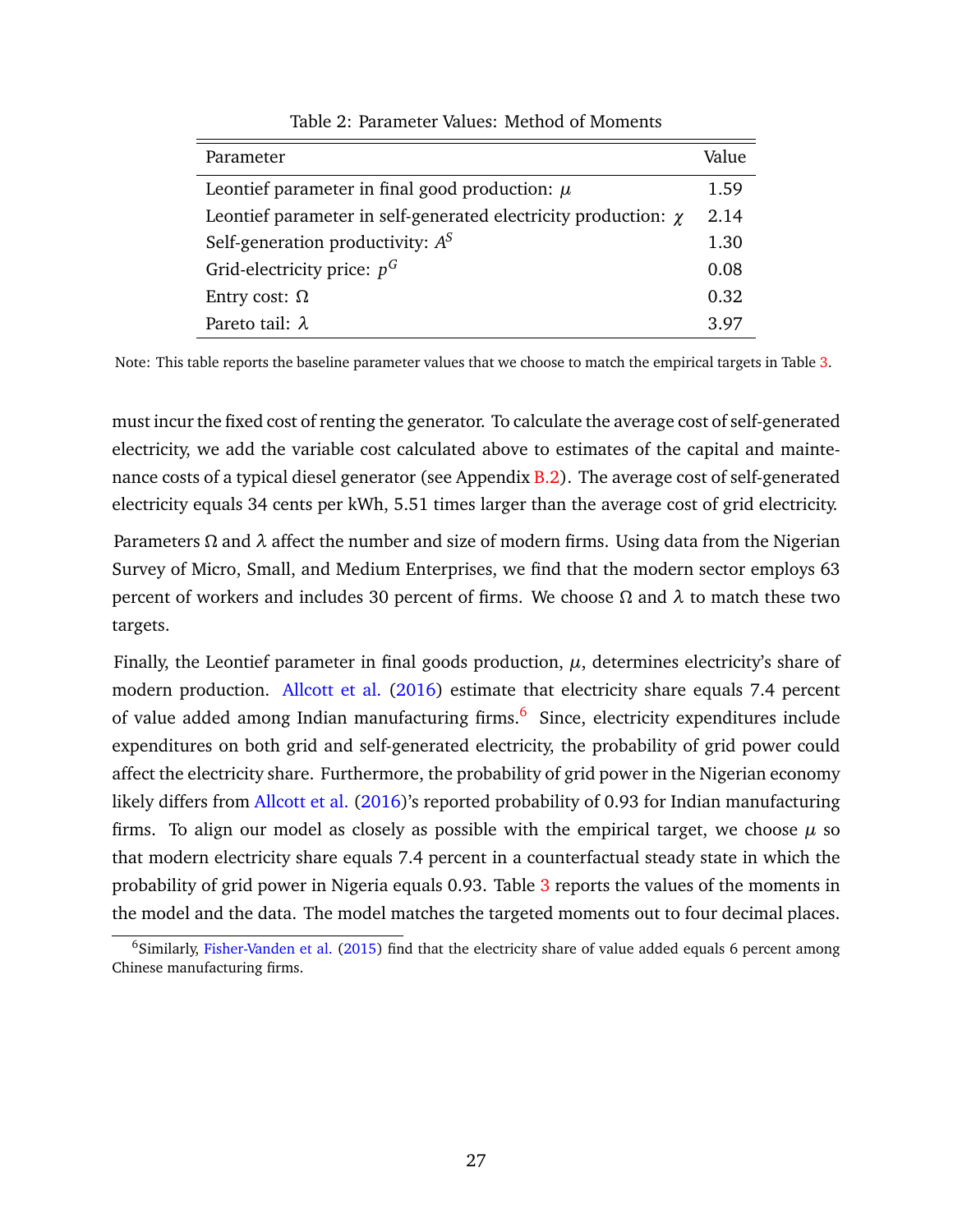<span id="page-29-0"></span>

| Moment                                                      | Model | Target |
|-------------------------------------------------------------|-------|--------|
| (variable cost of self-generation)/(grid-electricity price) | 4.33  | 4.33   |
| (average cost of self-generation)/(grid-electricity price)  | 5.51  | 5.51   |
| Fraction of self-generated electricity                      | 0.59  | 0.59   |
| Modern electricity share                                    | 0.07  | 0.07   |
| Fraction of modern labor                                    | 0.63  | 0.63   |
| Fraction of modern entrepreneurs                            | 0.30  | 0 30   |

Table 3: Model Fit

Note: This table reports the empirical and model values of the moments used to calibrate the parameters in Table [2](#page-28-0) for the baseline economy. We compute the modern electricity share in the model in a counterfactual steady state in which the probability of grid power equals 0.93. All the parameters in Table [2](#page-28-0) are jointly determined by all of the moments. The model matches the targets out to four decimal places.

#### <span id="page-29-1"></span>**4.3.2. Country-Specific Calibration**

| Country  | Price of grid<br>electricity: $P^G$ | Self-gen<br>Leontief: $\chi$ | Self-gen<br>TFP: $A^S$ | Trad. TFP:<br>$A^T$ | Generator access<br>probability: $\gamma$ |  |
|----------|-------------------------------------|------------------------------|------------------------|---------------------|-------------------------------------------|--|
| Ethiopia | 0.03                                | 2.03                         | 2.86                   | 0.41                | 0.61                                      |  |
| Ghana    | 0.10                                | 1.75                         | 1.94                   | 0.75                | 0.58                                      |  |
| Nigeria  | 0.08                                | 2.14                         | 1.30                   | 1.00                | 0.91                                      |  |
| Tanzania | 0.07                                | 1.51                         | 3.44                   | 0.53                | 0.50                                      |  |
| Uganda   | 0.08                                | 1.63                         | 3.56                   | 0.45                | 0.64                                      |  |

Table 4: Country Specific Parameters

Note: This table reports the values of the country-specific parameters in the model. We measure the fraction of modern firms with access to generators, *γ*, directly from the data. We calibrate the remaining parameters to match the empirical targets in Table [5.](#page-30-0)

We re-calibrate the four electricity-related parameters,  $\{A^S, \chi, \gamma, P^G\}$  and traditional productivity, *A T* , for each remaining country in our study. All other parameter values are constant across countries and equal to their values in the baseline calibration (Tables [1](#page-27-0) and [2\)](#page-28-0). Table [4](#page-29-1) reports the values of the country-specific parameters.

For each country, we measure the fraction of modern firms that have access to generators, *γ*, directly from the World Enterprise Survey data reported in Figure [2,](#page-8-0) adjusting for the frequencies of outages reported in Figure [1.](#page-7-0) We calibrate the remaining four parameters so that four moments in the model directly match their corresponding empirical targets. In particular, we choose  $\chi$  and  $A^S$  for each country to match the ratios of the average and marginal cost of selfgenerated electricity relative to grid electricity (using the same data as in Figure [3\)](#page-9-0). We choose the regulated grid-electricity price,  $P^G$ , to match the country-specific fractions of self-generated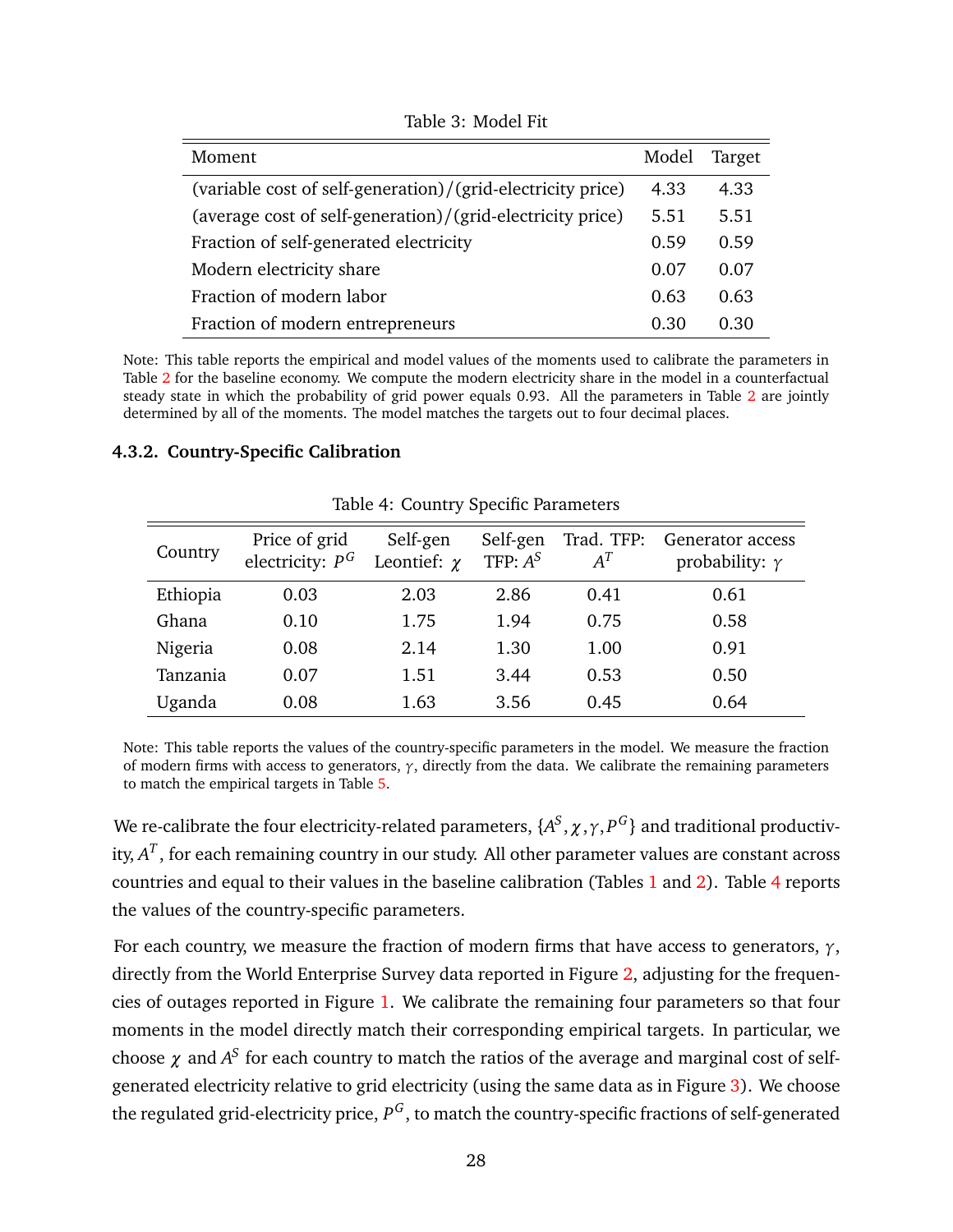electricity reported in the Word Enterprise Surveys. We determine the country-specific values of  $A<sup>T</sup>$  to match the ratio of output per worker in the specific country relative to its value in Nigeria. Table [5](#page-30-0) reports the values of these country-specific targets. The calibrated model in each country matches the corresponding targets out to four decimal places.

<span id="page-30-0"></span>

| Country  |      | $(AC \text{ self})/(AC \text{ grid})$ $(MC \text{ self})/(MC \text{ grid})$ $E^s/(E^s + E^g)$ |      | $Y/Y_{NGA}$ |
|----------|------|-----------------------------------------------------------------------------------------------|------|-------------|
| Ethiopia | 8.61 | 6.84                                                                                          | 0.49 | 0.25        |
| Ghana    | 3.66 | 3.00                                                                                          | 0.22 | 0.67        |
| Nigeria  | 5.51 | 4.33                                                                                          | 0.59 | 1.00        |
| Tanzania | 3.22 | 2.70                                                                                          | 0.25 | 0.38        |
| Uganda   | 2.48 | 2.05                                                                                          | 0.18 | 0.33        |

Table 5: Country-Specific Targets

Note: This table reports the empirical values of the country-specific targets for each of the five countries in our study. The targets are: (1) the average cost of self-generated electricity relative to grid electricity, (2) the marginal cost of self-generated electricity relative to grid electricity, (3) self-generated electricity relative to total electricity and (4) output per worker in the specific country relative to output per worker in Nigeria.

## **5. Quantitative Results**

In our main experiment, we simulate the effects of eliminating outages by letting the price of grid electricity adjust to clear markets.<sup>[7](#page-30-1)</sup> Introducing a market-clearing electricity price is a purely counterfactual exercise in the sense that no African country has implemented such a reform [\(Eberhard et al.,](#page-44-12) [2011\)](#page-44-12). Hence, our model provides the necessary laboratory to explore how increasing the electricity price to eliminate outages would affect output, consumption, and other macroeconomic aggregates.

#### **5.1. Long-Run General-Equilibrium Effects of Eliminating Power Outages**

To quantify the long-run general-equilibrium effect of eliminating outages in each country, we compare the country's initial calibrated steady state with a counterfactual "no-outages" steady state. In the no-outages steady state, we de-regulate the electricity market by allowing the price to adjust so that grid-electricity supply exactly equals demand. The resulting increase in the grid-electricity price eliminates outages by increasing the supply of grid capital and grid electricity (equation [22\)](#page-24-0). The first column of Table [6](#page-31-0) reports the percent increase in the gridelectricity price between the initial and no-outages steady states in each country. The second and third columns report the corresponding increases in grid-electricity capital and supply.

<span id="page-30-1"></span><sup>&</sup>lt;sup>7</sup>Note that this experiment involves raising price as well as increasing the reliability of the grid. Raising the price alone has negative effects on firms in the model, since it raises production costs and reduces output. This is consistent with the empirical findings of [Abeberese](#page-43-9) [\(2017\)](#page-43-9), who documents that higher electricity prices for Indian manufacturing firms resulted in lower output and labor productivity growth.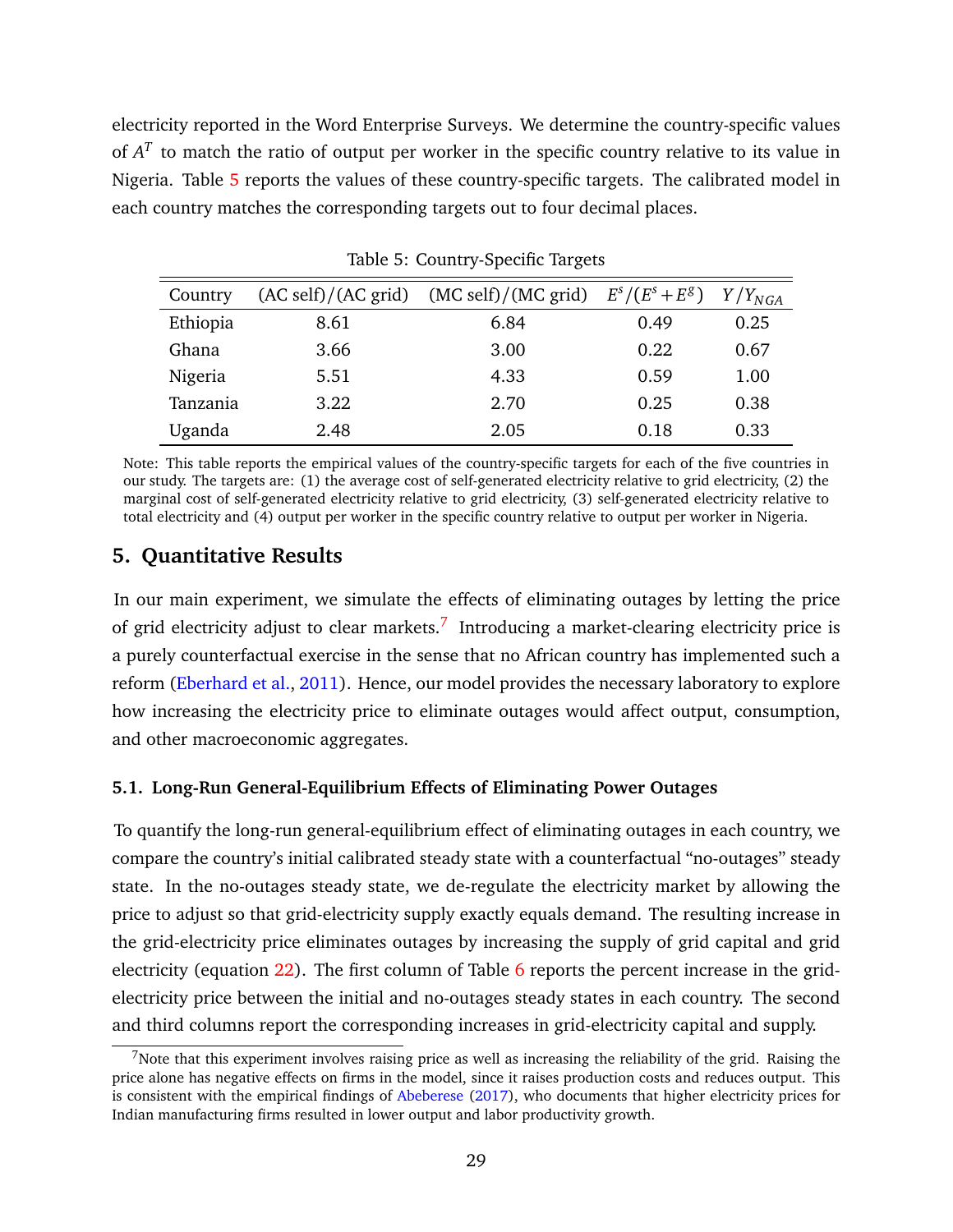<span id="page-31-0"></span>

|          | Percent change from the initial steady state                  |        |       |  |  |  |
|----------|---------------------------------------------------------------|--------|-------|--|--|--|
|          | Grid price: $P^G$ Grid capital: $K^G$ Grid electricity: $E^G$ |        |       |  |  |  |
| Ethiopia | 338                                                           | 13,614 | 3,033 |  |  |  |
| Ghana    | 41                                                            | 212    | 122   |  |  |  |
| Nigeria  | 81                                                            | 617    | 297   |  |  |  |
| Tanzania | 71                                                            | 494    | 248   |  |  |  |
| Uganda   | 36                                                            | 179    | 105   |  |  |  |

Table 6: Grid Electricity Price, Capital, and Supply

Note: Column (1) reports the percent increase in the grid-electricity price from its value in each country's initial steady state necessary to eliminate outages. Columns (2) and (3) report the corresponding percent increases in grid-electricity capital and supply.

Eliminating outages requires substantial increases in grid-electricity prices, capital, and supply across all five countries. Ghana, Nigeria, Tanzania and Uganda require between a 30 and 80 percent increase in the grid-electricity price, resulting in two- to seven-fold increases in grid capital. These are accompanied by large increases in grid-electricity supply. Ethiopia stands out with more than a quadrupling of the grid-electricity price required to clear the electricity market, generating over a 14-fold increase in the level of grid capital. Both the gridelectricity price and the level of grid capital in Ethiopia are extremely low in the initial steady state (see Appendix Table [B.3\)](#page-53-0). Consequently, the large proportional increases in Ethiopian grid-electricity prices, capital, and supply occur because the electricity sector is very distorted and, mechanically, because of the low initial steady-state values, from which the proportional increases are measured.

Figure [6](#page-32-0) plots the long-run general-equilibrium effect of eliminating outages. Eliminating outages leads to large increases in output per worker in all countries, ranging from 16.8 percent in Uganda to 30.7 percent in Ethiopia. Ghana, Nigeria, and Tanzania are in the middle, with increases in output per worker equal to 24.9, 28.4, and 27.1 percent, respectively. Averaging across all five countries, eliminating outages increases output per worker in the long-run general equilibrium by approximately 25 percent.

To better understand the sources of productivity gains from eliminating outages, we decompose the total increase in output per worker into three components, corresponding to the three sections of each bar in Figure [6.](#page-32-0) The green section shows the short-run partial-equilibrium effect, which is the increase in output per worker that results when outages are eliminated expost, after entrepreneurs have already made their scale and entry decisions. Specifically, we hold firm size, the productivity cutoff, and all prices constant and compute output per worker if the probability of grid power equals one, instead of its value in the initial steady state. This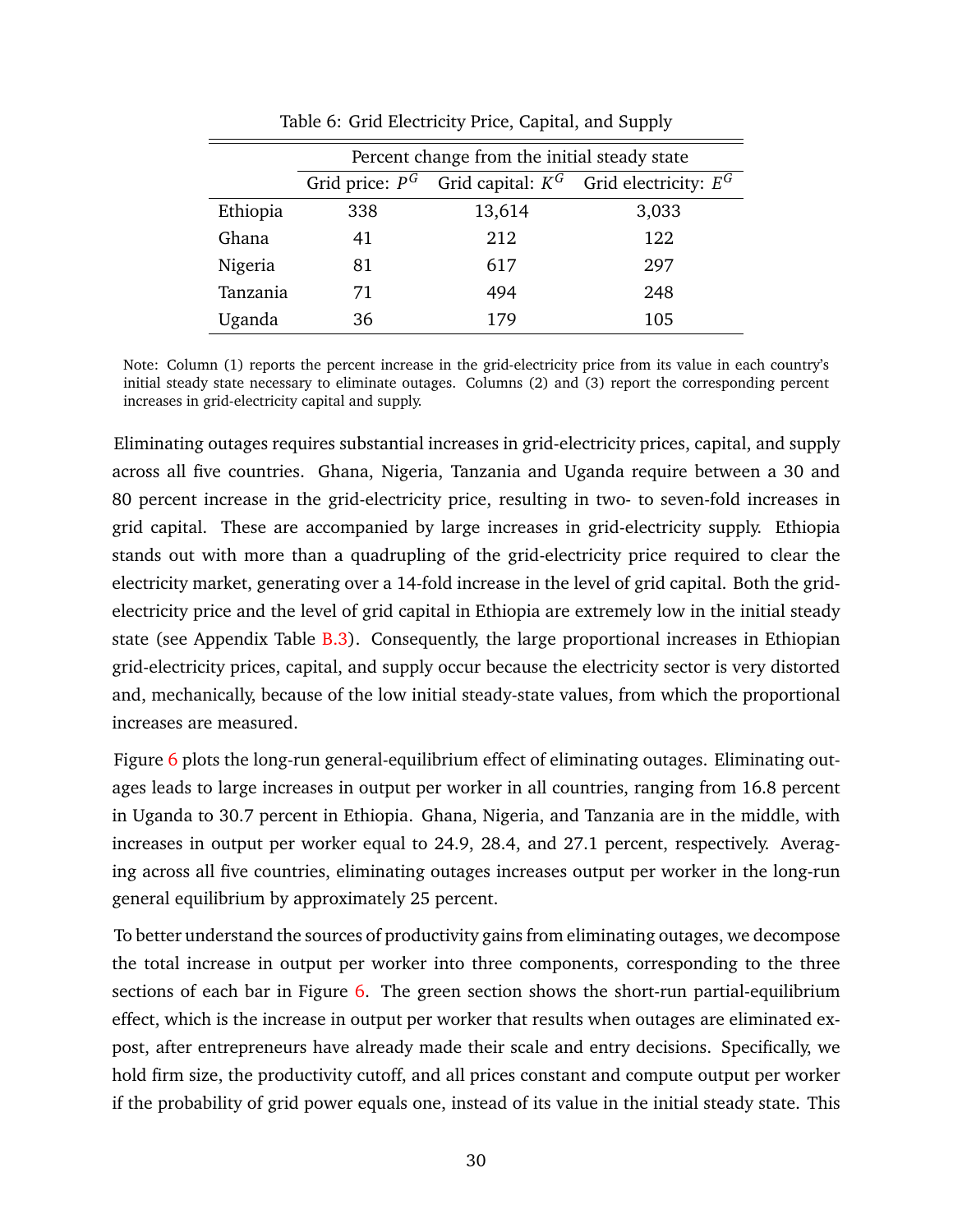

<span id="page-32-0"></span>Figure 6: Long-Run General-Equilibrium Effects of Eliminating Power Outages

Note: The height of each bar equals the total steady-state increase in output per worker from eliminating power outages in each country. The green, blue and purple regions of each bar correspond to the relative contributions from the short-run partial-equilibrium effect, the firm-expansion channel and the firm-entry channel, respectively.

exercise is truly partial equilibrium in the sense that we do not require the markets for capital, labor, or electricity to clear.

Consistent with the microeconomic evidence (e.g., [Allcott et al.,](#page-43-0) [2016,](#page-43-0) and the other studies cited in the introduction), the short-run partial-equilibrium effects of eliminating outages are small, ranging from 0.7 percent in Ethiopia to 7.6 percent in Nigeria. Averaging across all five countries, eliminating outages in the short-run partial equilibrium only increases output per worker by approximately 4 percent. Comparing the short-run partial equilibrium effect with the long-run general-equilibrium effect (equal to the full height of each bar in Figure [6\)](#page-32-0) reveals that the long-run general-equilibrium effects are around five times larger, on average. Hence, as [Buera et al.](#page-44-14) [\(2012\)](#page-44-14) also find in the microfinance context, the short-run partial equilibrium effect is an important component of the total macroeconomic impact, but it is far from the whole story.

The large long-run effects do not result from large (counterfactual) short-run partial-equilibrium effects, but instead from the additional increases in output per worker generated by the firmexpansion and firm-entry channels. The blue and purple sections of each bar represent the increase in output per worker from adding the firm-expansion and firm-entry channels, re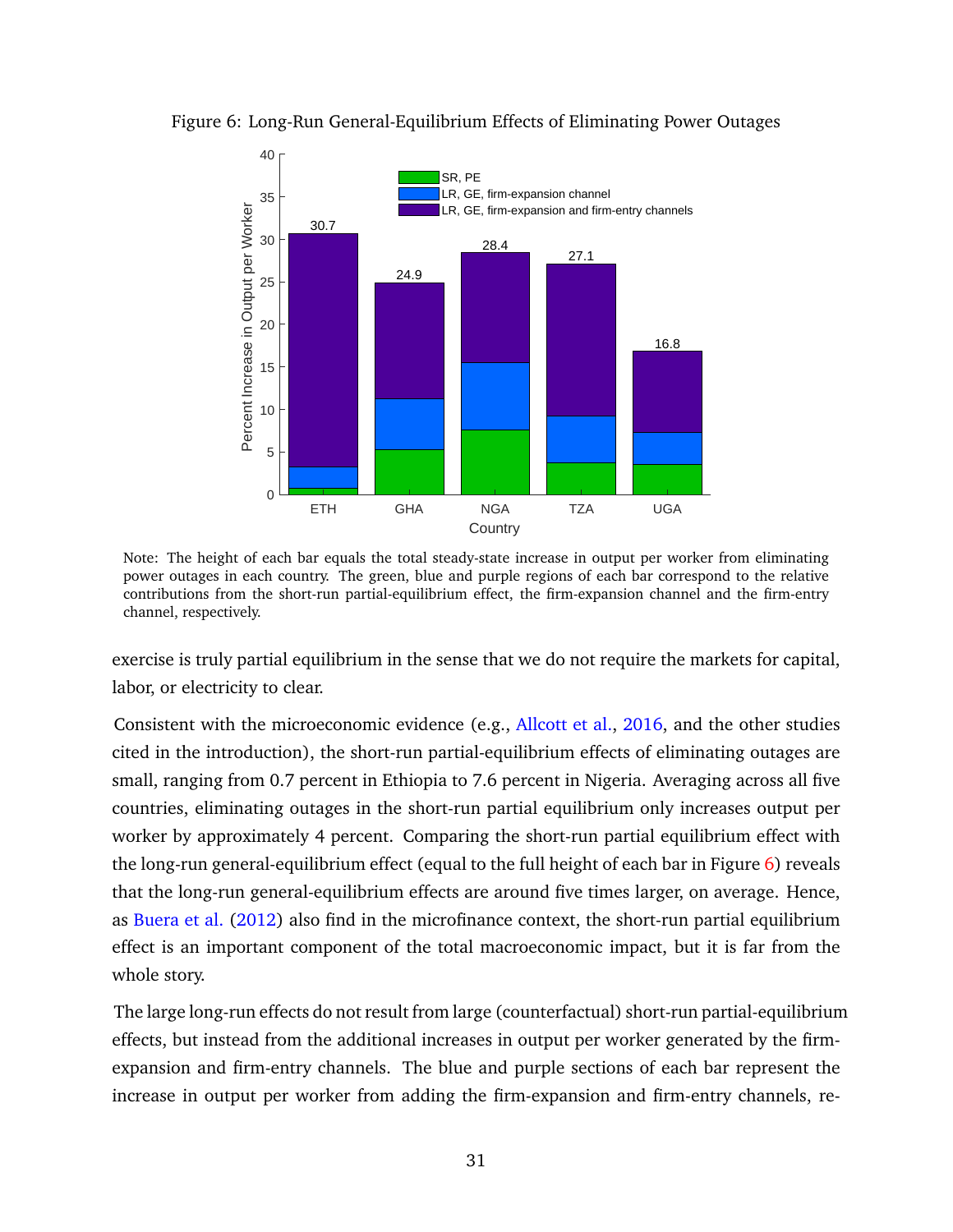spectively. To isolate the effects of the firm-expansion channel (blue sections), we solve for a no-outages steady state in which the productivity cutoff,  $z^*$ , is fixed at its value in the initial steady state. In this exercise, all markets clear, but entrepreneurs' sector decisions do not necessarily satisfy the entry condition in equation [\(9\)](#page-17-0). The additional increases in output per worker from the firm-entry channel (purple sections) equal the difference between the nooutages steady state and the no-outages steady state with the productivity cutoff fixed at its value in the initial steady state.

As Figure [6](#page-32-0) shows, both the firm-entry and the firm-expansion channels are large relative to the short-run partial-equilibrium effect. The firm-entry channel is somewhat larger than the firm-expansion channel (i.e., the purple sections of each bar are larger than the blue sections) because the ability of the firm-expansion channel to increase output per worker is constrained by the size of the modern sector in the initial steady state. While all existing modern firms scale up production, if there are very few modern firms, then this increase in scale will have only a small effect on output per worker. Indeed, Ethiopia has the smallest modern sector in the initial steady state (see Appendix Table [B.3\)](#page-53-0) and experiences the largest difference in the effects of the firm-expansion and firm-entry channels.

To quantify the broader macroeconomic consequences of eliminating outages in each country, Table [7](#page-34-1) reports the percent change in a number of variables in the no-outages steady state relative to their values in the initial steady state. Eliminating outages leads to substantial increases in the size of the modern sector, measured either by the number of modern firms,  $Q^M$  , or by the number of modern workers,  $N^M$  (first two rows of Table [7\)](#page-34-1). Since the total numbers of firms and workers are fixed, the increases in the numbers modern firms and workers generate parallel decreases in the numbers of traditional firms and workers.

Eliminating outages leads to large increases in the equilibrium wage, ranging from 11 percent in Uganda to 26 percent in Nigeria (third row of Table [7\)](#page-34-1). The reason for the increase in wages is that the number of modern firms increases and existing modern firms rent additional capital and purchase more electricity, all of which increase the marginal product of labor. The rental rate of capital is pinned down entirely by the household-Euler equation and is thus unchanged, as in the analytic version of the model in Section [3.](#page-10-1) Productive capital in the traditional and modern sectors moves in opposite directions (fourth and fifth rows of Table [7\)](#page-34-1). The combined effects of the firm-expansion and firm-entry channels lead to substantial increases in productive capital in the modern sector. Capital in the traditional sector falls both because the firm-entry channel implies that there are fewer traditional firms and because the higher wages cause traditional firms to hire fewer workers, reducing their demand for capital.

The final three rows of Table [7](#page-34-1) report the effects of eliminating outages on the aggregate capital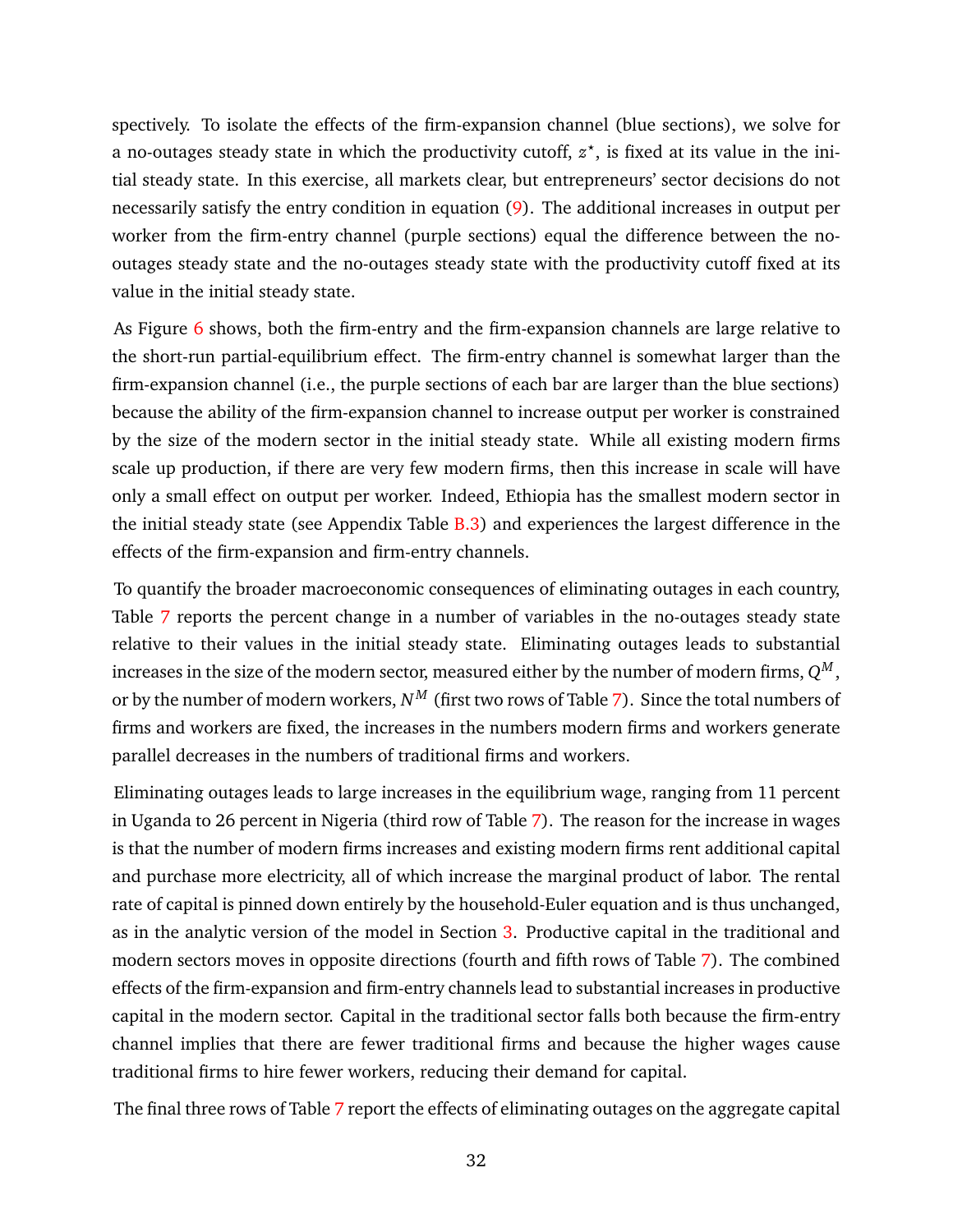stock, measured TFP, and consumption. Following the development accounting literature [\(Hall](#page-45-0) [and Jones,](#page-45-0) [1999;](#page-45-0) [Caselli,](#page-44-2) [2005\)](#page-44-2) we define measured TFP as aggregate output, *Y* , divided by a Cobb-Douglas aggregate of measured capital and labor,  $\tilde{K}^\alpha N^{1-\alpha}$ , where  $\alpha$  equals the calibrated value of capital share, 0.33. To be conservative, we define measured capital,  $\ddot{K}$ , to equal the aggregate capital stock plus entry costs, which can be thought of as a type of capital.

<span id="page-34-1"></span>

|                                                    | Percent change from the initial steady state |       |       |          |        |  |
|----------------------------------------------------|----------------------------------------------|-------|-------|----------|--------|--|
|                                                    | Ghana<br>Nigeria<br>Ethiopia                 |       |       | Tanzania | Uganda |  |
| Modern entrepreneurs: $Q^M$                        | 3,513                                        | 158   | 129   | 326      | 120    |  |
| Modern labor: $N^M$                                | 1,421                                        | 64    | 52    | 149      | 63     |  |
| Wage rate: W                                       | 17                                           | 21    | 26    | 18       | 11     |  |
| Modern productive capital: $K^M$                   | 1,677                                        | 98    | 91    | 193      | 81     |  |
| Traditional capital: $K^T$                         | $-67$                                        | $-74$ | $-82$ | $-68$    | $-51$  |  |
| Aggregate capital stock: $K$                       | 46                                           | 28    | 31    | 36       | 22     |  |
| Measured TFP: $Y/(\tilde{K}^{\alpha}N^{1-\alpha})$ | 14                                           | 14    | 17    | 14       | 9      |  |
| Consumption: C                                     | 18<br>21<br>17<br>17<br>11                   |       |       |          |        |  |

Table 7: Effects of Eliminating Outages on Macro Aggregates

Note: This table reports the percent change in a number of variables in the no-outages steady state from their corresponding values in the initial steady state. Measured TFP equals aggregate output divided by a Cobb-Douglas aggregate of measured capital and labor, *K*˜*αN* 1−*α* , where *α* equals 0.33. Measured capital, *K*˜, equals the aggregate capital stock plus entry costs.

Eliminating outages leads to substantial increases in the aggregate capital stock, ranging from 31 percent in Nigeria to 46 percent in Ethiopia, implying that capital accumulation is an important driver of the gains in output per worker reported in Figure [6.](#page-32-0) However, the increases in output per worker do not result from capital accumulation alone. We also see large increases in measured TFP, ranging from 9 percent in Uganda to 17 percent in Nigeria. Eliminating outages increases measured TFP because it eliminates idle resources and because it shifts entrepreneurs to the more-productive modern sector. The higher steady-state capital stock and measured TFP generate substantial increases in consumption.

## <span id="page-34-0"></span>**5.2. Sensitivity**

To provide insights on the underlying mechanisms driving the quantitative results, we explore the sensitivity of the results for the Nigerian economy to the following parameter values and targets: (1) capital's share in grid electricity production,  $\psi$ , (2) the productivity boost from becoming modern,  $\phi$ , (3) grid-electricity's share in modern production, and (4) the average and marginal costs of self-generated electricity. In each case, we re-calibrate all the parameters in the Nigerian economy to either match the new set of targets or to account for the change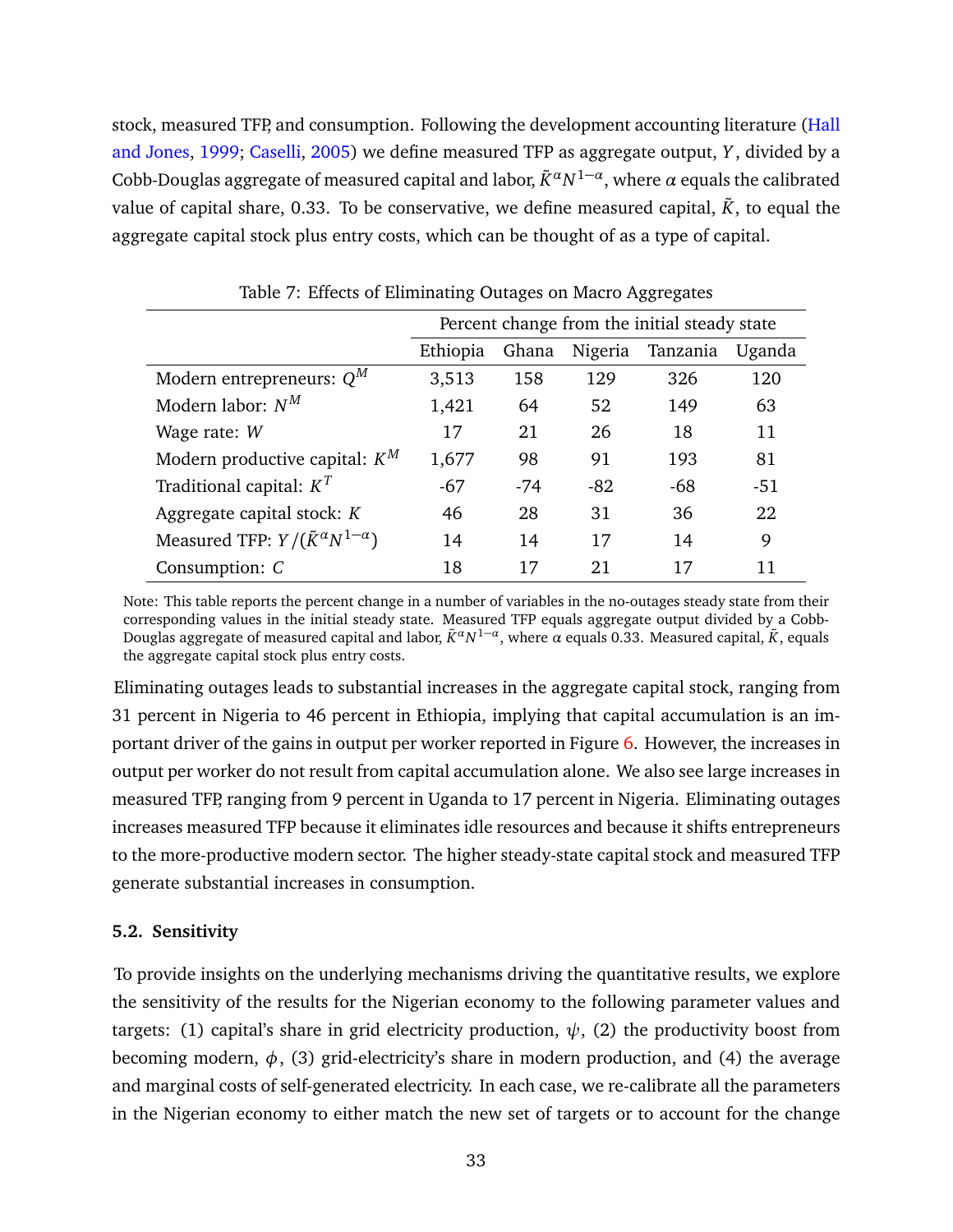in the directly calibrated parameter value. The four panels of Table [8](#page-35-0) report the effects of eliminating outages on output, consumption, and capital for each sensitivity exercise. The middle row in every panel corresponds to the baseline calibration.

<span id="page-35-0"></span>

|                                                      | Percent change from the initial steady state |    |    |  |  |  |
|------------------------------------------------------|----------------------------------------------|----|----|--|--|--|
|                                                      | Output: Y Consumption: C Capital: K          |    |    |  |  |  |
| Capital share in grid-electricity production: $\psi$ |                                              |    |    |  |  |  |
| $\psi = 0.6$                                         | 22                                           | 16 | 24 |  |  |  |
| $\psi = 0.7$                                         | 28                                           | 21 | 31 |  |  |  |
| $\psi = 0.8$                                         | 35                                           | 27 | 37 |  |  |  |
| Modern productivity boost: $\phi$                    |                                              |    |    |  |  |  |
| $\phi = 0.3$                                         | 26                                           | 20 | 29 |  |  |  |
| $\phi = 0.43$                                        | 28                                           | 21 | 31 |  |  |  |
| $\phi = 0.5$                                         | 31                                           | 22 | 33 |  |  |  |
| Electricity share of modern output                   |                                              |    |    |  |  |  |
| Share $= 0.05$                                       | 23                                           | 15 | 24 |  |  |  |
| Share $= 0.074$                                      | 28                                           | 21 | 31 |  |  |  |
| Share $= 0.1$                                        | 37                                           | 30 | 41 |  |  |  |
| Self-generation costs                                |                                              |    |    |  |  |  |
| 50 percent decrease in costs                         | 21                                           | 14 | 25 |  |  |  |
| <b>Baseline</b> costs                                | 28                                           | 21 | 31 |  |  |  |
| 50 percent increase in costs                         | 41                                           | 36 | 40 |  |  |  |

Table 8: Sensitivity to Parameter Values and Targets

Note: This table reports the percent increase in aggregate output, consumption, and capital between the initial and no-outages steady states in the Nigerian economy for different perturbations of the parameters and targets. The four panels correspond to perturbations of the capital share in grid-electricity production, the modern productivity boost, the electricity share of modern output in the counterfactual steady state with  $v = 0.93$ , and the self-generation costs. The middle row in every panel corresponds to the baseline calibration.

Higher values of the capital share in grid-electricity production,  $\psi$ , imply weaker diminishing returns in grid-electricity production. As a result, de-regulating the electricity market leads to a smaller increase in the grid-electricity price and a larger increase in the grid-electricity supply, magnifying the gains in output per worker. Higher values of the modern productivity boost,  $\phi$ , increase the gains in output per worker from the firm-entry channel, raising the total increase in output per worker. However, the impact of changes  $\phi$  are smaller that one might expect because the model must match the same empirical targets in the initial steady state. For example, all else constant, higher values of  $\phi$  make the modern sector more attractive, increasing the size and number of modern firms. Consequently, matching the empirical shares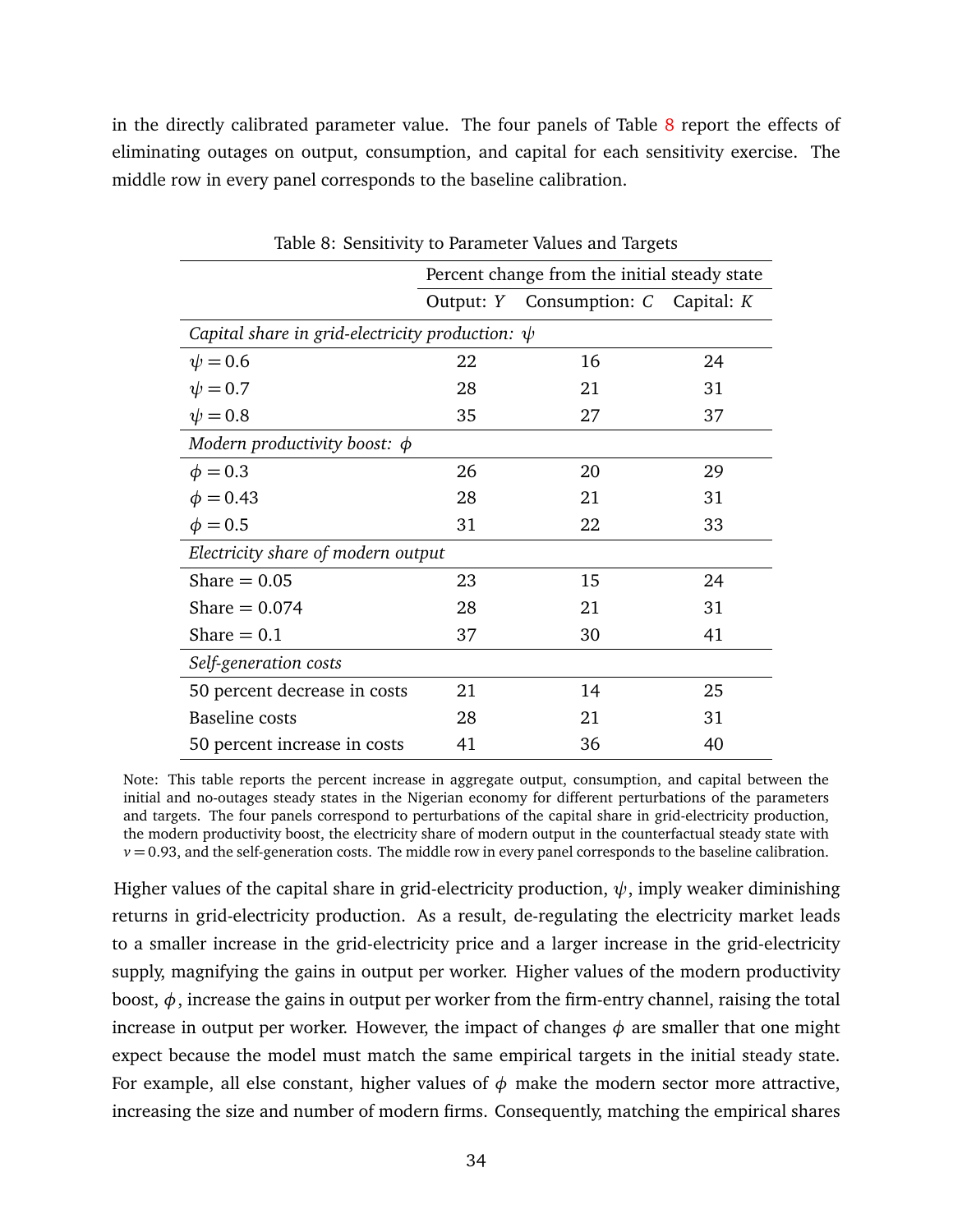of modern labor and firms with a higher value of *φ* requires a larger entry cost, *Ω*, and a larger Pareto distribution parameter, *λ*. The larger values of *Ω* and *λ* partially offset the impact from the larger value of  $\phi$  on the increase in output per worker from eliminating outages.

As one might expect, the effects of eliminating outages depend on electricity's share of modern output, which determines the relative importance of electricity as a production input, and on the costs of self-generation, which determines the cost of electricity during an outage (last two panels of Table [8\)](#page-35-0). At the extreme lower bound, if electricity did not enter modern production at all (so that its share equaled zero) or if the cost of self-generation equaled the cost grid electricity, then eliminating outages would have no effect on output per worker. Increasing either of these variables from this lower bound necessarily increases the long-run general-equilibrium effects of eliminating outages. Importantly, the values used in the baseline calibration for electricity's share of modern output and the self-generation costs are disciplined by direct empirical evidence from developing economies. Thus, while the actual values could always differ, in practice, we expect that they will be relatively close to the baseline calibration.

Finally, our main results assume that fraction *γ* of modern entrepreneurs have access to generators and fraction 1−*γ* do not, where the value of *γ* is disciplined by the evidence on generator ownership from the World Enterprise Surveys. Importantly, when  $v < v^*$  (as it is in the initial steady state for all five countries) firms with generator access endogenously choose a larger scale than firms without generator access. Hence, the model is consistent with the empirical evidence that firms with generators are larger than those without (see e.g. [Foster and Stein](#page-45-11)[buks,](#page-45-11) [2008;](#page-45-11) [Alby et al.,](#page-43-8) [2013\)](#page-43-8). However, it is also possible that generator access is correlated with unobservable firm productivity, *z*. Since we have no direct evidence on this correlation, we instead bound our main results in Figure [6](#page-32-0) from below by re-calibrating and re-solving our model assuming that *all* modern firms have generator access. We find that while the magnitudes are smaller than in our main results, the increases in output per worker from eliminating outages are still substantial, ranging from 8.2 percent in Uganda to 24.0 percent in Ethiopia (see Appendix Figure [B.1\)](#page-53-1).

#### **5.3. Insights on Weak Links and Aggregate Productivity**

One insight from the previous literature is that aggregate productivity may not be as affected by weak link sectors as one might think, since a competitive economy can compensate by allocating more inputs to those sectors [\(Jones,](#page-45-5) [2011\)](#page-45-5). The logic is that if output from a weaklink sector is sufficiently scarce, then its price will rise to attract more inputs, thus raising output in the weak-link sector. In our context, with electricity rationed through power outages, these forces do not operate in the same way. The electricity price is regulated to be artificially low,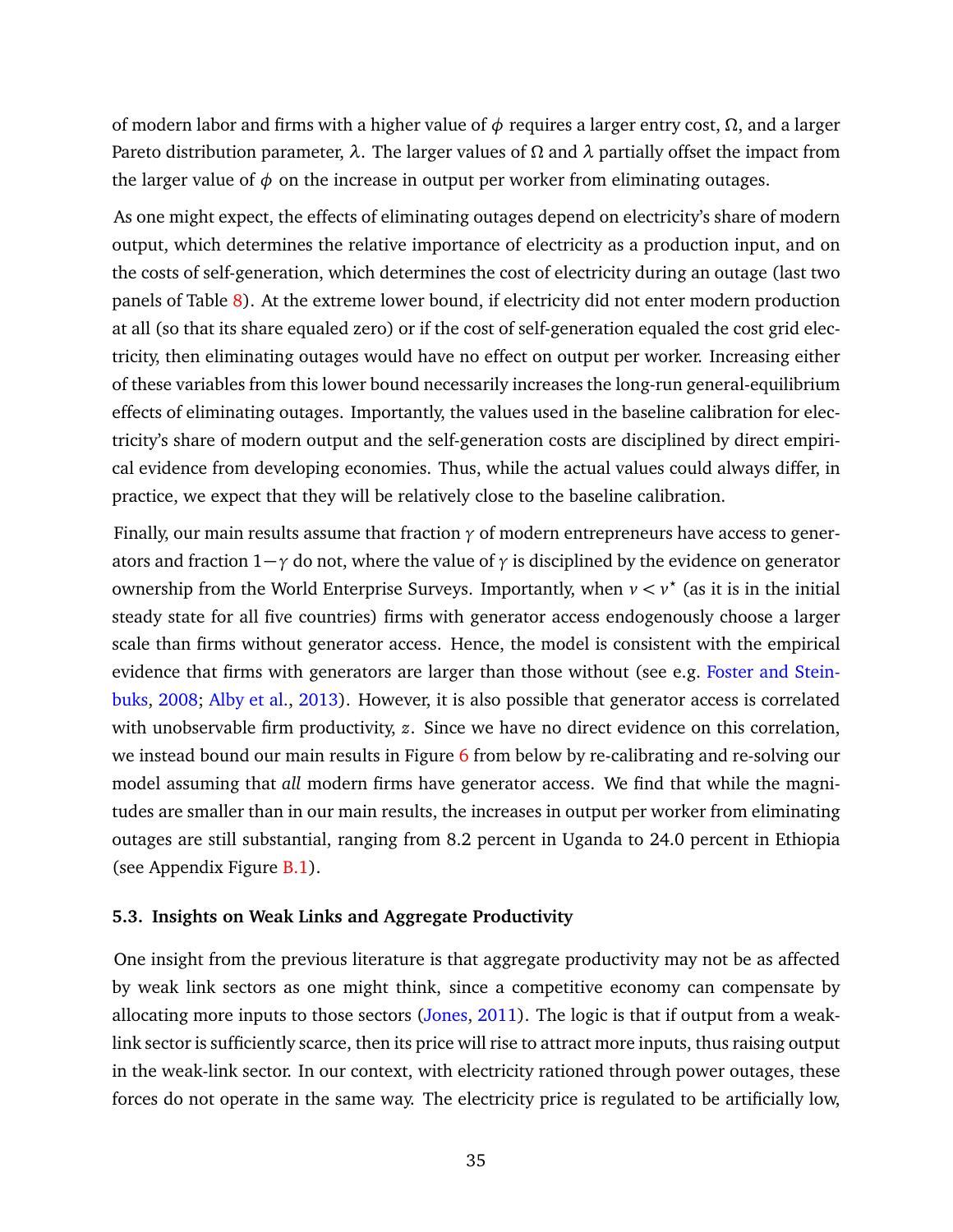<span id="page-37-0"></span>

Figure 7: Competitive Economy versus Outages Economy

Note: This figure plots the responses of output per worker and grid-electricity capital per worker in Nigeria to an electricity supply shock in our outages economy (solid green line) and in a competitive economy (dashed blue line). The right-most point on the solid green line in both panels corresponds to the counterfactual nooutages steady state for Nigeria and the left-most point corresponds to the initial steady state. Moving from right to left along the outages-economy (solid green) line, we reduce the price of grid-electricity so that total electricity supply (grid plus self-generated) in steady state decreases by the amount on the x-axis. Moving from right to left along the dashed blue line, we reduce productivity in grid-electricity production,  $A^G$ , by the percentage on the x-axis.

which prevents resources from reallocating to the electricity sector and, as a result, the weak link in the electricity sector can more severely constrain aggregate output.

To illustrate the how the effects of power outages differ from low productivity in the electricity sector, Figure [7](#page-37-0) plots the responses of output per worker and grid-electricity capital per worker to an electricity supply shock in our outages economy (solid green line) and in a competitive economy (dashed blue line) in which the grid-electricity price adjusts to clear the market. The right-most point in both panels corresponds to the counterfactual no-outages steady state for Nigeria. Moving from right to left along the outages-economy (solid green) line, we reduce the price of grid-electricity so that total electricity supply (grid plus self-generated) in steady state decreases by the amount on the x-axis. Hence, as one moves from right to left, the probability of grid power falls and outages become more frequent. The left-most point corresponds to the initial steady state in the Nigerian economy.<sup>[8](#page-37-1)</sup>

Moving from right to left along the dashed blue line, we conduct a similar exercise for the com-

<span id="page-37-1"></span> $^8$ In a small region right around the productivity cutoff,  $v^\star$ , there are two different steady states that generate the same amount of grid-electricity supply, one in which  $v < v^*$  and relatively more electricity comes from generators and one in which  $v > v^*$  and relatively more electricity comes from the grid. As a convention, we plot only the steady state with  $v < v^*$  when there are two steady states. Plotting instead only the steady state with  $v > v^*$  when there are two steady states does not meaningfully change the graph.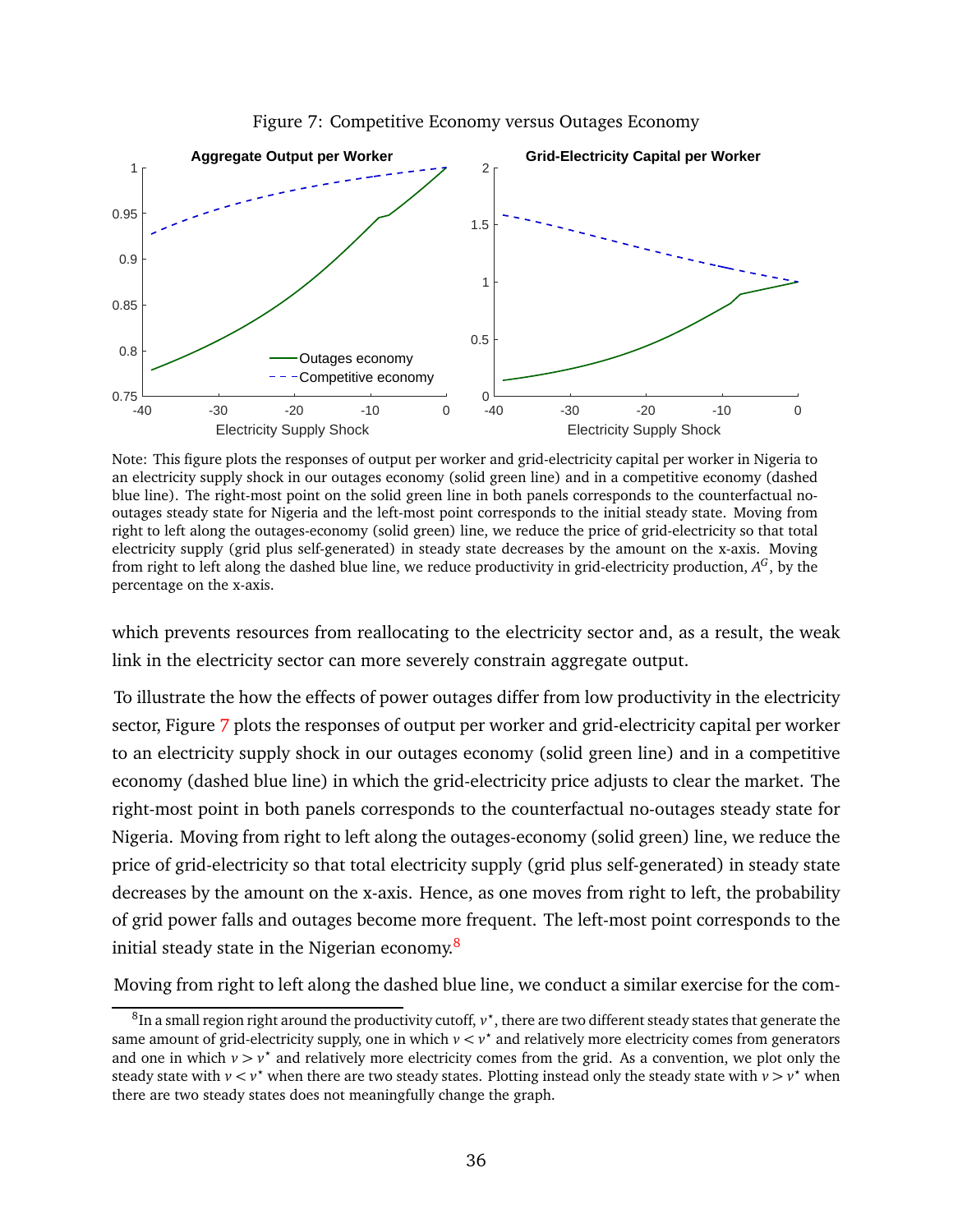petitive economy by reducing productivity in grid-electricity production,  $A^G$ , by the percentage on the x-axis. This exercise results in higher grid-electricity prices, but no outages, because the price endogenously adjusts to clear the grid-electricity market.

The electricity-supply shocks lead to larger decreases in output per worker in the outages economy than in the competitive economy; moving from right to left in the left panel of Figure [7,](#page-37-0) the solid green line falls farther and farther below the dashed blue line. Indeed, going all the way to the initial steady state (left-most point on the x-axis), output per worker falls by almost 25 percent in the outages economy but by less than 10 percent in the competitive economy. The reason for the difference is that in the competitive economy, the endogenous increase in the grid-electricity price attracts more capital to the grid-electricity sector, which substitutes for the low productivity, thus alleviating the constraints on aggregate output. In contrast, in the outages economy, the artificially low grid-electricity price causes capital to leave the grid-electricity sector, reducing supply and creating outages. The right panel of Figure [7](#page-37-0) illustrates these opposite responses; moving from right to left, grid-capital per worker increases in the competitive economy (dashed blue line) and decreases in the outages economy (solid green line).

In sum, the distortions in the electricity sector, caused by artificially depressed prices, fundamentally differ from those caused by low sector productivity in a competitive economy. Competitive forces can alleviate the consequences of low productivity by raising the price to attract more resources to the low-productivity sector. But competitive forces cannot alleviate the consequences of depressed prices since, by design, the price cannot adjust to reflect the true scarcity of the input. Instead, the depressed prices discourage investment in electricity production, resulting in shortages. Thus, as long as electricity prices are artificially low, the electricity sector is likely to remain a weak link.

# **6. Supporting Evidence**

Our theory predicts that eliminating power outages would cause existing firms to expand their operations and new firms to operate better technologies that require electricity. In this section, we use two approaches to validate these two channels. First, we cite the existing empirical evidence on the effects of outages on firm expansion and firm entry. Second, we provide new survey evidence from firms in Ghana and Nigeria about the expected effects of permanently eliminating outages on their businesses and industries.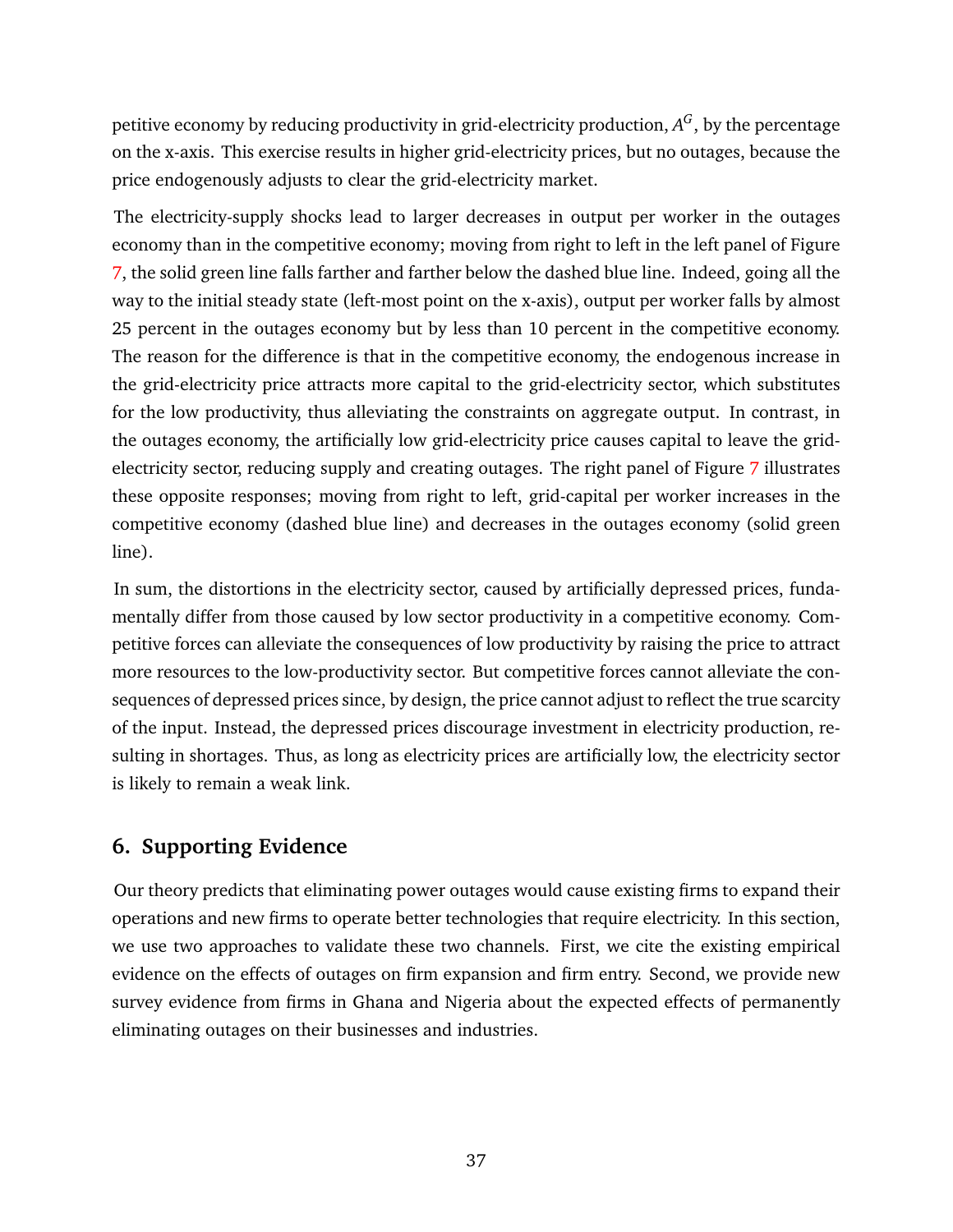## **6.1. Existing Evidence**

It is challenging to empirically estimate the long-run general-equilibrium effect of eliminating outages because, to our knowledge, no developing country in the modern era has been able to eliminate outages for any significant period of time. Two studies that estimate related channels are by [Reinikka and Svensson](#page-46-11) [\(2002\)](#page-46-11) and [Kassem](#page-45-14) [\(2020\)](#page-45-14). Using cross-sectional data from 171 Ugandan firms, [Reinikka and Svensson](#page-46-11) [\(2002\)](#page-46-11) find that among firms without generators, those that experience more outages undertake less investment. They find no statistically significant effect for firms with generators. While the firm-expansion channel in our model implies that power outages reduce investment for modern firms with and without generators, the impact is considerably larger for firms without generators, consistent with [Reinikka and Svensson](#page-46-11) [\(2002\)](#page-46-11)'s findings.

[Kassem](#page-45-14) [\(2020\)](#page-45-14) exploits regional variation in the roll out of the Indonesian electric power grid to estimate the effects of grid connections on the size and structure of the manufacturing sector. She finds that access to the national electric grid increases both the number and size of manufacturing firms. In the context of our model, gaining access to the electric grid corresponds to an increase in the probability of grid power from zero to some positive number. Hence, we view her results as supporting the model's theoretical predictions that increases in the probability of grid power will cause existing firms to expand and new firms to enter.

## **6.2. New Survey Results From African Firms**

To supplement the existing empirical evidence, we survey firms about their expectations for what would happen if electricity outages were permanently eliminated. We do so using new surveys of business owners in Ghana and Nigeria. The main advantage of this approach is that we can directly ask firms in two of the countries we include in our analysis about the specific channels in our model.

## **6.2.1. Survey Data**

Our surveys cover a sample of firm owners in Ghana and Nigeria, and were conducted from June to August 2019. We implemented the surveys with Google Surveys, a platform that allows users to survey a random sample of internet news readers. The readers are incentivized to take the survey by being offered free access to the remainder of their news article after completing the survey. Readers are also given the option to opt out of any survey. We identified business owners with an initial screening question about whether the respondent currently owned and operated a business. We then asked the business owners between three and six additional questions, depending on the survey. We ran a total of 34 surveys covering 3,425 firms, of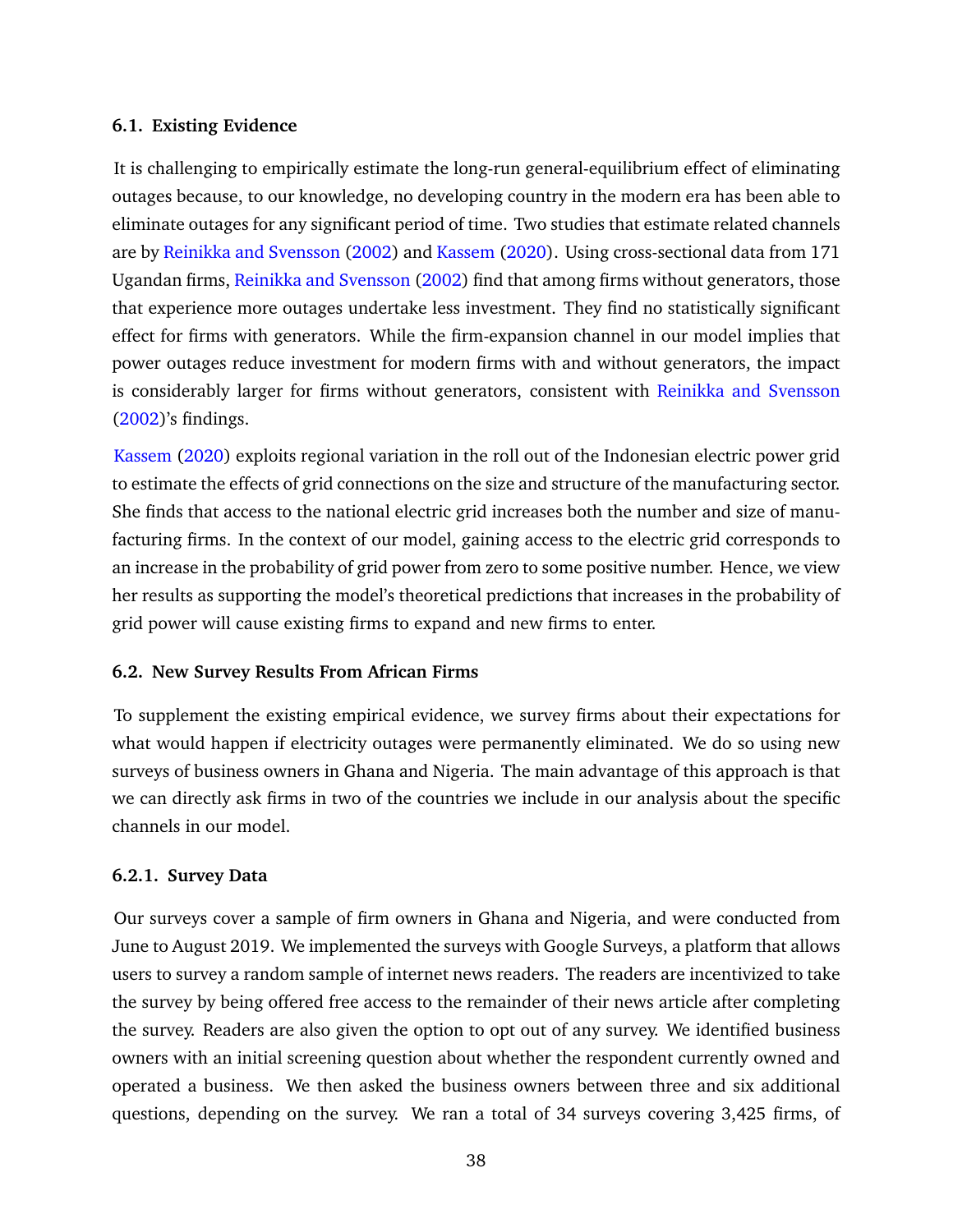which 1,913 were from Ghana and 1,512 were from Nigeria. The overall dropout rate was low after the initial screening question, at slightly less than 14 percent, and we kept only those responding to all questions, which was most of the respondents.

Not surprisingly, the business owners in our surveys were disproportionately educated and living in urban areas. In Ghana, for example, 89 percent of respondents had completed secondary school or more and 93 percent came from the largest two cities of Accra and Kumasi. One would not want to use these surveys to learn about rural farmers or entrepreneurs in the traditional sector in urban centers. Yet they may not be a bad approximation to those operating in the modern sector in our model, since modern-sector entrepreneurs in the model are those with the highest productivity levels.

Importantly, firms in our surveys were representative in that they reported regularly experiencing power outages and use of generators to self-produce power. When asked about the frequency of power outages in the last year, the most common answer in both countries was 10 or more times, with 46 percent of Nigerians and 23 of Ghanians selecting this answer. Just 23 percent of Ghanian firms and of 11 percent of Nigerian firms reported not having any outages in the last year. On average, 55 percent of firms in Ghana and 85 percent in Nigeria reported that they owned or had access to a generator. These statistics line up well with those from the World Bank Enterprise Surveys presented in Section [2.](#page-5-2) Firms in our survey are also consistent with World Bank Enterprise Surveys in their skewness toward smaller firm sizes relative to richer countries (see Appendix [C\)](#page-47-0), and their industry composition being primarily services and only partly manufacturing and agriculture.

## **6.2.2. Expected Effects of Eliminating Outages**

To understand how eliminating power outages would affect firms in the developing world, we asked a series of hypothetical questions to the Ghanaian and Nigerian firm owners about their expectations for what would happen if outages were eliminated. We focused on four main outcomes: profits, expansion through investment, expansion through hiring, and entry of new firms in the same industry. For the first three questions we ask about the effects of eliminating power outages "for your firm" and for the last we specify that power outages would be eliminated in their country. For all questions we asked how likely the firms felt each outcome would be if power outages were eliminated, with the options being "very unlikely," "unlikely," "neutral," "likely," "very likely" and "I don't know."

One potential limitation of any survey – and online surveys in particular – is that respondents may provide uninformative answers or answers based on what they expect the surveyors would like to hear. In order to measure how common this is among the respondents in our setting, we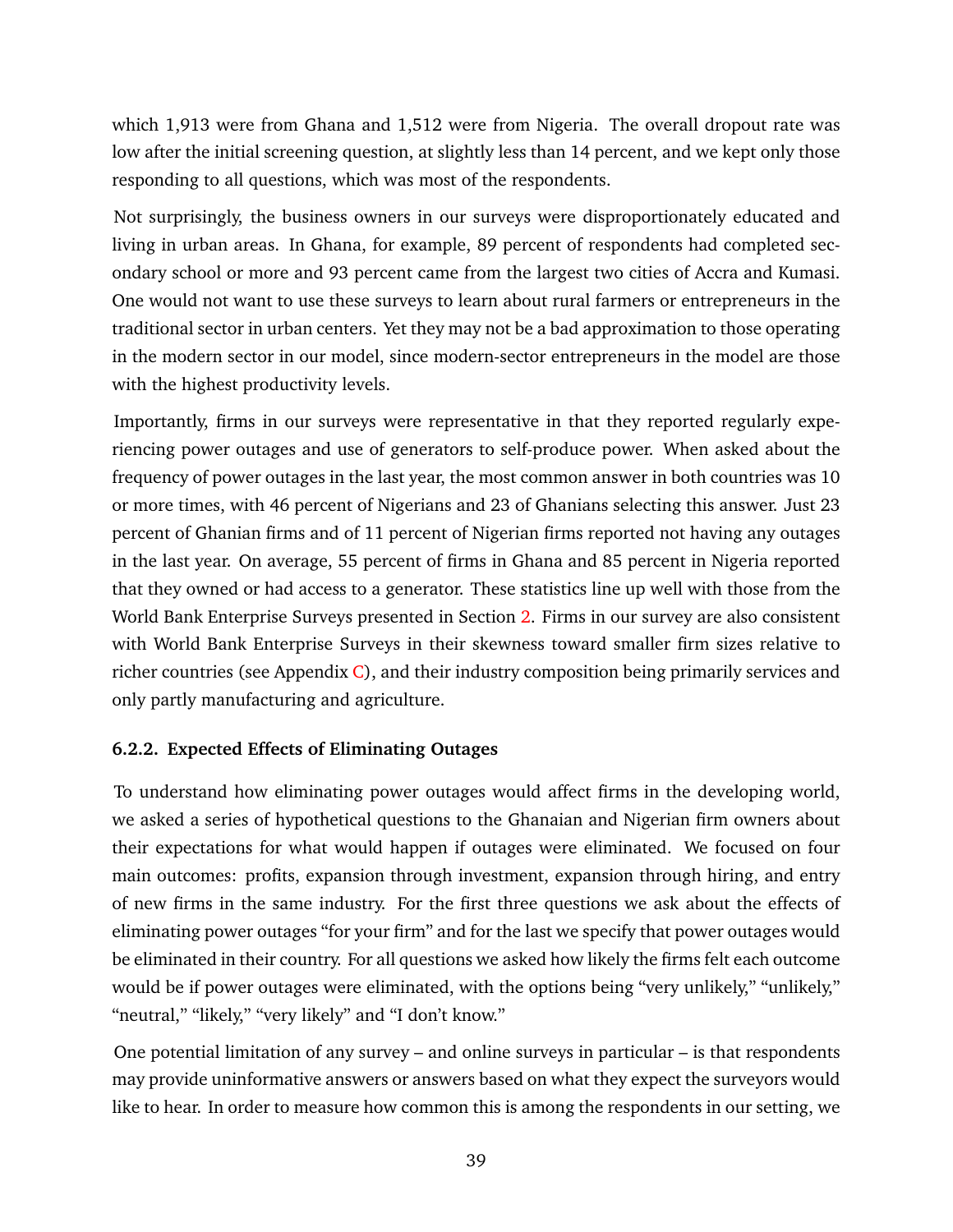<span id="page-41-0"></span>

Figure 8: Effects of Eliminating Power Outages from the Firms' Perspective

(a) Ghana

Note: This figure plots the percent of firms answering that each effect is "likely" or "very likely" if power outages were permanently eliminated (red bars). The other choices are "very unlikely," "unlikely," "neutral" and "don't know." The frame of references is a placebo scenario in when the national airports would convert to solar power (orange bars). The difference is plotted (yellow bars) along with \*\*\*,\*\* or \* to represent the *p*value of the test of the null hypothesis that the difference between eliminating power outages and the placebo is zero being less than 1 percent, 5 percent and 10 percent.

ran a series of surveys that asked firms about the expected effects of a placebo "treatment" in which the national airports in Ghana or Nigeria convert to solar power. The advantage of this placebo treatment is that it is a policy issue related to electricity, as in our main questions about eliminating power outages, but it would be quite unlikely to affect the vast majority of firms. In all of the surveys about the placebo treatment, we asked about exactly the same outcomes and used the exact same response options as the main surveys on power outages, so as to make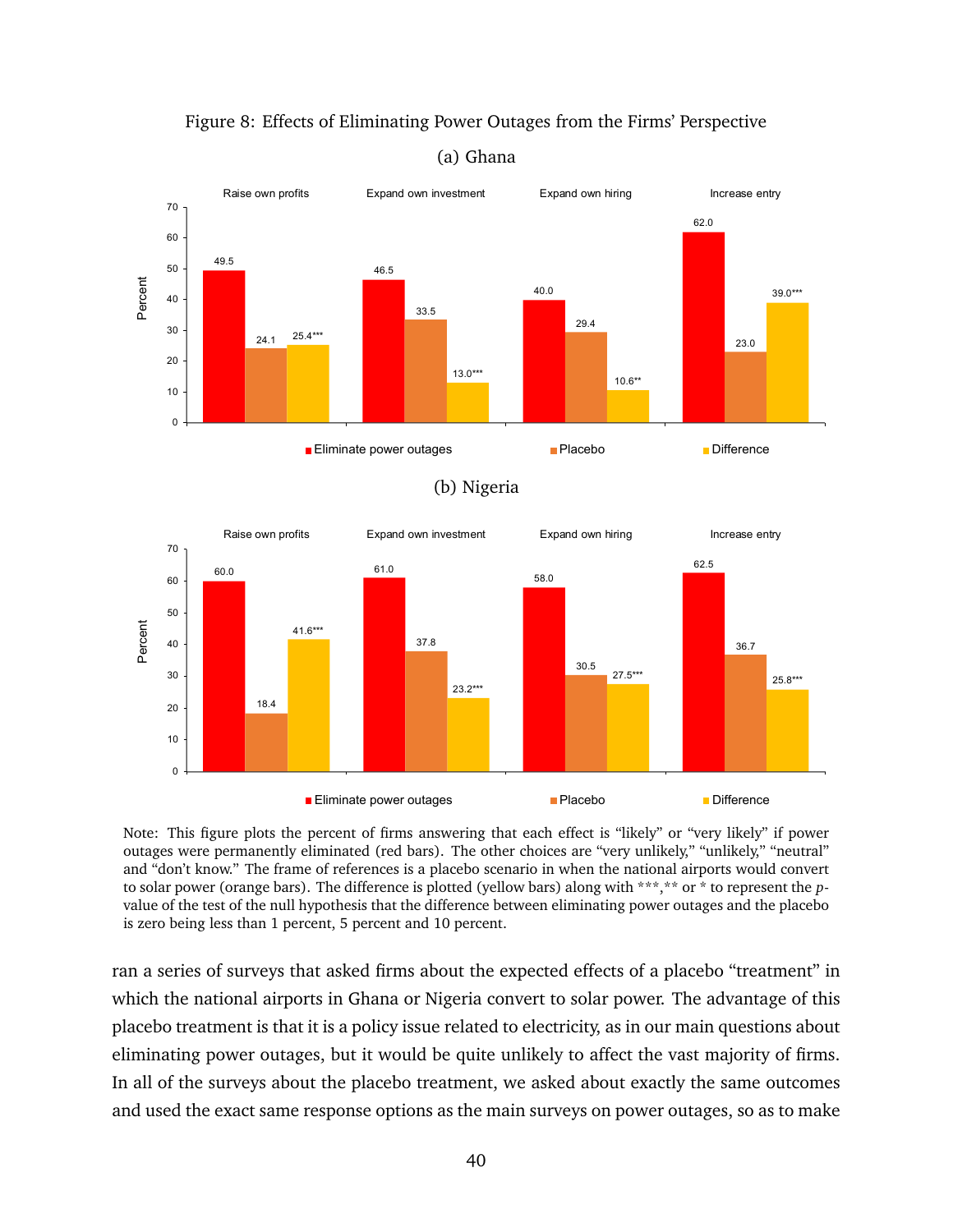apples-to-apples comparisons.

Figure [8](#page-41-0) plots the percentage of firms responding that each outcome would be "likely" or "very likely" if power outages were permanently eliminated. As a frame of reference we plot the percentage responding that each outcome would be "likely" or "very likely" under the placebo treatment. We also plot the simple difference between the two percentages, and summarize the *p*-values of a test of the difference in the two proportions with three, two or one stars to represent significance at the 1-, 5- and 10-percent level. Panels (a) and (b) present the results from Ghana and Nigeria, respectively.

As Figure [8](#page-41-0) shows, the majority of firms owners expect that eliminating power outages for their firm would raise profits and lead them to expand by making new investments and increasing hiring. Relative to the placebo treatment, 25.4 percent more Ghanaian firms and 41.6 percent more Nigerian firms expect that eliminating power outages would be "likely" or "very likely" to raise their profits. Firms in both countries were also significantly more likely to report that eliminating power outages would lead them to expand through increased investment or by increasing their hiring. These differences are all statistically significant at the 5-percent level or lower. These results provide support for the model's predictions that permanently eliminating power outages would lead firms to expand.

The last columns of Figure [8](#page-41-0) report the firms' expectations for how eliminating power outages would affect the entry of new firms into their industries. Relative to the placebo, 39 percent more Ghanaian firms report that eliminating power outages would be likely or very likely to increase entry. In Nigeria, it is 25.8 percent more firms. Both are statistically significant differences, suggesting that firms do expect that eliminating outages would increase entry, as our model predicts.

## **7. Conclusion**

Unreliable electricity is widely thought by policymakers to be a major constraint on firm productivity in the developing world. Yet most empirical studies of how power outages affect firm performance conclude that eliminating outages would lead to very modest productivity increases. Our paper is the first to model and quantify the long-run general-equilibrium effects of eliminating power outages. In contrast to the previous literature, we find that eliminating outages generates large increases in aggregate output per worker across the five Sub-Saharan African countries in our study, on the order of 25 percent. Through the lens of development accounting, eliminating outages works through increases in aggregate capital per worker, as firms expand, and through increases in TFP, as fewer productive resources are idled and more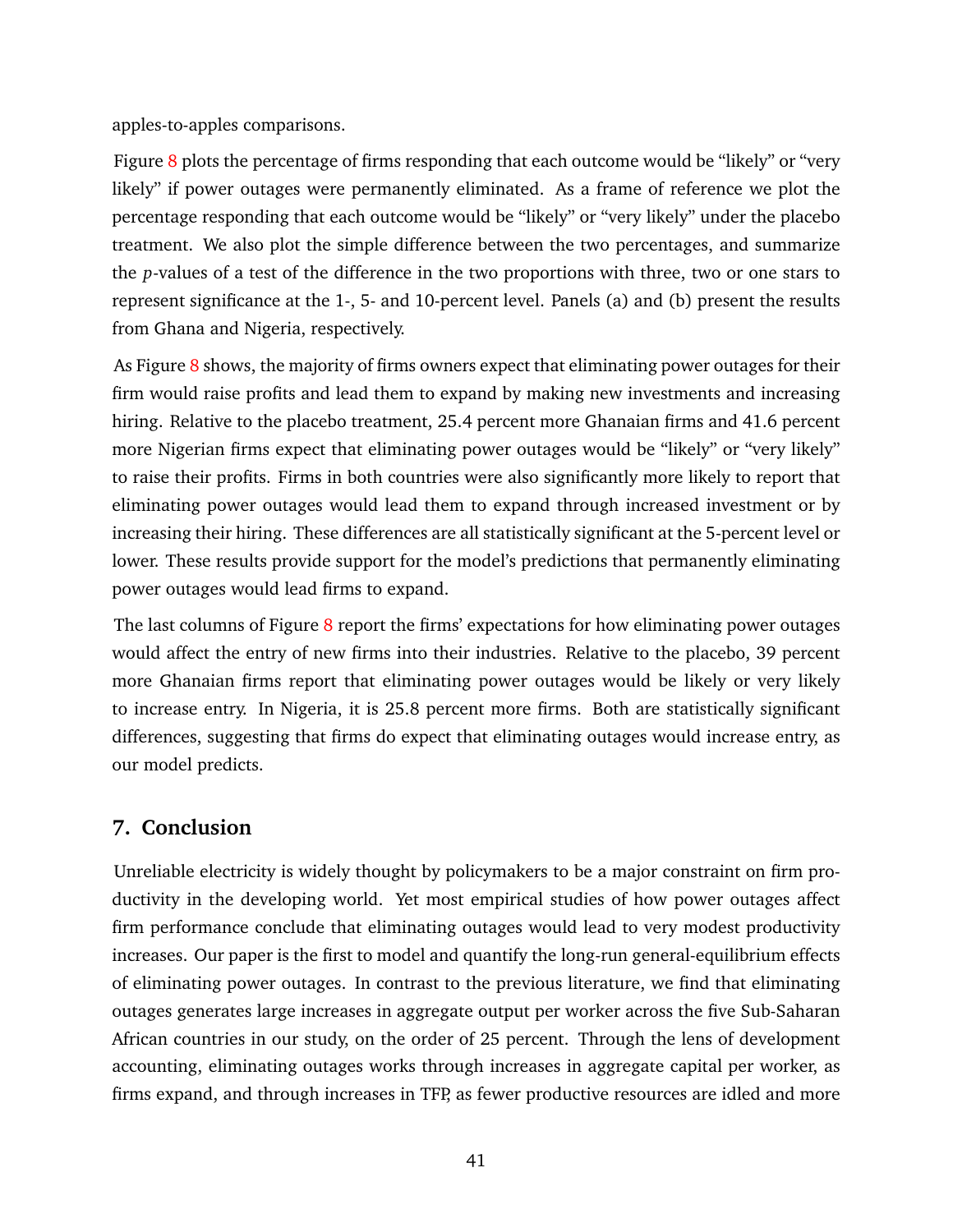firms operate with more-productive, electricity-using technologies.

Our model abstracts from several mechanisms through which electricity could increase output per capita, implying that our quantitative results may be a lower bound. First, temporary outages may permanently damage production. The production of semiconductors represents one extreme, in which a split-second interruption in the power supply reportedly damaged chips that take weeks to produce [\(Clark and Osawa,](#page-44-15) [2010\)](#page-44-15). These potential disruptions imply that frequent power outages could deter some industries, such as semiconductors, from locating in a country altogether. On the household side, electricity may also raise labor supply through the adoption of time-saving home appliances [\(Dinkelman,](#page-44-0) [2011;](#page-44-0) [Gertler, Shelef, Wolfram, and](#page-45-15) [Fuchs,](#page-45-15) [2016\)](#page-45-15) or encourage human capital accumulation [\(Vidart,](#page-46-12) [2020\)](#page-46-12). Future work should explore other channels through which electricity raises income levels in the long run.

## **References**

- <span id="page-43-9"></span>ABEBERESE, A. B. (2017): "Electricity Cost and Firm Performance: Evidence from India," *Review of Economics and Statistics*, 99, 839–852.
- <span id="page-43-2"></span>ABEBERESE, A. B., C. G. ACKAH, AND P. O. ASUMING (2019): "Productivity Losses and Firm Responses to Electricity Shortages: Evidence from Ghana," *World Bank Economic Review*.
- <span id="page-43-7"></span>ACEMOGLU, D., P. AGHION, L. BURSZTYN, AND D. HÉMOUS (2012): "The Environment and Directed Technical Change," *American Economic Review*, 102, 131–166.
- <span id="page-43-3"></span>AKCIGIT, U., H. ALP, AND M. PETERS (Forthcoming): "Lack of Selection and Limits to Delegation: Firm Dynamics in Developing Countries," *American Economic Review*.
- <span id="page-43-8"></span>ALBY, P., J.-J. DETHIER, AND S. STRAUB (2013): "Firms Operating under Electricity Constraints in Developing Countries," *World Bank Economic Review*, 27, 109–132.
- <span id="page-43-0"></span>ALLCOTT, H., A. COLLARD-WEXLER, AND S. D. O'CONNELL (2016): "How Do Electricity Shortages Affect Productivity? Evidence from India," *American Economic Review*, 106, 587–624.
- <span id="page-43-6"></span>ATALAY, E. (2017): "How Important Are Sectoral Shocks?" *American Economic Journal: Macroeconomics*, 9, 254–280.
- <span id="page-43-1"></span>ATKESON, A. AND P. J. KEHOE (1999): "Models of Energy Use: Putty-Putty versus Putty-Clay," *American Economic Review*, 89, 1028–1043.
- <span id="page-43-5"></span><span id="page-43-4"></span>BAQAEE, D. R. AND E. FARHI (2019): "The Macroeconomic Impact of Microeconomic Shocks: Beyond Hulten's Theorem," *Econometrica*, 87, 1155–1203.
	- ——— (2020): "Productivity and Misallocation in General Equilibrium," *Quarterly Journal of Economics*, 131, 105–163.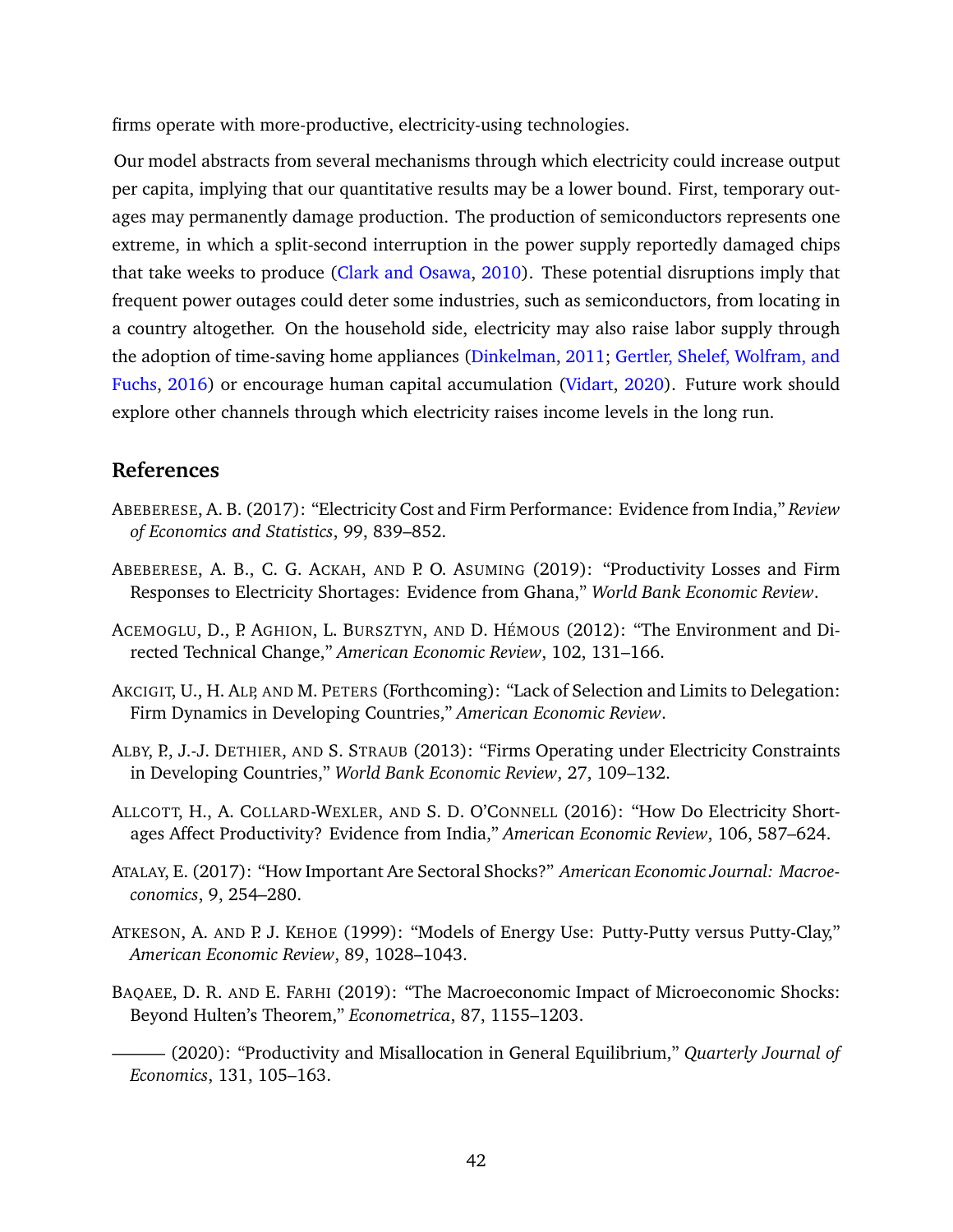- <span id="page-44-11"></span>BARRAGE, L. (2019): "Optimal Dynamic Carbon Taxes in a Climate-Economy Model with Distortionary Fiscal Policy," *Review of Economic Studies*, 87, 1–39.
- <span id="page-44-7"></span>BARTELME, D. AND Y. GORODNICHENKO (2015): "Linkages and Economic Development," *NBER Working Paper No. 21251*.
- <span id="page-44-8"></span>BOEHM, J. AND E. OBERFIELD (2018): "Misallocation in the Market for Inputs: Enforcement and the Organization of Production," Unpublished Working Paper, Princeton University.
- <span id="page-44-6"></span>BROOKS, W. J. AND K. DONOVAN (Forthcoming): "Eliminating Uncertainty in Market Access: The Impact of New Bridges in Rural Nicaragua," *Econometrica*.
- <span id="page-44-14"></span>BUERA, F. J., J. P. KABOSKI, AND Y. SHIN (2012): "The Macroeconomics of Microfinance," Unpublished Manuscript.
- <span id="page-44-5"></span> $-$  (2019): "The Macroeconomics of Microfinance," Unpublished Working Paper, University of Notre Dame.
- <span id="page-44-4"></span>BURGESS, R., M. GREENSTONE, N. RYAN, AND A. SUDARSHAN (2020): "The Consequences of Treating Electricity as a Right," *Journal of Economic Perspectives*, 34, 145–169.
- <span id="page-44-1"></span>BURLIG, F. AND L. PREONAS (2016): "Out of the Darkness and Into the Light? Development Effects of Rural Electrification," Energy Institute at Haas Working Paper 268.
- <span id="page-44-9"></span>CARVALHO, V. M. (2014): "From Micro to Macro via Production Networks," *Journal of Economic Perspectives*, 28, 23–48.
- <span id="page-44-2"></span>CASELLI, F. (2005): "Accounting for Cross-Country Income Differences," in *Handbook of Economic Growth*, ed. by P. Aghion and S. Durlauf., Elsevier, 679-741.
- <span id="page-44-3"></span>CASEY, G. (2018): "Energy Efficiency and Directed Technical Change: Implications for Climate Change Mitigation," Unpublished Working Paper, Williams College.
- <span id="page-44-15"></span>CLARK, D. AND J. OSAWA (2010): "Brief Power Blip Jolts Supply of Gadget Chips," *The Wall Street Journal*.
- <span id="page-44-10"></span>DI GIOVANNI, J., A. A. LEVCHENKO, AND I. MÉJEAN (2014): "Firms, Destinations, and Aggregate Fluctuations," *Econometrica*, 82, 1303–1340.
- <span id="page-44-0"></span>DINKELMAN, T. (2011): "The Effects of Rural Electrification on Employment: New Evidence from South Africa," *American Economic Review*, 101, 3078–3108.
- <span id="page-44-13"></span>DZANSI, J., S. L. PULLER, B. STREET, AND B. YEBUAH-DWAMENA (2018): "The Vicious Circle of Blackouts and Revenue Collection in Developing Countries: Evidence from Ghana," Unpublished Working Paper, Texas A&M.
- <span id="page-44-12"></span>EBERHARD, A., O. ROSNES, M. SHKARATAN, AND H. VENNEMO (2011): *Africa's Power Infrastructure*, The World Bank.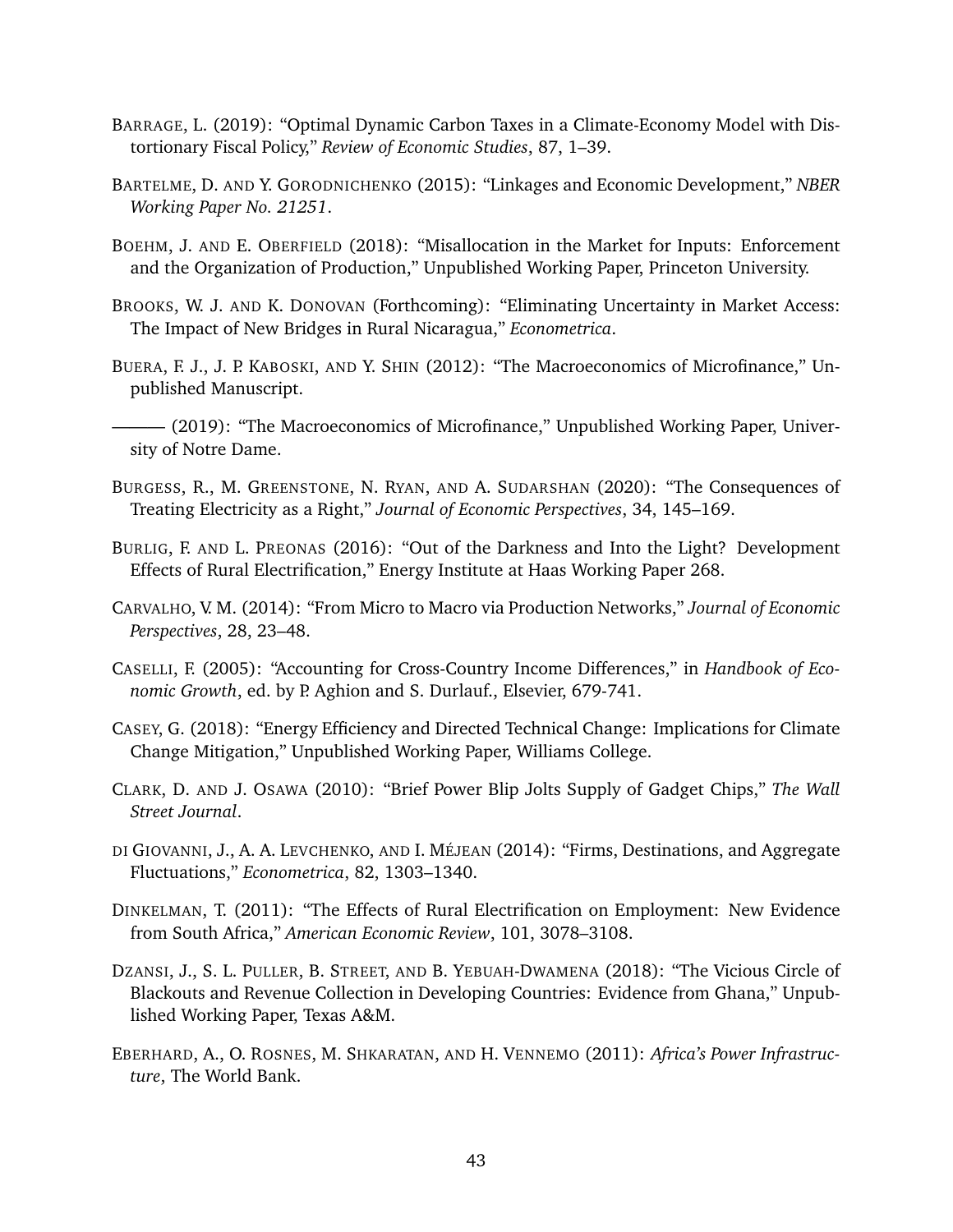- <span id="page-45-2"></span>FISHER-VANDEN, K., E. T. MANSUR, AND Q. WANG (2015): "Electricity Shortages and Firm Productivity: Evidence from China's Industrial Firms," *Journal of Development Economics*, 114, 172–188.
- <span id="page-45-11"></span>FOSTER, V. AND J. STEINBUKS (2008): "Paying the Price for Unreliable Power Supplies: In-House Generation of Electricity by Firms in Africa," Africa Infrastructure Country Diagnostic Working Paper No. 2.
- <span id="page-45-10"></span>FRIED, S. (2018): "Climate Policy and Innovation: A Quantitative Macroeconomic Analysis," *American Economic Journal: Macroeconomics*, 10, 90–118.
- <span id="page-45-8"></span>FRIED, S., K. NOVAN, AND W. B. PETERMAN (2018): "The Distributional Effects of a Carbon Tax on Current and Future Generations," *Review of Economic Dynamics*, 30, 30–46.
- <span id="page-45-15"></span>GERTLER, P. J., O. SHELEF, C. D. WOLFRAM, AND A. FUCHS (2016): "The Demand For Energy-Using Assets among the World's Rising Middle Class," *American Economic Review*, 106, 1366– 1401.
- <span id="page-45-7"></span>GOLOSOV, M., J. HASSLER, P. KRUSELL, AND A. TSYVINSKI (2014): "Optimal Taxes on Fossil Fuel in General Equilibrium," *Econometrica*, 82, 41–88.
- <span id="page-45-4"></span>GRAINGER, C. AND F. ZHANG (2017): "The Impact of Electricity Shortages on Firm Productivity: Evidence from Pakistan," Tech. rep., The World Bank.
- <span id="page-45-0"></span>HALL, R. E. AND C. I. JONES (1999): "Why Do Some Countries Produce So Much More Output per Worker than Others?" *Quarterly Journal of Economics*, 114, 83–116.
- <span id="page-45-3"></span>HARDY, M. AND J. MCCASLAND (2019): "Lights Off, Lights On: The Effects of Electricity Shortages on Small Firms," *The World Bank Economic Review*, lhz028.
- <span id="page-45-1"></span>HASSLER, J., P. KRUSELL, AND C. OLOVSSON (2015): "Energy-Saving Technological Change," Unpublished Working Paper, IIES.
- <span id="page-45-6"></span>HASSLER, J., P. KRUSELL, AND A. A. SMITH, JR. (2016): "Environmental Macroeconomics," in *Handbook of Macroeconomics*, ed. by J. B. Taylor and H. Uhlig, Elsevier, vol. 2.
- <span id="page-45-9"></span>HÉMOUS, D. (2016): "The Dynamic Impact of Unilateral Environmental Policies," *Journal of International Economics*, 103, 80–95.
- <span id="page-45-12"></span>JACK, K. AND G. SMITH (2015): "Pay As You Go: Prepaid Metering and Electricity Expenditures in South Africa," *American Economic Review: Papers and Proceedings*, 105, 237–41.
- <span id="page-45-5"></span>JONES, C. I. (2011): "Intermediate Goods and Weak Links: A Theory of Economic Development," *American Economic Journal: Macroeconomics*, 3, 1–28.
- <span id="page-45-14"></span>KASSEM, D. (2020): "Does Electrification Cause Industrial Development? Grid Expansion and Firm Turnover in Indonesia," Unpublished Working Paper, University of Mannheim.
- <span id="page-45-13"></span>LAGAKOS, D. (2016): "Explaining Cross-Country Productivity Differences in Retail Trade," *Journal of Political Economy*, 124, 579–620.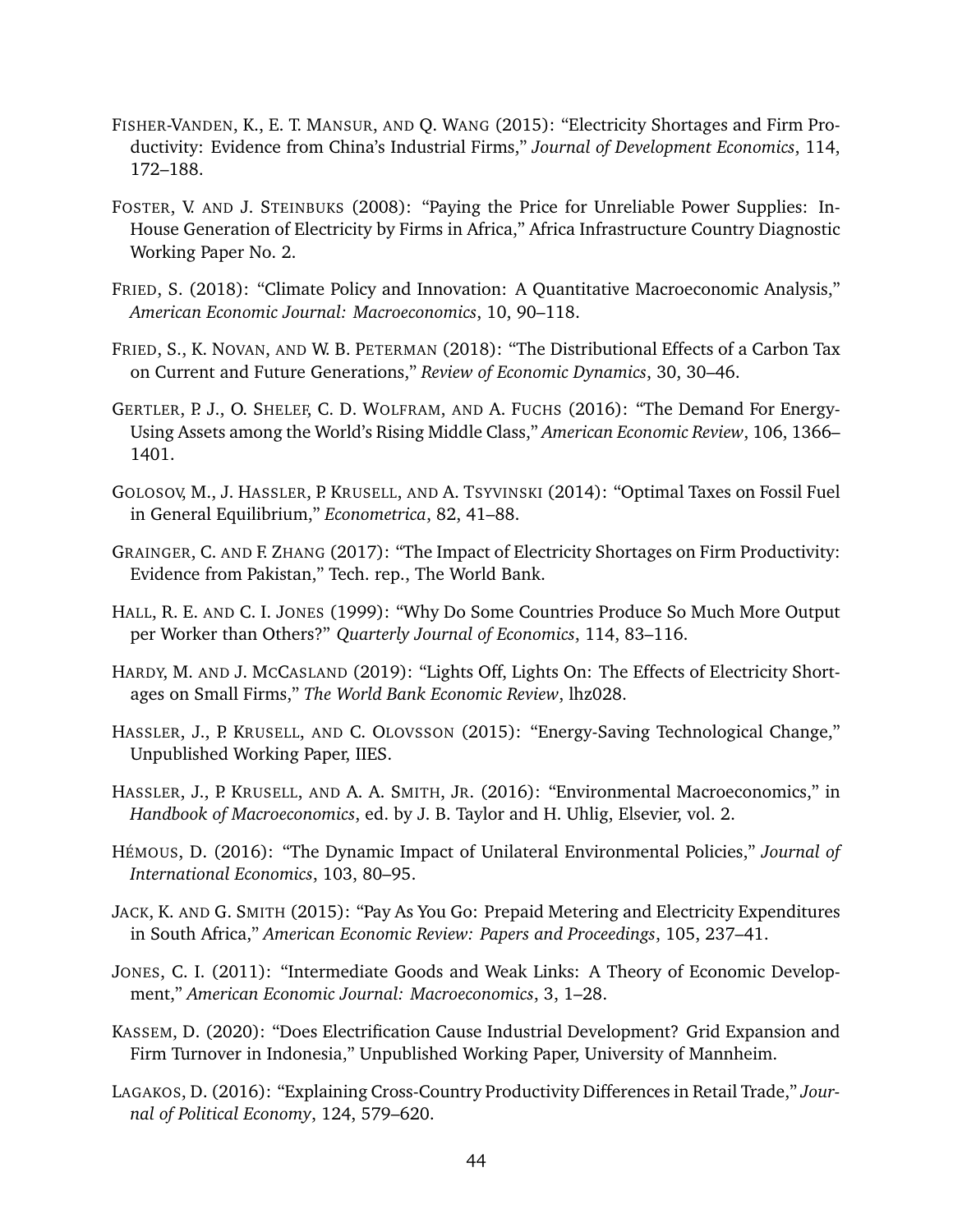- <span id="page-46-6"></span>LAGAKOS, D., A. M. MOBARAK, AND M. E. WAUGH (2020): "The Welfare Effects of Encouraging Rural-Urban Migration," NBER Working Paper No. 24193.
- <span id="page-46-1"></span>LEE, K., E. MIGUEL, AND C. WOLFRAM (Forthcoming): "Experimental Evidence on the Demand for and Costs of Rural Electrification," *Journal of Political Economy*.
- <span id="page-46-8"></span>LEMOINE, D. (2018): "Innovation-Led Transitions in Energy Supply," NBER Working Paper No. 23420.
- <span id="page-46-5"></span>LIPSCOMB, M., A. M. MOBARAK, AND T. BARHAM (2013): "Development Effects of Electrification: Evidence from the Topographic Placement of Hydropower Plants in Brazil," *American Economic Journal: Applied Economics*, 5, 200–231.
- <span id="page-46-7"></span>LIU, E. (2019): "Industrial Policies in Production Networks," *Quarterly Journal of Economics*, 134, 1883–1948.
- <span id="page-46-2"></span>MIDRIGAN, V. AND D. Y. XU (2014): "Finance and Misallocation: Evidence from Plant-Level Data," *American Economic Review*, 104, 422–458.
- <span id="page-46-11"></span>REINIKKA, R. AND J. SVENSSON (2002): "Coping With Poor Public Capital," *Journal of Development Economics*, 69, 51–69.
- <span id="page-46-4"></span>RUD, J. P. (2012): "Electricity Provision and Industrial Development: Evidence from India," *Journal of Development Economics*, 97, 352–367.
- <span id="page-46-3"></span>SCOTT, A., E. DARKO, A. LEMMA, AND J.-P. RUD (2014): "How Does Electricity Insecurity Affect Businesses in Low and Middle Income Countries?" Tech. rep., Overseas Development Institute.
- <span id="page-46-13"></span>SMEDA (2017): "National Survey of Micro Small And Medium Enterprises (MSMEs)," Tech. rep., Small and Medium Enterprises Development Agency of Nigeria.
- <span id="page-46-10"></span>TRIMBLE, C., M. KOJIMA, I. P. ARROYO, AND F. MOHAMMADZADEH (2016): "Financial Viability of Electricity Sectors in Sub-Saharan Africa," World Bank Policy Research Working Paper Number 7788.
- <span id="page-46-12"></span>VIDART, D. (2020): "Human Capital, Female Employment, and Electricity: Evidence from the Early 20th Century United States," Unpublished Working Paper, UCSD.
- <span id="page-46-9"></span>WORLD BANK (2007): "Technical and Economic Assessment of Off-Grid, Mini-Grid, and Grid Electrification Technologies," Tech. rep., World Bank, eSMAP Technical Paper 121/07.
- <span id="page-46-0"></span>WORLD BANK GROUP (2017): "Enterprise Surveys: Technical Report," Https://www.enterprisesurveys.org/.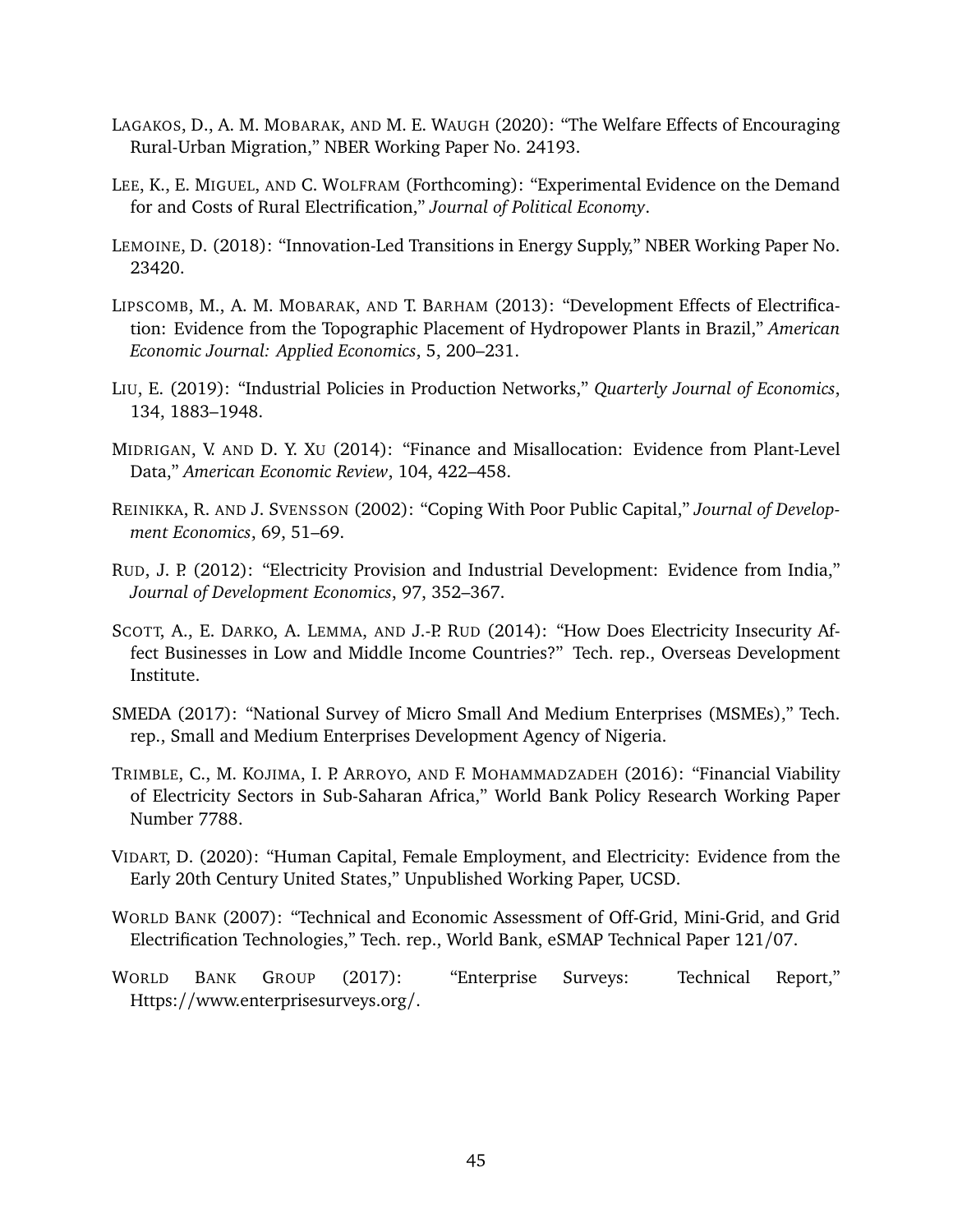# **Appendix: For Online Publication Only**

## <span id="page-47-0"></span>**A. Solution to the Analytic Version of the Model**

**Proof of Proposition 1:** For firms with and without generator access, the result that capital demand is increasing in the probability of grid power follows directly from the first order condition for capital. We focus instead on understanding the cutoff,  $v^*(R_t)$ , below which firms with generator access purchase enough generator capital to operate at full capacity during an outage.

The firm always idles generator capital when the power is on because the price of grid electricity is zero, and this is lower than the marginal cost of fuel to operate the generator (which equals unity). Whether the firm idles productive capital when the power is off depends critically on whether the constraint that  $k_t^S \leq k_t^M$  $t<sub>t</sub><sup>M</sup>$  binds. We show that this constraint binds for all values of  $\nu$  less than the cutoff,  $\nu^*(R_t)$ , which we will characterize below.

The modern firm's first order conditions for  $k_t^S$  $^S_t$ , and  $k^M_t$  $t$ <sup>*M*</sup> from [\(8\)](#page-13-1) are:

$$
k_t^S: \quad \eta(1-\nu_t)A^M z^{1-\eta}(k_t^S)^{\eta-1} = R_t + 1 - \nu + \theta \tag{27}
$$

$$
k_t^M: \ \ \eta \nu A^M z^{1-\eta} (k_t^M)^{\eta-1} + \theta = R_t, \tag{28}
$$

and the complementary slackness condition requires that:

<span id="page-47-1"></span>
$$
\theta\left(k_t^M - k_t^S\right) = 0.\tag{29}
$$

When the constraint does not bind, the solutions are:

$$
k_t^M = z \left(\frac{\nu \eta A^M}{R_t}\right)^{\frac{1}{1-\eta}} \quad \text{and} \quad k_t^S = z \left[\frac{(1-\nu)\eta A^M}{R_t+1-\nu}\right]^{\frac{1}{1-\eta}}.
$$
 (30)

The constraint does not bind as long as  $k_t^M > k_t^S$  $\frac{s}{t}$ . Substituting in the expressions for  $k_t^S$  $\frac{S}{t}$  and  $k_t^M$ *t* from equation [\(30\)](#page-47-1) implies that the constraint will not bind as long as,

<span id="page-47-2"></span>
$$
\frac{v}{R_t} - \frac{1 - v}{R_t + 1 - v} > 0.
$$
\n(31)

*The left-hand side of equation* [\(31\)](#page-47-2) *is increasing in v*. Define  $v^*(R_t)$  to be the value of *v* that makes [\(31\)](#page-47-2) hold with equality given  $R_t$ . When  $\nu < \nu^*(R_t)$ , the constraint binds and the firm rents enough generator capital to operate at full capacity when the power is off. As a result, there are zero idle resources during instants without power. When  $v \ge v^*(R_t)$ , the constraint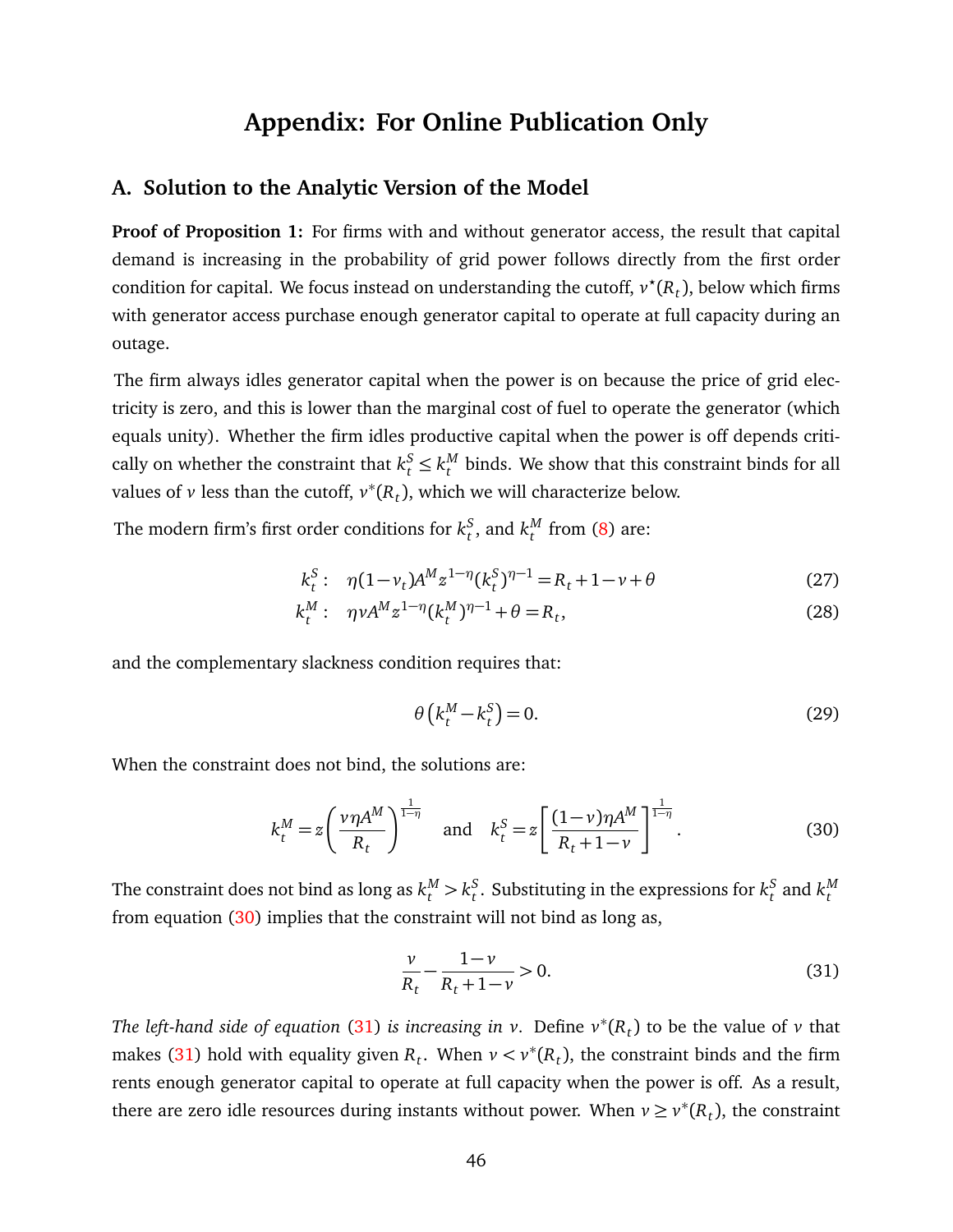does not bind and the firm rents less generator capital that what is required to operate her productive capital. In this case, she must idle some productive capital when the power is off. Power outages are entirely responsible for the existence of idle resources. When there are no power outages,  $v = 1$ , and equation [\(30\)](#page-47-1) implies that generator capital equals zero. Zero generator capital combined with zero instants without power results in zero idle resources.  $\Box$ 

**Modern sector entry:** We show that the difference in expected profits,  $E(\pi^M(z)) - \pi^T(z)$  is increasing in *z*. The difference in expected profits for a given entrepreneur with productivity *z* equals:

<span id="page-48-2"></span>
$$
E(\pi^M(z)) - \pi^T(z) = \gamma \pi^M(1, z) + (1 - \gamma)\pi^M(0, z) - \pi^T(z)
$$

Substituting in the relationship that profits equal fraction  $1-\eta$  of output yields:

$$
E(\pi^M(z)) - \pi^T(z) = (1 - \eta)[\gamma y_t^M(1, z) + (1 - \gamma)y_t^M(0, z) - y_t^T(z)]
$$
\n(32)

where,

<span id="page-48-1"></span><span id="page-48-0"></span>
$$
y^{T}(z) = z \left(\frac{\eta}{R}\right)^{\frac{\eta}{1-\eta}}, \quad y^{M}(0, z) = z \nu A^{M} \left(\frac{\nu A^{M} \eta}{R}\right)^{\frac{\eta}{1-\eta}} \quad \text{and} \tag{33}
$$

$$
y^{M}(1,z) = \begin{cases} zA^{M} \left( \frac{A^{M}\eta}{2R+1-\nu} \right)^{\frac{\eta}{1-\eta}} & : \nu \leq \nu^{\star}(R) \\ z \left[ \nu A^{M} \left( \frac{\nu A^{M}\eta}{R} \right)^{\frac{\eta}{1-\eta}} + (1-\nu) \left( \frac{(1-\nu)\eta A^{M}}{R+1-\nu_{a}} \right)^{\frac{\eta}{1-\eta}} \right] & : \nu > \nu^{\star}(R). \end{cases}
$$
(34)

Substituting equations [\(33\)](#page-48-0) - [\(34\)](#page-48-1) into equation [\(32\)](#page-48-2) shows that  $E(\pi^M(z)) - \pi^T(z)$  is increasing in *z*, since, by assumption,  $A^M > [(1 - \gamma)v^{1/(1 - \eta)}]^{-1/(1 - \eta)}$ .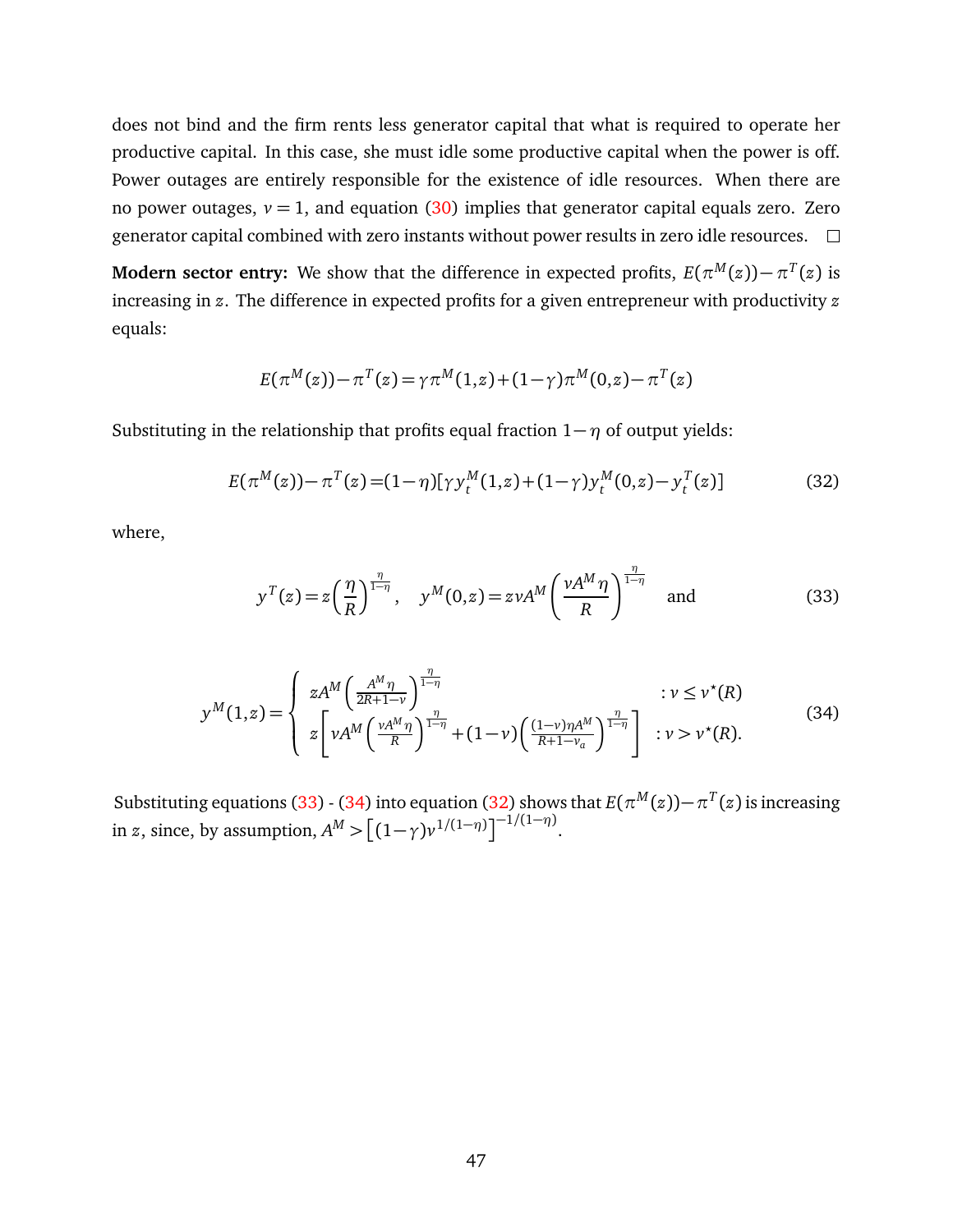## **B. Quantitative Version of the Model**

#### **B.1. Definition of an Equilibrium**

We define a *sequence-of-markets* equilibrium for this economy as sequences of prices {*W*<sub>*t*</sub>,*R*<sub>*t*</sub>}<sup>∞</sup>  $\infty$ , grid-power probabilities, {*v*<sub>*t*</sub>}<sup>∞</sup>  $\infty$ , productivity cutoffs {*z*<sup>*t*</sup><sub>*t*</sub>  $\left(\begin{array}{c} \star \\ t \end{array}\right)$ <sup>∞</sup><sub>*t*=0</sub>, allocations for the households  $\{C_t, K_{t+1}\}_{t=0}^{\infty}$  and allocations for firms of type  $(x, z)$ :  $\{n_t^T\}$  $T_t(x,z)$ ,  $n_t^M$  $_{t}^{M}(x,z),k_{t}^{T}$  $T_t^T(x,z)$ ,  $k_t^S$  $_{t}^{S}(x,z),k_{t}^{M}$  $_{t}^{M}(x,z), e_{1}^{G}$  ${}_{1t}^G$ (*x*,*z*),  $f_{0t}$ (*x*,*z*)} ${}_{t=0}^{\infty}$  for all *x* ∈ {0,1} and for all  $z \in [1, \infty]$  such that:

- 1. Given prices, allocations of entrepreneurs across the traditional and modern sectors are consistent with the modern-sector productivity cutoffs, {*z ?*  $\binom{*}{t}$ <sup>2</sup> $\underset{t=0}{\infty}$ , defined in equation [\(9\)](#page-17-0).
- 2. Given prices, traditional-sector allocations solve the profit maximization problem for all entrepreneurs in the traditional sector and modern-sector allocations solve the profit maximization problem for all entrepreneurs in the modern sector.
- 3. Given prices and entrepreneurial profits, household allocations maximize [\(1\)](#page-10-0) subject to the budget constraints:

$$
C_t + K_{t+1} = Q_t + W_t + R_t K_t + (1 - \delta) K_t + \int_1^{z_t^*} \pi_t^T(z) dG(z) \int_{z_t^*}^{\infty} (\gamma \pi_t^M(1, z) + (1 - \gamma) \pi_t^M(0, z) - \Omega) dG(z)
$$
\n(35)

and the non-negativity constraints,  $C_t \geq 0$ , and  $K_t \geq 0$ . Variable  $\pi_t^T$  $t<sub>t</sub><sup>t</sup>(z)$  denotes the profits of traditional firms with productivity  $z$  and variable  $\pi_t^M$  $t^{M}(x,z)$  denotes the profits of modern firms with generator access *x* and productivity *z*.

4. The markets for capital and labor clear:

$$
K_t = \int_1^{z_t^*} k_t^T(z) dG(z) + \int_{z_t^*}^{\infty} (\gamma k_t^M(1, z) + (1 - \gamma) k_t^M(0, z) + \gamma k_t^S(1, z)) dG(z) + K^G \quad (36)
$$

$$
N_t = \int_1^{z_t^*} n_t^T(z) dG(z) + \int_{z_t^*}^{\infty} (\gamma n_t^M(1, z) + (1 - \gamma) n_t^M(0, z)) dG(z).
$$
 (37)

5. The probability of grid power is such that the rationed grid-electricity demand equals the supply (equation  $(23)$ ).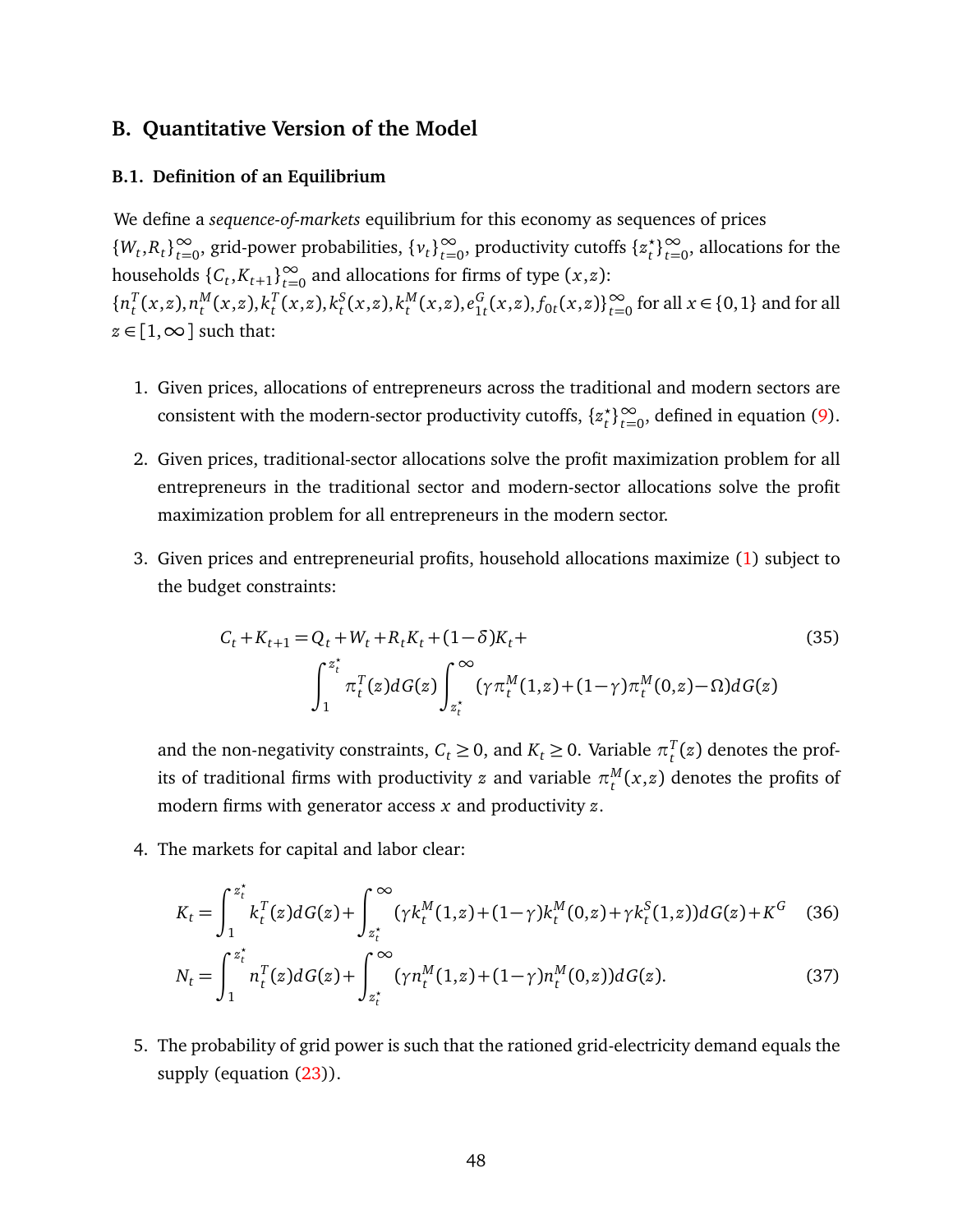#### <span id="page-50-0"></span>**B.2. Calibration**

We calculate the average and variable costs of self-generation in each country. All cross-country variation in these cost estimates comes from variation in diesel fuel prices; we assume that the capital and maintenance costs of self-generation are the same for all countries. We use estimates from the World Bank Technical Assessment [\(World Bank,](#page-46-9) [2007\)](#page-46-9) to calculate the capital cost of a typical generator. The Technical Assessment reports that a 100 kW diesel generator would cost 760 dollars per kW, and last 20 years with a capacity factor of 0.8, [\(World Bank,](#page-46-9) [2007\)](#page-46-9). Using an interest rate of 10 percent implies that the annual capital-cost per kWh equals 1.3 cents. The maintenance cost is 5.9 cents per kWh [\(World Bank,](#page-46-9) [2007\)](#page-46-9).

We calculate the variable cost of self-generated electricity for the 100 kilowatt diesel generator with 30 percent efficiency. We use the 2014 price of diesel fuel in each country from the World Development Indicators. To convert dollars per liter of diesel fuel into dollars per kWh, we convert liters of diesel fuel into BTUs, and then convert BTUs into kWhs, adjusting for the 30 percent efficiency of the generator.

<span id="page-50-1"></span>The average cost per kWh equals the sum of the capital, maintenance and variable costs per kWh. We use a capacity factor of 0.8 when we construct the average cost ratio in the model to ensure that it is consistent with the data. Table [B.1](#page-50-1) reports the average price per liter of diesel fuel and the variable and average costs of self-generated electricity in each country.

| iupic bili beli geliciulioli gobio |                             |                            |                        |  |  |
|------------------------------------|-----------------------------|----------------------------|------------------------|--|--|
| Country                            |                             | Diesel Price Variable cost | Average cost           |  |  |
|                                    | $(\frac{\$}{\mathrm{Irr}})$ | $(\frac{\sqrt{2}}{N})$     | $(\frac{\sqrt{2}}{N})$ |  |  |
| Ethiopia                           | 0.89                        | 0.28                       | 0.35                   |  |  |
| Ghana                              | 1.03                        | 0.32                       | 0.40                   |  |  |
| Nigeria                            | 0.84                        | 0.26                       | 0.34                   |  |  |
| Tanzania                           | 1.20                        | 0.38                       | 0.45                   |  |  |
| Uganda                             | 1.11                        | 0.35                       | 0.42                   |  |  |

Table B.1: Self-Generation Costs

Note: This first column of this table reports the the price of diesel fuel in 2014 from the World Development Indicators. The second and third columns report the authors' calculations of the variable and average cost of self-generated electricity. All values are in year 2014 dollars.

To calibrate TFP in each country, we compare output per worker in the specific country to output-per worker in Nigeria. Data on output per worker is from the Penn World Tables. We use output per worker in each country in the same year as the World Bank Enterprise Survey for that country, reported in Table [B.2.](#page-51-0) Since the data in Penn World Tables end in 2014 and the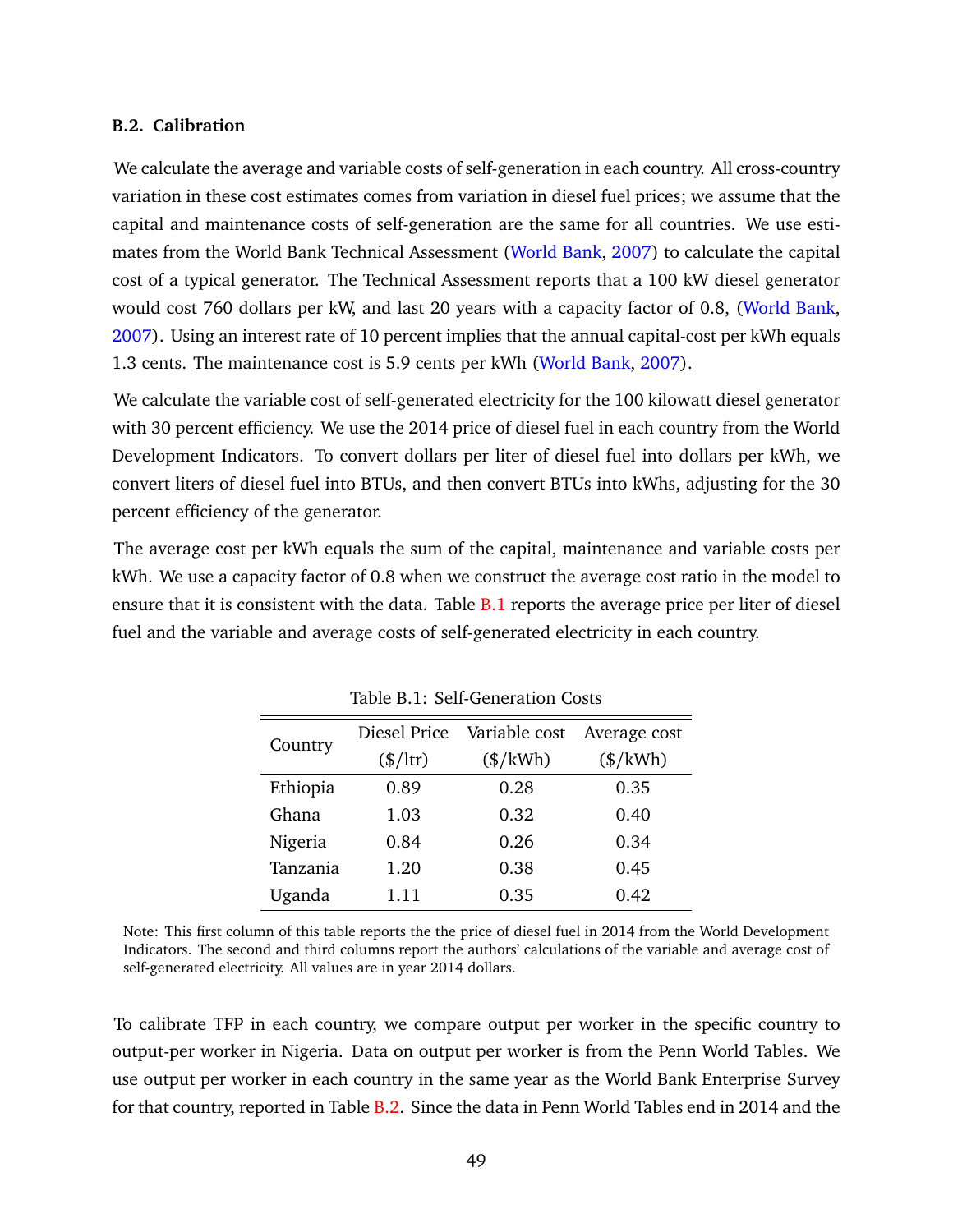<span id="page-51-0"></span>year of the Enterprise survey in Ethiopia is 2015, we extrapolate, using the 2013-2014 growth rate, to find the value of Ethiopian GDP per capita in 2015.

| Country  | <b>Enterprise Survey Year</b> |
|----------|-------------------------------|
| Ethiopia | 2015                          |
| Ghana    | 2013                          |
| Nigeria  | 2014                          |
| Tanzania | 2013                          |
| Uganda   | 2013                          |

Table B.2: Year of the World Enterprise Survey

Note: This table reports the year of the enterprise survey in each country.

The baseline calibration uses measures of size of the modern sector from the 2017 Nigerian National Survey of Micro, Small, and Medium Enterprises [\(SMEDA,](#page-46-13) [2017\)](#page-46-13). The survey includes a representative sample of micro enterprises (those with less than 10 employees) and small (between 10 and 49 employees) and medium enterprises (between 50 and 199 employees). There is no information on large enterprises (those with greater than 199 employees). The survey has two modules: (1) the micro enterprises are covered in the National Integrated Survey of Households and (2) the small and medium enterprises are covered in National Integrated Survey of Establishments. The survey covers all major sectors of the Nigerian economy, all geographic areas, and includes both formal and informal firms. We do not have access to the raw data from the survey. We take all information from the report, [\(SMEDA,](#page-46-13) [2017\)](#page-46-13), assembled by the Small and Medium Enterprises Development Agency of Nigeria. The report compiles two sets of aggregate statistics, one set for micro enterprises and the second set for small and medium enterprises.

We use the survey results to compute the fraction of firms and workers that use electricity. The survey reports the average number of hours an enterprise operates with an alternative source of power. Firms that report zero use of alternative power "have little-to-nil need for [any] power supply" [\(SMEDA](#page-46-13) [\(2017\)](#page-46-13), page 33). Since these firms do not use electricity in the production process, they correspond to the traditional sector in our model. Using this definition, approximately 70 percent of micro enterprises are traditional and 6 percent of small and medium enterprises are traditional. To calculate the fraction of traditional enterprises relative to total enterprises, we divide the number of traditional enterprises by the total number of micro, small, and medium enterprises.<sup>[9](#page-51-1)</sup>

<span id="page-51-1"></span> $9$ We assume that the number of large enterprises equals zero. Micro enterprises are so prevalent that any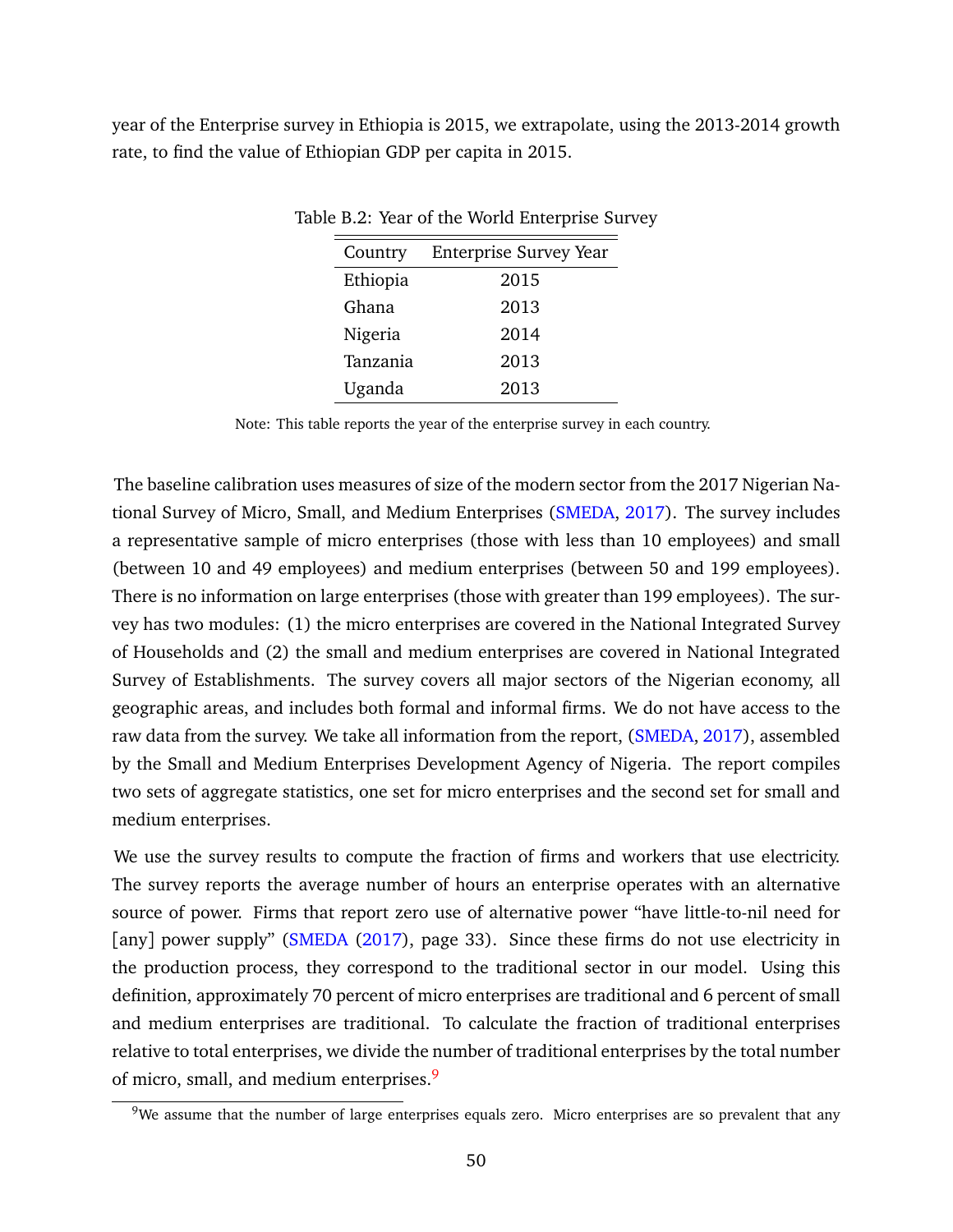We calculate the fraction of total workers that are traditional. Approximately, 76.5 percent of the workers in Nigeria are employed by micro, small, and medium enterprises [\(SMEDA,](#page-46-13) [2017\)](#page-46-13). We assume that the remaining 23.5 percent of workers are employed by large firms in the modern sector. To divide the workers at micro, small and medium enterprises into the traditional and modern sectors, we need information on how firm-size varies between the modern and the traditional firms. While this information is not available in the Nigerian survey, we use the fact that 70.4 percent of micro enterprises and 6 percent of small and medium enterprises are traditional, and we assume that each traditional micro enterprise employs one person and each traditional small and medium enterprise employs 10 people.

We use the US GDP deflator to convert all monetary values to 2014 dollars.

reasonable assumption about the number of large enterprises does not have meaningful effects on the fraction of traditional enterprises. In particular, micro, small and medium enterprises account for 76.5 percent of total employment in the Nigerian economy, implying that large enterprises employ at most 183,232,27 people. Since each large enterprise must employ 200 or more people, there can be at most 183,232,27/200 = 91,616 large enterprises. If we assume that there are 91,616 large enterprises, instead of zero, and all large enterprises are modern, then the fraction of traditional enterprises decreases from 0.703 to 0.701.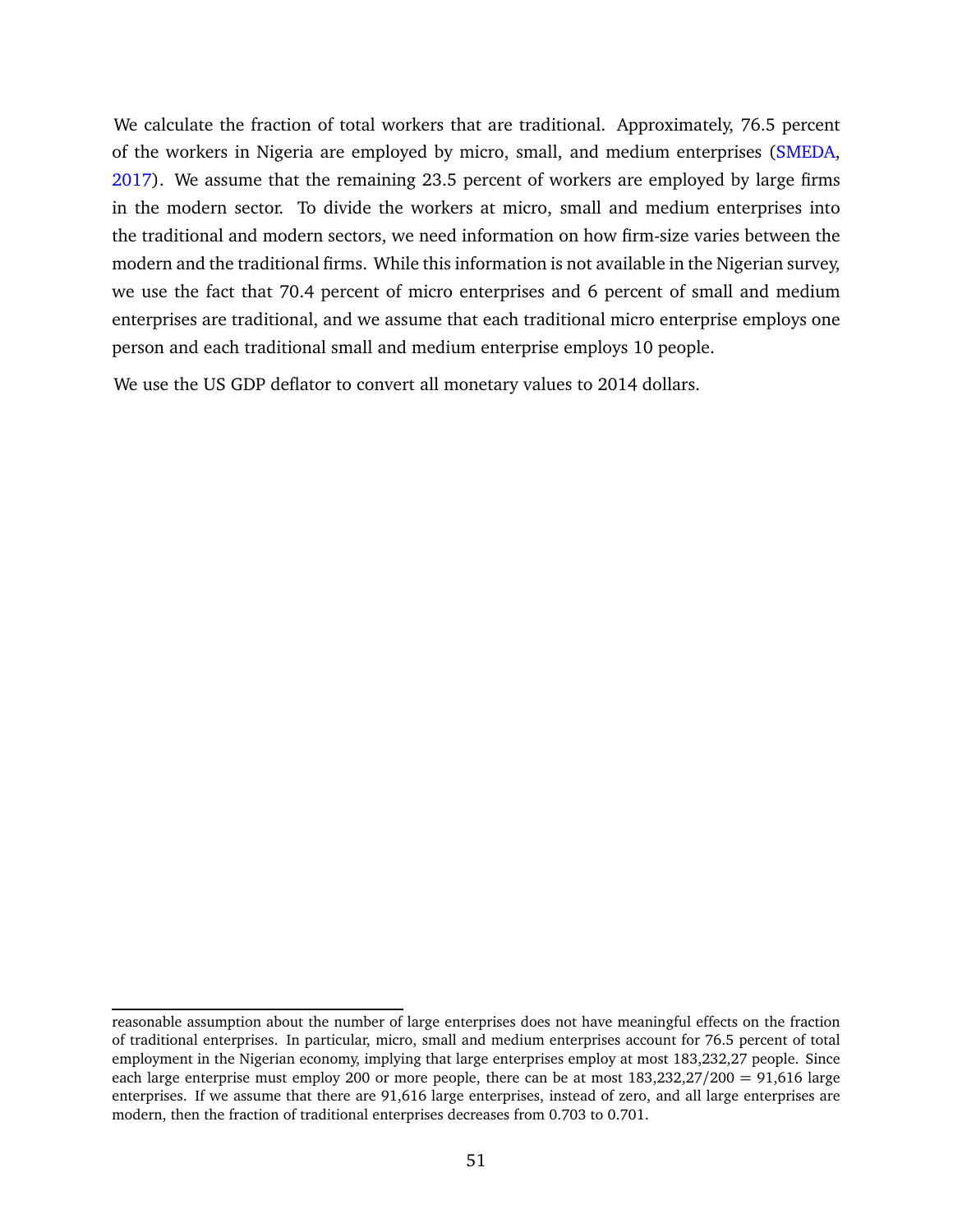#### **B.3. Results**

<span id="page-53-0"></span>

|                                         | Ethiopia | Ghana | Nigeria | Tanzania | Uganda |
|-----------------------------------------|----------|-------|---------|----------|--------|
| Grid-electricity price: $P^G$           | 0.03     | 0.10  | 0.08    | 0.07     | 0.08   |
| Grid-electricity capital: $K^G$         | 0.003    | 0.271 | 0.156   | 0.094    | 0.162  |
| Grid-electricity supply: $E^G$          | 0.02     | 0.40  | 0.27    | 0.19     | 0.28   |
| Fraction of modern labor: $N^M$         | 0.05     | 0.55  | 0.63    | 0.33     | 0.47   |
| Fraction of modern entrepreneurs: $Q^M$ | 0.01     | 0.21  | 0.30    | 0.09     | 0.15   |
| Probability of grid power: $\nu$        | 0.51     | 0.78  | 0.41    | 0.75     | 0.82   |

Table B.3: Equilibrium Values of Macro-Aggregates in the Initial Steady State

Note: This table reports the equilibrium values of a number of variables in the initial steady state in each country. While the units of the grid-electricity price, capital, and supply are not meaningful independent of the model, the comparison of the different values across countries is meaningful. In particular, note that grid electricity price, capital, and supply are extremely low in Ethiopia in the initial steady state.

## <span id="page-53-1"></span>Figure B.1: Long-Run General-Equilibrium Effect of Eliminating Outages When All Modern Firms Have Generator Access



Note: The height of each bar equals the total steady-state increase in output per worker from eliminating power outages in each country in the counterfactual world in which all modern firms have access to generators in the initial steady state. The green, blue and purple regions of each bar correspond to the relative contributions from the short-run partial-equilibrium effect, the firm-expansion channel and the firm-entry channel, respectively.